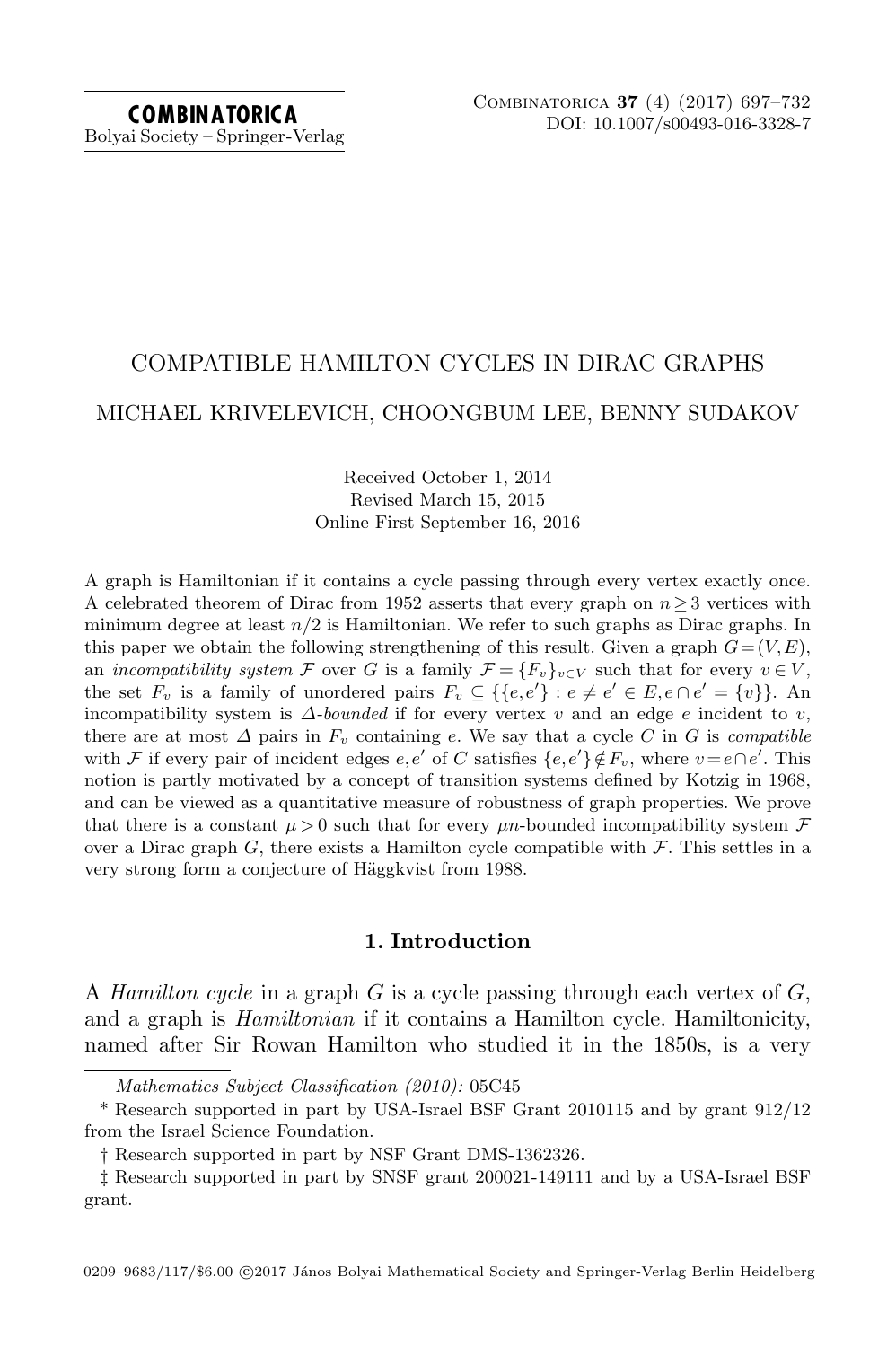important and extensively studied concept in graph theory. The study of Hamiltonicity has mainly been concerned with looking for simple sufficient conditions implying Hamiltonicity. One of the most important results in this direction is Dirac's theorem asserting that every *n*-vertex graph,  $n \geq 3$ , of minimum degree at least  $\frac{n}{2}$  contains a Hamilton cycle. In this context, we define a *Dirac graph* as an *n*-vertex graph of minimum degree at least  $\frac{n}{2}$ . Note that the bound  $\frac{n}{2}$  is tight, as can be seen by the following two examples: first is a graph obtained by taking two vertex-disjoint complete graphs of order  $k$  and identifying one vertex from each of them, and second is the complete bipartite graph with parts of sizes k and  $k-1$ . Both graphs have  $2k-1$  vertices and minimum degree  $k-1$ , but are not Hamiltonian.

Recently there has been an increasing interest in studying robustness of graph properties, aiming to strengthen classical results in extremal and probabilistic combinatorics. For example, consider the Hamiltonicity property of Dirac graphs. Then one can ask, "How strongly do Dirac graphs possess the property of being Hamiltonian?". There are several ways to answer this question using different measures of robustness. For example, one can try to show that a Dirac graph has many Hamilton cycles, or that Maker can win a Hamiltonicity game played on edges of a Dirac graph. These extensions and other similar questions have been answered in [\[8\]](#page-34-0) for the number of Hamilton cycles, in [\[6\]](#page-34-1) and [\[10\]](#page-34-2) for the number of edge-disjoint Hamilton cycles, in [\[11\]](#page-34-3) for the cycle space generated by Hamilton cycles, and in [\[14\]](#page-34-4) for Hamiltonicity of random subgraphs and for the Maker-Breaker games on Dirac graphs. Also, very recently, a number of related important problems on regular Dirac graphs, such as the existence of decomposition of its edge set into Hamilton cycles, have been settled in [\[7\]](#page-34-5), using a result proved in [\[16\]](#page-34-6). In fact, the study of robustness of graph properties can be identified as one of the central themes in extremal graph theory, and its scope extends far beyond Hamiltonicity and Dirac graphs (see, e.g., [\[21\]](#page-35-0)).

In this paper, we are interested in yet another type of robustness, and study the robustness of Hamiltonicity of Dirac graphs with respect to a new measure.

## **Definition 1.1.** Let  $G = (V, E)$  be a graph.

- (i) An incompatibility system F over G is a family  $\mathcal{F} = \{F_v\}_{v \in V}$  such that for every  $v \in V$ ,  $F_v$  is a family of unordered pairs  $F_v \subseteq \{ \{e, e'\} : e \neq e' \in$  $E, e \cap e' = \{v\}.$
- (ii) If  $\{e,e'\}\in F_v$  for some edges  $e,e'$  and vertex v, then we say that e and  $e'$  are *incompatible* in  $\mathcal{F}$ . Otherwise, they are *compatible* in  $\mathcal{F}$ . A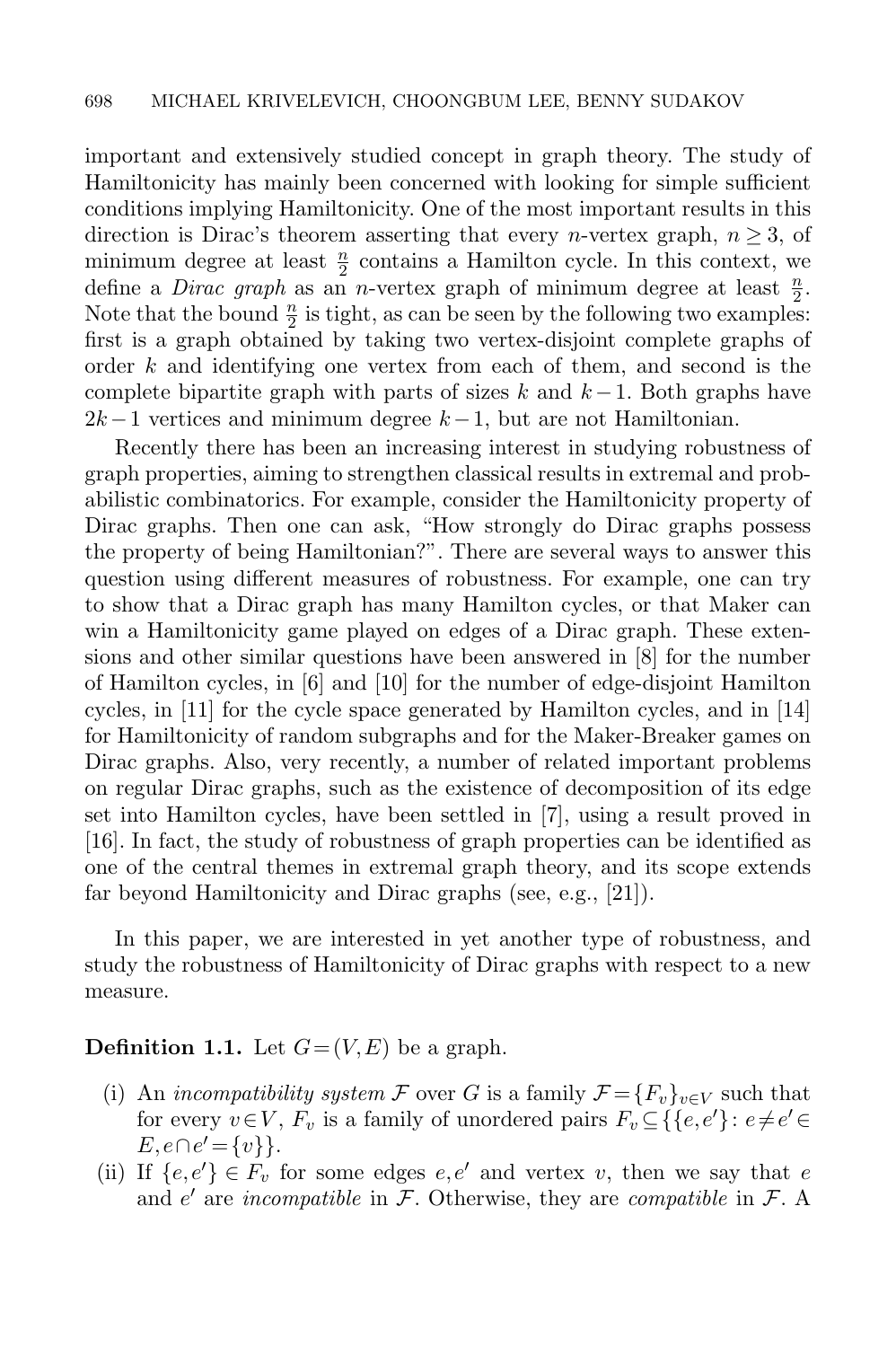subgraph  $H \subseteq G$  is *compatible* in  $\mathcal{F}$ , if all its pairs of edges e and e' are compatible.

(iii) For a positive integer  $\Delta$ , an incompatibility system  $\mathcal F$  is  $\Delta$ -bounded if for each vertex  $v \in V$  and an edge e incident to v, there are at most  $\Delta$ other edges  $e'$  incident to  $v$  that are incompatible with  $e$ .

The definition is motivated by two concepts in graph theory. First, it generalizes transition systems introduced by Kotzig [\[13\]](#page-34-7) in 1968, where a transition system is a 1-bounded incompatibility system. Kotzig's work was motivated by a problem of Nash-Williams on cycle covering of Eulerian graphs (see, e.g. Section 8.7 of [\[3\]](#page-34-8)).

Incompatibility systems and compatible Hamiton cycles also generalize the concept of properly colored Hamilton cycles in edge-colored graphs. The problem of finding properly colored Hamilton cycles in edge-colored graph was first introduced by Daykin [\[9\]](#page-34-9). He asked if there exists a constant  $\mu$  such that for large enough  $n$ , there exists a properly colored Hamilton cycle in every edge-coloring of a complete graph  $K_n$  where each vertex has at most  $\mu$ n edges incident to it of the same color (we refer to such coloring as a  $\mu$ nbounded edge coloring). Daykin's question has been answered independently by Bollobás and Erdős [\[2\]](#page-34-10) with  $\mu = \frac{1}{69}$ , and by Chen and Daykin [\[5\]](#page-34-11) with  $\mu = \frac{1}{17}$ . Bollobás and Erdős further conjectured that all  $(\frac{\pi}{2})$  $\frac{n}{2}$ ] – 1)-bounded edge coloring of  $K_n$  admits a properly colored Hamilton cycle. After subsequent improvements by Shearer [\[20\]](#page-35-1) and by Alon and Gutin [\[1\]](#page-34-12), Lo [\[17\]](#page-34-13) recently settled the conjecture asymptotically, proving that for any positive  $\varepsilon$  and large enough n, every  $\left(\frac{1}{2} - \varepsilon\right)n$ -bounded edge coloring of  $K_n$  admits a properly colored Hamilton cycle.

Note that a  $\mu$ n-bounded edge coloring naturally defines a  $\mu$ n-bounded incompatibility system, and thus the question mentioned above can be considered as a special case of the problem of finding compatible Hamilton cycles. However, in general, the restrictions introduced by incompatibility systems need not come from an edge-coloring of graphs, and thus results on properly colored Hamilton cycles do not necessarily generalize easily to incompatibility systems.

In this paper we study compatible Hamilton cycles in Dirac graphs. Our work is motivated by the following conjecture of Häggkvist from 1988 (see [\[3,](#page-34-8) Conjecture 8.40]).

<span id="page-2-0"></span>**Conjecture 1.2.** Let G be a Dirac graph. For every 1-bounded incompatibility system  $\mathcal F$  over  $G$ , there exists a Hamilton cycle compatible with  $\mathcal F$ .

<span id="page-2-1"></span>Here, we settle this conjecture, in fact in a very strong form.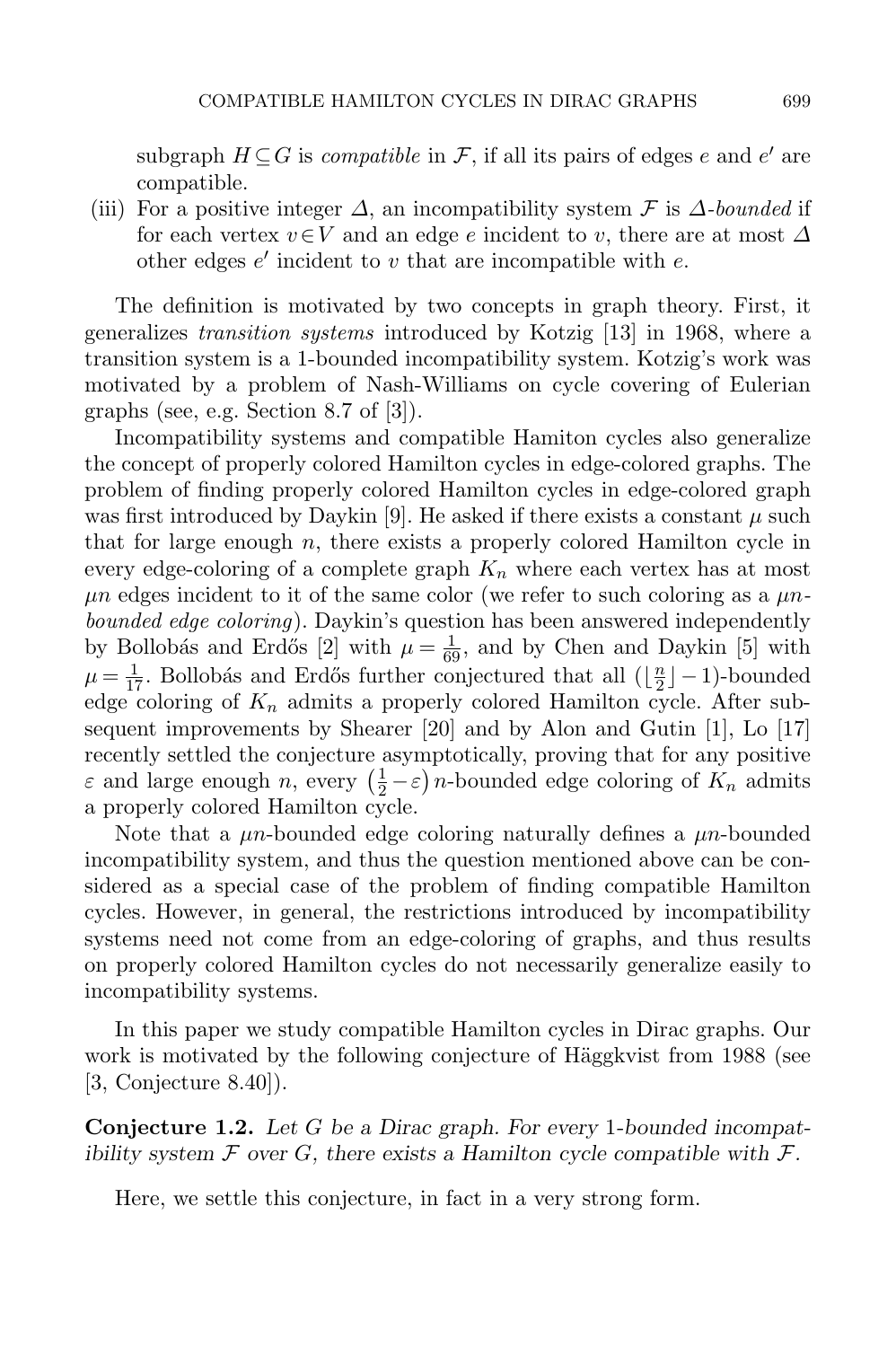**Theorem 1.3.** There exists a constant  $\mu$  such that the following holds for large enough n. For every n-vertex Dirac graph  $G$  and a  $\mu$ n-bounded incompatibility system  $\mathcal F$  defined over  $G$ , there exists a Hamilton cycle in  $G$ compatible with  $\mathcal{F}.$ 

Our theorem shows that Dirac graphs are very robust against incompatibility systems, i.e., one can find a Hamilton cycle even after forbidding a quadratic number of pairs of edges incident to each vertex from being used together in the cycle. The order of magnitude is clearly best possible since we can simply forbid all pairs incident to some vertex from being used together to disallow a compatible Hamilton cycle. However, it is not clear what the best possible value of  $\mu$  should be. Our proof shows the existence of a positive constant  $\mu$  (approximately 10<sup>-16</sup> although no serious attempt has been made to optimize the constant), and a variant of a construction of Bollobás and Erdős [\[2\]](#page-34-10) shows that  $\mu \leq \frac{1}{4}$  $\frac{1}{4}$ . See Section [5](#page-33-0) for further discussion. An alternative proof of Conjecture [1.2](#page-2-0) can be obtained by using our result in [\[14\]](#page-34-4) on the Maker-Breaker Hamiltonicity game played on Dirac graphs. However this approach gives a weaker statement than Theorem [1.3,](#page-2-1) see Section [5](#page-33-0) for further details.

The rest of the paper is organized as follows. In Section [2,](#page-3-0) we discuss and develop our main tool, based on Pósa's rotation-extension technique. The proof of Theorem [1.3](#page-2-1) consists of several cases, and will be given in Sections [3](#page-8-0) and [4.](#page-21-0) In Section [5,](#page-33-0) we conclude this paper with some remarks.

**Notation.** A graph  $G = (V, E)$  is given by a pair of its vertex set  $V = V(G)$ and edge set  $E = E(G)$ . For a set X, let  $e(X)$  be the number of edges whose both endpoints are in X. For a pair  $X, Y$  of sets of vertices, we define  $e(X, Y)$ as the number of edges with one endpoint in  $X$  and the other in  $Y$  counted with multiplicity. Hence,  $e(X, X) = 2e(X)$ .

For a path P (or a cycle C), we let |P| (or |C|, respectively) be the number of vertices in the path (cycle, respectively). Also, we define the length of a path, or a cycle, as its number of edges. Throughout the paper, we assume that the number of vertices  $n$  is large enough, and omit floor and ceiling signs whenever these are not crucial.

# <span id="page-3-0"></span>2. Rotation-extension technique and its modification

# 2.1. Pósa's rotation-extension technique

Our main tool in proving Theorem [1.3](#page-2-1) is Pósa's rotation-extension technique, which first appeared in [\[19\]](#page-35-2) (see also [\[18,](#page-34-14) Ch. 10, Problem 20]).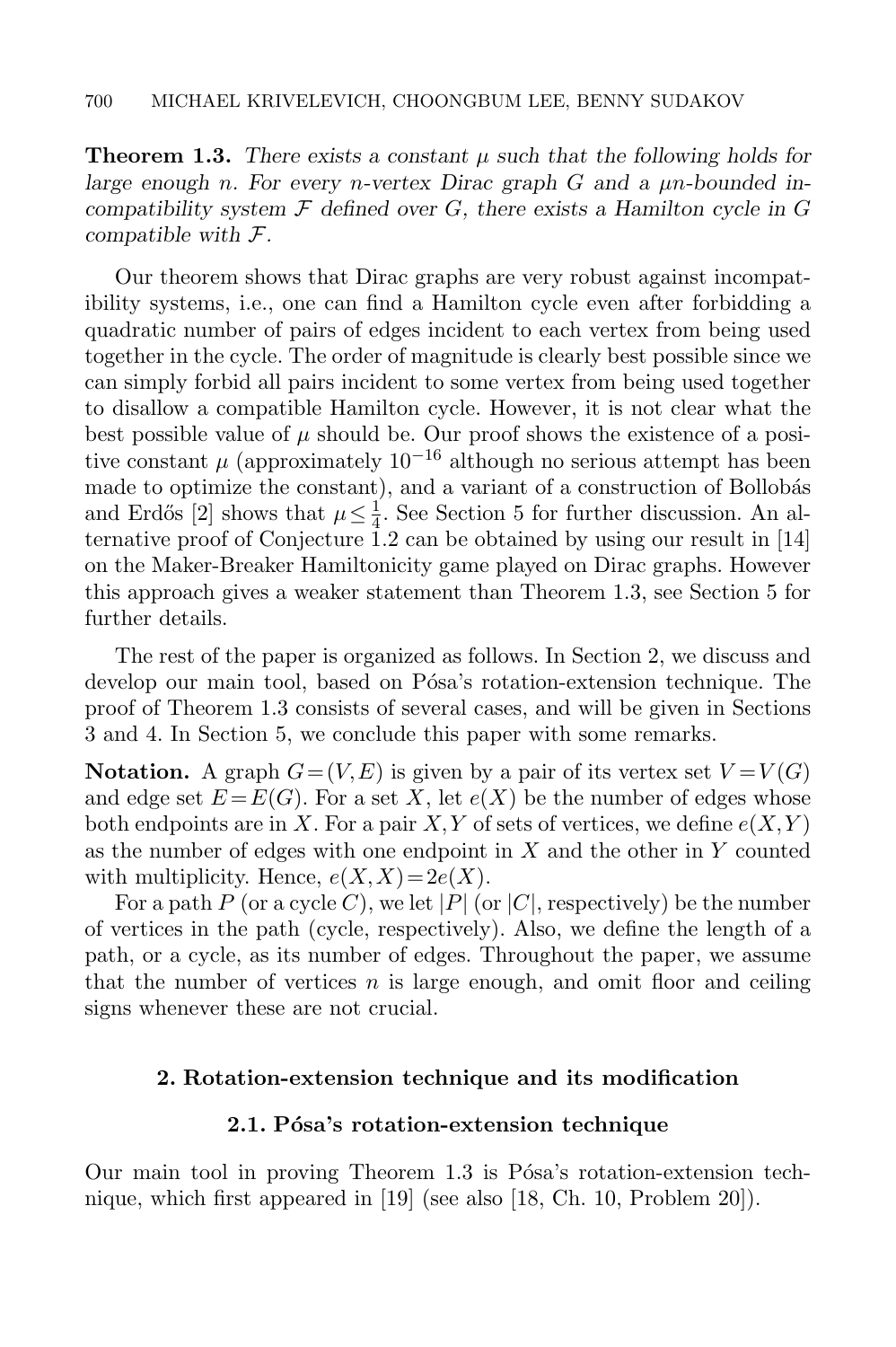

<span id="page-4-0"></span>Figure 1. Rotating a path.

Let G be a connected graph and let  $P = (v_0, \ldots, v_\ell)$  be a path on some subset of vertices of G. Consider the neighbors of  $v_0$ . If there exists an edge  $\{v_0, w\}$  for  $w \notin V(P)$ , then we can *extend P* to find a longer path  $(w, v_0, \ldots, v_\ell)$ . Otherwise, if  $\{v_0, v_\ell\}$  is an edge of the graph, then we can use it to close  $P$  into a cycle, in which case since  $G$  is connected, we either get a Hamilton cycle, or can find a path longer than P.

Now assume that we cannot directly extend  $P$  as above, and that  $G$ contains an edge  $\{v_0, v_i\}$  for some *i*. Then  $P' = (v_{i-1}, \ldots, v_0, v_i, v_{i+1}, \ldots, v_\ell)$ forms another path of length  $\ell$  in  $G$  (see Figure [1\)](#page-4-0). We say that  $P'$  is obtained from P by a rotation with fixed endpoint  $v_{\ell}$ , pivot point  $v_i$ , and broken edge  $(v_{i-1},v_i)$ . Note that after performing this rotation, we can now close a cycle of length  $\ell$  also using the edge  $\{v_{i-1},v_{\ell}\}\$ if it exists. As we perform more and more rotations, we will get more such candidate edges (call them *closing* edges). The rotation-extension technique is employed by repeatedly rotating the path until one can extend the path, or find a closing edge in the graph to find a cycle (in which case we either find a Hamilton cycle, or can proceed further by finding a longer path).

Let  $P''$  be a path obtained from P by several rounds of rotations. An important observation that we will use later is that for every interval  $I =$  $(v_i, \ldots, v_k)$  of vertices of  $P(1 \leq j < k \leq \ell)$ , if no edges of I were broken during these rotations, then I appears in  $P''$  either exactly as it does in  $P$ , or in the reversed order. We define the *orientation*, or *direction*, of a path  $P''$  with respect to an interval  $I$  to be *positive* in the former situation, and *negative* in the latter situation.

#### 2.2. The class of smoothly compatible paths

There are several difficulties in naively applying the rotation-extension technique to find compatible Hamilton cycles. Suppose that we are given a graph G and an incompatibility system F over G. Let  $P = (v_0, v_1, \ldots, v_\ell)$  be a path compatible with F. First of all, even if  $v_0$  has a neighbor outside P, we might not be able to extend the path  $P$  to a longer path, since the edge connecting  $v_0$  to its neighbor outside P can be incompatible with the edge  $\{v_0,v_1\}$ . Second, even if all the neighbors of  $v_0$  are in P, we might not be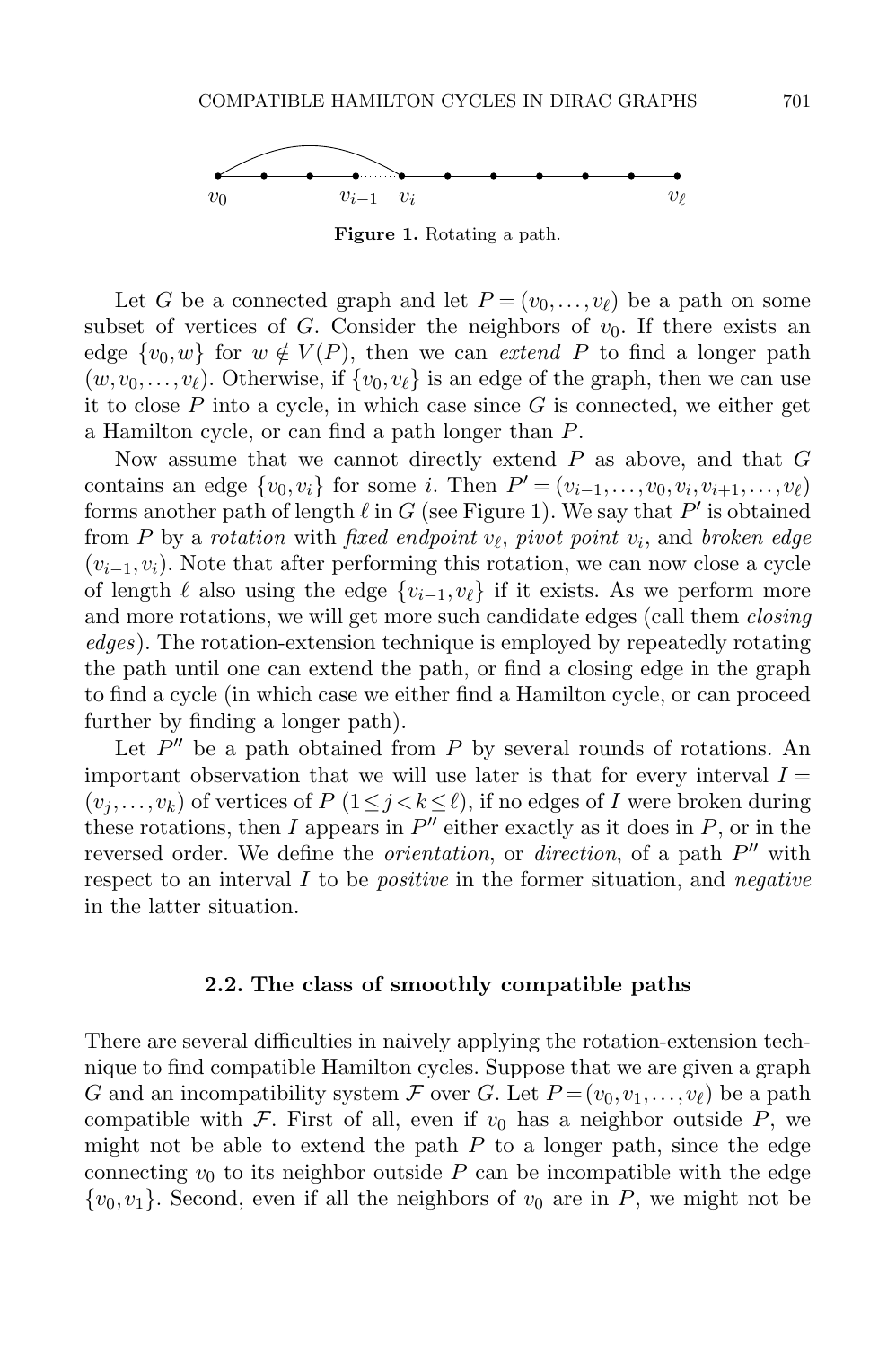able to perform a single round of rotation since the pair of edges  $\{v_0,v_i\}$  and  $\{v_i, v_{i+1}\}\)$  can be incompatible for each *i*.

Note, however, that the first problem is less of an issue, since we can find a longer path compatible with F as long as  $v_0$  has greater than  $\mu n$ neighbors outside P. The second problem is more serious, and to overcome the difficulty, we consider only a special type of paths. First, we identify the problematic vertices with respect to a given path.

**Definition 2.1.** Let  $\gamma$  be a positive real. Let  $P = (v_0, v_1, \ldots, v_\ell)$  be a path and  $w \in V$  be a vertex (w need not be in  $V(P)$ ).

- (i) A vertex  $v_i \in N(w)$  is a *bad neighbor* of w in P, if  $\{w, v_i\}$  is incompatible with  $\{v_i, v_{i-1}\}$  or  $\{v_i, v_{i+1}\}$ . A vertex  $v_i \in N(w)$  is a good neighbor of w in P otherwise.
- (ii) w is  $\gamma$ -bad for P if there are at least  $\gamma$ |P| bad neighbors of w in P, and w is  $\gamma$ -good for P otherwise.
- (iii) Similarly define bad neighbors,  $\gamma$ -bad and  $\gamma$ -good vertices with respect to cycles.

Note that the relation of 'being a bad neighbor' is not symmetric, i.e., x being a bad neighbor of y in  $P$  does not imply that y is a bad neighbor of  $x$  in  $P$  (similar for good neighbors). The definition above was made with the intention of forcing both endpoints of the path to be  $\gamma$ -good (for an appropriately chosen  $\gamma$ ), throughout the process of rotation and extension, hoping to resolve the latter problem mentioned above. Indeed, suppose that  $v_0$  is  $\gamma$ -good for P. Then by the rotation-extension technique, all but at most  $\gamma|P|$  of the neighbors of  $v_0$  in P can be used as a pivot point to give another path  $P'$  compatible with  $\mathcal F$ . This (weakly) resolves the issue mentioned above regarding the rotation-extension technique. Indeed, we can perform one round of rotation, but afterwards, we have no guarantee that the two new endpoints are good with respect to the new path  $P'$  (the new endpoint might be a bad vertex, or the number of bad neighbors of the fixed endpoint might have increased). In order to resolve this issue, we make the following definition.

**Definition 2.2.** Let  $\gamma$  be a positive real. Two vertices  $v_1$  and  $v_2$  are  $\gamma$ correlated if there are at least  $\gamma n$  vertices w such that the pair of edges  $\{v_1, w\}$ and  $\{v_2,w\}$  are incompatible. We say that  $v_1$  and  $v_2$  are  $\gamma$ -uncorrelated if they are not  $\gamma$ -correlated.

Note that two vertices being  $\gamma$ -correlated is a global condition; it does not depend on individual paths. We now define a special type of paths and cycles by utilizing the two concepts defined above.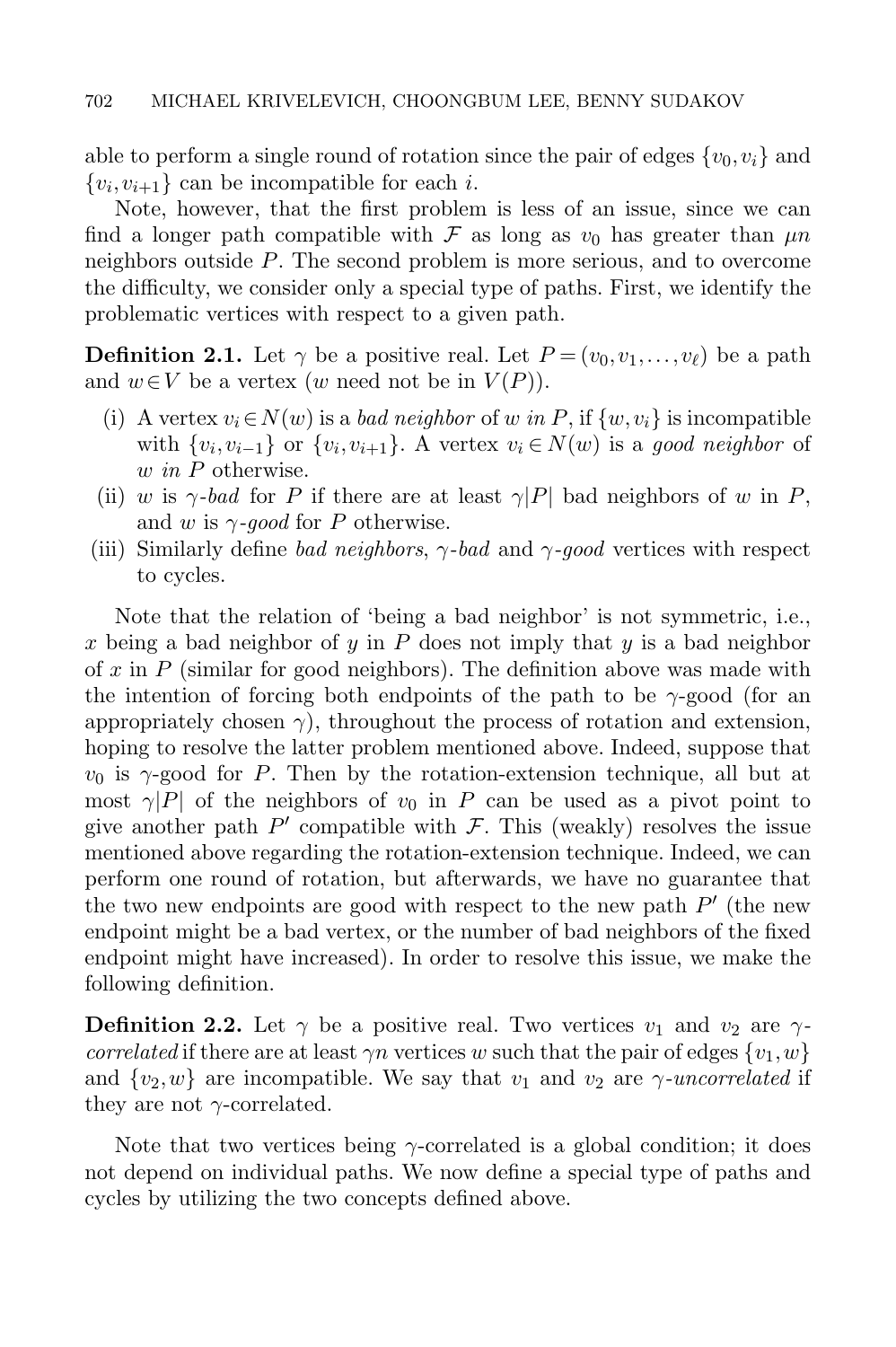**Definition 2.3.** Let G be an *n*-vertex graph with a  $\mu$ *n*-bounded incompatibility system F. A path  $P = (v_0, v_1, \ldots, v_\ell)$  is smoothly compatible with F (or smooth in short if  $\mathcal F$  is clear from the context) if

- (i) P is compatible with  $\mathcal{F},$
- (ii) both endpoints  $v_0$  and  $v_\ell$  are  $8\sqrt{\mu}$ -good for P,
- (ii) both endpoints  $v_0$  and  $v_\ell$  are  $\partial \sqrt{\mu}$ -good for  $\overline{I}$ ,<br>(iii) the pair of vertices  $v_0$  and  $v_\ell$  is  $\sqrt{\mu}$ -uncorrelated.

Note that we made the two endpoints to be  $8\sqrt{\mu}$ -good, instead of making them  $\sqrt{\mu}$ -good. This choice was made for technical reasons, and will be crucial later. We conclude this subsection with a proposition asserting that good vertices and uncorrelated pairs are abundant, thus showing that the definition of smooth paths is not too restrictive.

<span id="page-6-0"></span>**Proposition 2.4.** Let G be an *n*-vertex graph with a  $\mu$ *n*-bounded incompatibility system F.

- (i) For every path P, there are at most  $\sqrt{\mu}n$  vertices that are  $2\sqrt{\mu}$ -bad for P. The same statement holds for a cycle C.
- (ii) For every vertex v, there are at most  $\sqrt{\mu}n$  vertices that are  $\sqrt{\mu}$ correlated with v.

**Proof.** (i) We prove the claim only for paths as the claim for cycles follows from the same proof. Let  $P = (v_0, v_1, \ldots, v_\ell)$ . We count the number of edges of the form  $\{w, v_i\}$  such that  $v_i$  is a bad neighbor of w in P in two different ways.

First, for a fixed vertex  $v_i$ , since  $\mathcal F$  is  $\mu n$ -bounded, there are at most  $2\mu n$ vertices w for which  $v_i$  is a bad neighbor of w; at most  $\mu n$  vertices for which  $\{w, v_i\}$  is incompatible with  $\{v_i, v_{i+1}\}$ , and at most  $\mu n$  vertices for which  $\{w, v_i\}$  is incompatible with  $\{v_i, v_{i-1}\}$ . Hence there are at most  $|P| \cdot 2\mu n$ such edges. Second, if we define  $N$  as the number of vertices with at least  $2\sqrt{\mu}|P|$  bad neighbors in P, then by definition, the number of such edges is  $\alpha \sqrt{\mu} |P|$  bad neighbors in T, then by definition, the number of such edges at least  $N \cdot 2\sqrt{\mu} |P|$ . By combining the two bounds, we see that  $N \leq \sqrt{\mu} n$ .

(ii) Let M be the number of vertices that are  $\sqrt{\mu}$ -correlated with v. We count the number of pairs of vertices  $v', w$  such that  $\{v, w\}$  and  $\{v', w\}$  are incompatible in two different ways. On one hand, each vertex that is  $\sqrt{\mu}$ correlated with v gives at least  $\sqrt{\mu}n$  such pairs, and thus the number of pairs is at least  $M \cdot \sqrt{\mu}n$ . On the other hand, for each fixed vertex w, there are at most  $\mu n$  vertices v' such that  $\{v, w\}$  and  $\{v', w\}$  are incompatible. Hence the number of pairs is at most  $n \cdot \mu n$ . Therefore  $M \le \sqrt{\mu}n$ . П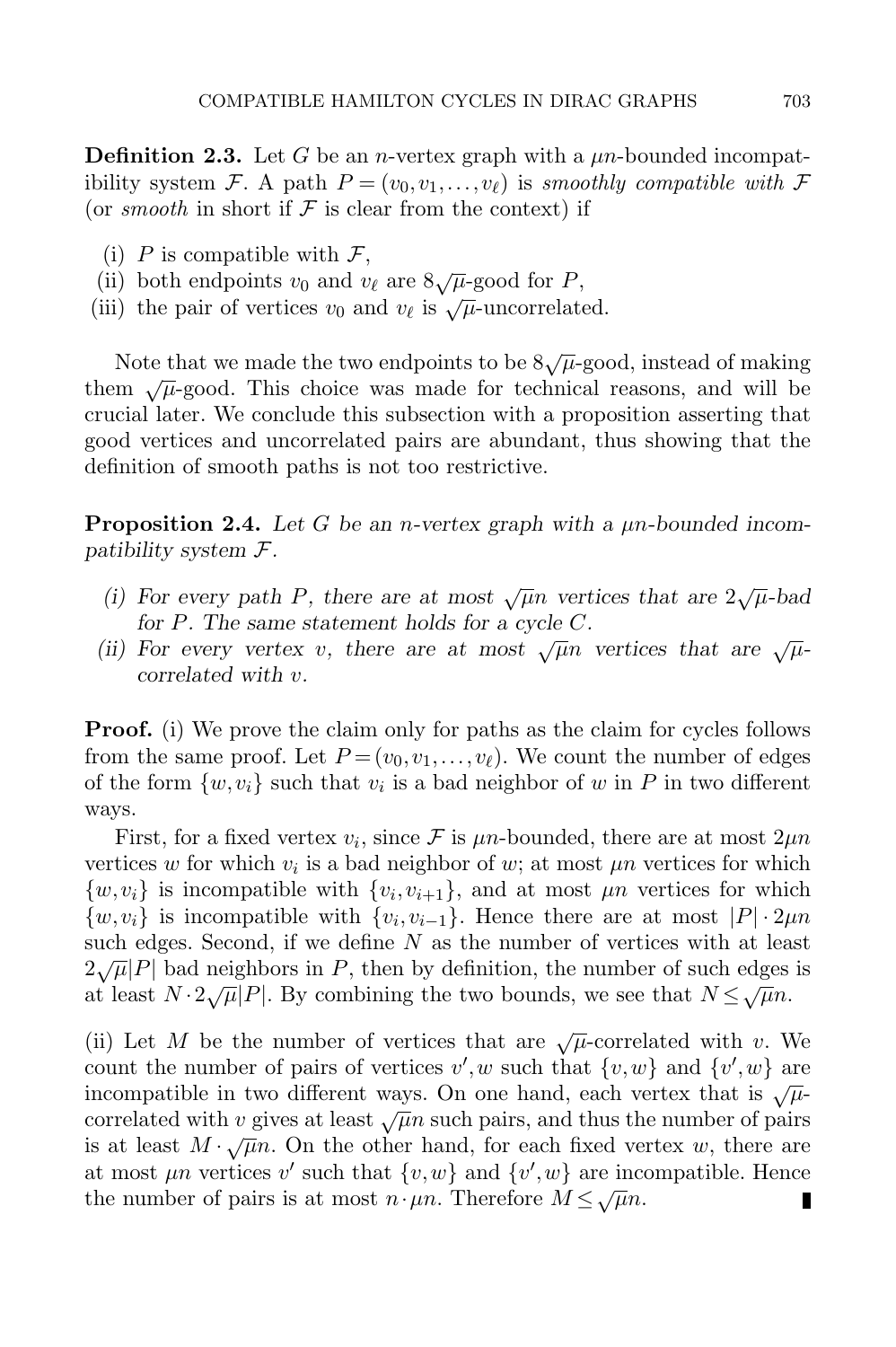## 2.3. Rotating smooth paths

Our first lemma shows how the rotation part of Pósa's rotation-extension technique extends to the class of smooth paths. This lemma is the most important building block of our proof.

<span id="page-7-0"></span>**Lemma 2.5.** Let  $\mu$  be a positive real satisfying  $\mu \leq \frac{1}{225}$ . Let G be an nvertex graph of minimum degree at least  $15\sqrt{\mu}n$  with a  $\mu$ n-bounded incompatibility system F. Suppose that  $P = (v_0, v_1, \ldots, v_\ell)$  is a smooth path in G, where there is no vertex  $w \notin V(P)$  for which  $(w, v_0, \ldots, v_\ell)$  is a smooth path. Then there exists a subset X of the set of good neighbors of  $v_0$  in P, of size at least

$$
|X| \ge d(v_0) - 14\sqrt{\mu}n
$$

such that for every vertex  $v_i \in X$ , the path  $(v_{i-1},...,v_1,v_0,v_i,v_{i+1},...,v_\ell)$  is smooth.

**Proof.** Let  $V = V(G)$ . Define

$$
B_1 = \left\{ \begin{matrix} w \colon \{v_0, w\} \text{ is incompatible with } \{v_0, v_1\}, \{v_\ell, w\}, \\ \text{or } \{v_0, v_\ell\} \text{ (if in } E(G)) \end{matrix} \right\},\
$$

and

$$
B_2 = \Big\{ w \colon w \text{ is } 2\sqrt{\mu} \text{-bad for } P \Big\} \cup \Big\{ w \colon w \text{ is } \sqrt{\mu} \text{-correlated with } v_\ell \Big\}.
$$

We have  $|B_1| \leq 2\mu n + \sqrt{\mu}n$  since  $\mathcal F$  is  $\mu n$ -bounded, and the pair of vertices we have  $|B_1| \le 2\mu n + \sqrt{\mu n}$  since  $\lambda$  is  $\mu n$ -bounded, and the pair of  $v_0, v_\ell$  are  $\sqrt{\mu}$ -uncorrelated. We have  $|B_2| \le 2\sqrt{\mu n}$  by Proposition [2.4.](#page-6-0)

Suppose that  $v_0$  has a neighbor w in  $V \setminus (V(P) \cup B_1 \cup B_2)$ . We claim that the path  $P' = (w, v_0, v_1, \dots, v_\ell)$  is smooth. First, the path  $P'$  is compatible since  $w \notin B_1$  implies that the pair of edges  $\{w, v_0\}$  and  $\{v_0, v_1\}$  is compatible. Second, since  $w \notin B_2$ , we see that w and  $v_{\ell}$  are  $\sqrt{\mu}$ -uncorrelated. It remains become, since  $w \notin D_2$ , we see that w and  $v_\ell$  are  $\sqrt{\mu}$ -uncorrelated. It remains<br>to show that w and  $v_\ell$  are both  $8\sqrt{\mu}$ -good for P'. For w, a vertex  $v_i$  is a bad neighbor of w in  $P'$  if and only if it is in P. Hence by the fact that bad heighbor of w in T in and only in it is in T. Hence by the fact that  $w \notin B_2$ , we see that w is  $2\sqrt{\mu}$ -good for P'. For the other endpoint  $v_{\ell}$ , its set of bad neighbors in  $P$  can be different from that in  $P'$  in at most two vertices  $v_0$  and w. However, since  $w \in B_1$ , w cannot be a bad neighbor of  $v_\ell$ in P', and  $v_0$  can be a bad neighbor of  $v_\ell$  in P' if and only if it were in P. Hence  $P'$  is a smooth path, contradicting our assumption. This shows that all the neighbors of  $v_0$  are in  $V(P) \cup B_1 \cup B_2$ .

Further define

$$
B_3 = \Big\{ w \in V(P) \colon w \text{ is a bad neighbor of } v_0 \text{ in } P \Big\}.
$$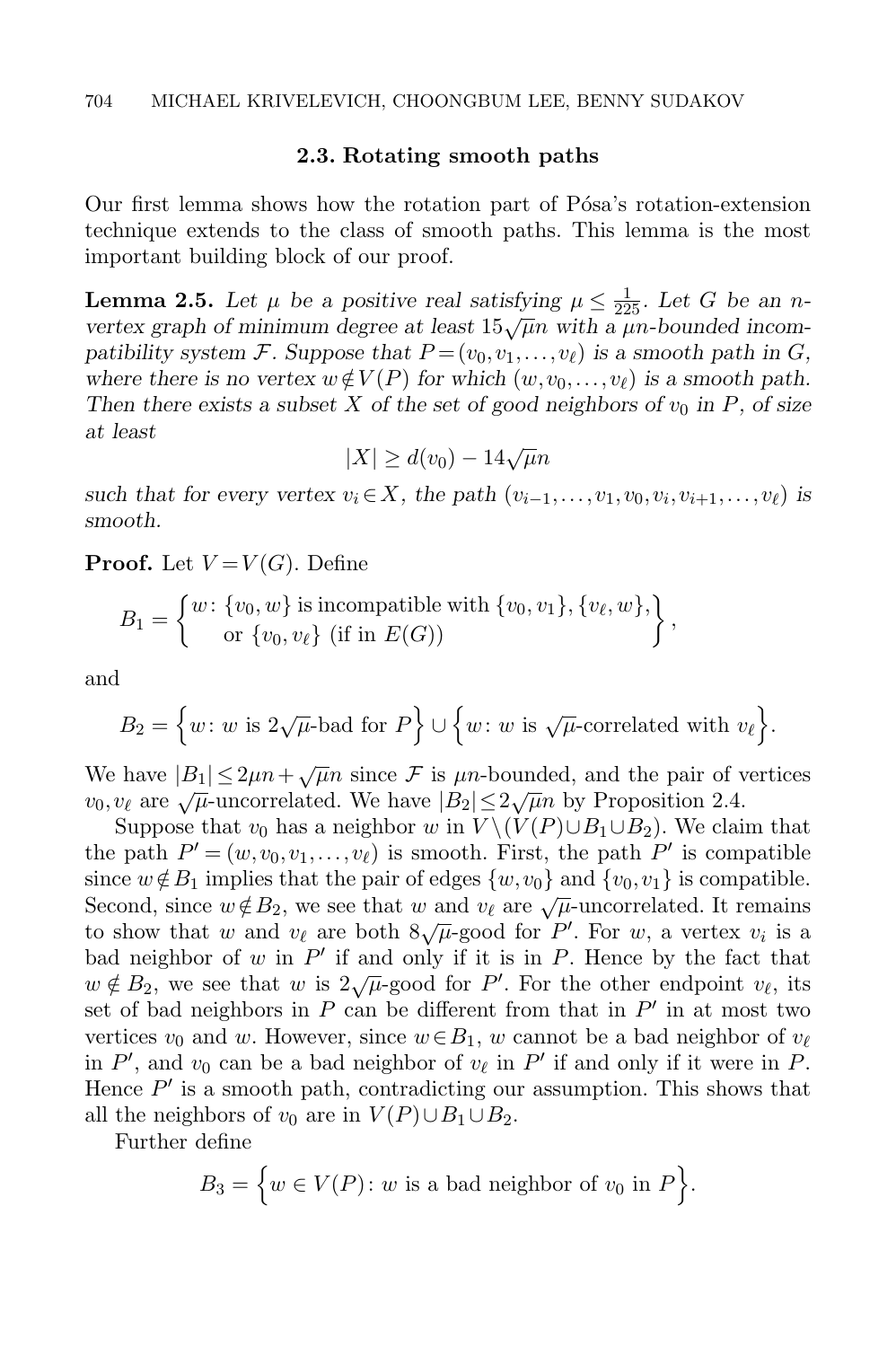We have  $|B_3| \leq 8\sqrt{\mu}n$ , since  $v_0$  is  $8\sqrt{\mu}$ -good for P. Define  $B_2^+ = \{v_{i+1} | v_i \in$  $B_2 \cap V(P)$ }, and  $X = (N(v_0) \cap V(P)) \setminus (B_1 \cup B_2^+ \cup B_3)$ . Since all neighbors of  $v_0$  are in  $V(P) \cup B_1 \cup B_2$ , we have

$$
|X| \ge |N(v_0)| - |B_1| - |B_2| - |B_2^+| - |B_3| \ge |N(v_0)| - |B_1| - 2|B_2| - |B_3| \ge |N(v_0)| - 13\sqrt{\mu}n - 2\mu n \ge d(v_0) - 14\sqrt{\mu}n.
$$

We prove that  $X$  is the set claimed in the statement of the lemma. It suffices to prove that for every  $v_i \in X$ , the path  $P'' = (v_{i-1}, \ldots, v_1, v_0, v_i, v_{i+1}, \ldots, v_\ell)$ is smooth. First, to check compatibility, we need to check the two pairs of edges  $(\{v_0, v_1\}, \{v_0, v_i\})$  and  $(\{v_0, v_i\}, \{v_i, v_{i+1}\})$ . The first pair is compatible since  $v_i \notin B_1$ , and the second pair is compatible since  $v_i \notin B_3$ . Second, since  $v_i \notin B_2^+$ , we see that  $v_{i-1} \notin B_2$ , and thus the pair of vertices  $v_{i-1}$  and  $v_{\ell}$ are  $\sqrt{\mu}$ -uncorrelated. It remains to show that the two endpoints of P'' are  $\det \sqrt{\mu}$  denoted  $\det B$ .

Note that for each vertex, the set of its bad neighbors in  $P''$  can be different from that in P in at most two vertices,  $v_0$  and  $v_i$ . Since  $v_i \notin B_2^+$ , we see that  $v_{i-1} \notin B_2$ , and thus  $v_{i-1}$  has less than  $2\sqrt{\mu} |P|$  bad neighbors in P. This proves that  $v_{i-1}$  has less than  $2\sqrt{\mu}|P|+2$  bad neighbors in  $P''$ ; thus v<sub>i−1</sub> is  $8\sqrt{\mu}$ -good for P'' (we used the fact  $|P| \ge |X| \ge \sqrt{\mu}n$  following from the given minimum degree condition). For the other endpoint  $v_{\ell}$ , consider its relation with the two vertices  $v_0$  and  $v_i$ . Since  $v_i \notin B_1$ , the pairs of edges  $(\{v_\ell,v_i\}, \{v_0,v_i\})$  and  $(\{v_\ell,v_0\}, \{v_0,v_i\})$  are compatible (note that  ${v_\ell, v_i}$  and  ${v_\ell, v_0}$  may not be edges of G, in which case there is no need to consider the compatibility of pairs involving them). Therefore, the set of bad neighbors of  $v_\ell$  in  $P''$  is a subset of that in P. This proves our claim that  $P''$  is smooth. I

#### 3. Proof of Theorem [1.3](#page-2-1)

<span id="page-8-0"></span>We prove Theorem [1.3](#page-2-1) in two steps. In the first step, we show that the given graph contains a compatible Hamilton cycle unless it has a special structure.

<span id="page-8-1"></span>**Theorem 3.1.** Let  $\mu$  be a positive real satisfying  $\sqrt{\mu} < \frac{1}{400}$ . Let G be an n-vertex graph of minimum degree at least  $\frac{n}{2}$  with a  $\mu$ n-bounded incompatibility system  $\mathcal{F}$ . Then at least one of the following holds:

- (i) There exists a Hamilton cycle compatible with  $\mathcal{F}$ , or
- (i) There exists a Hammon cycle compatible with  $\lambda$ , or<br>
(ii) there exist two sets A and B of sizes  $|A|, |B| \ge (\frac{1}{2} 200\sqrt{\mu})n$  such that e(A,B)  $\leq 16\sqrt{\mu}n^2$ .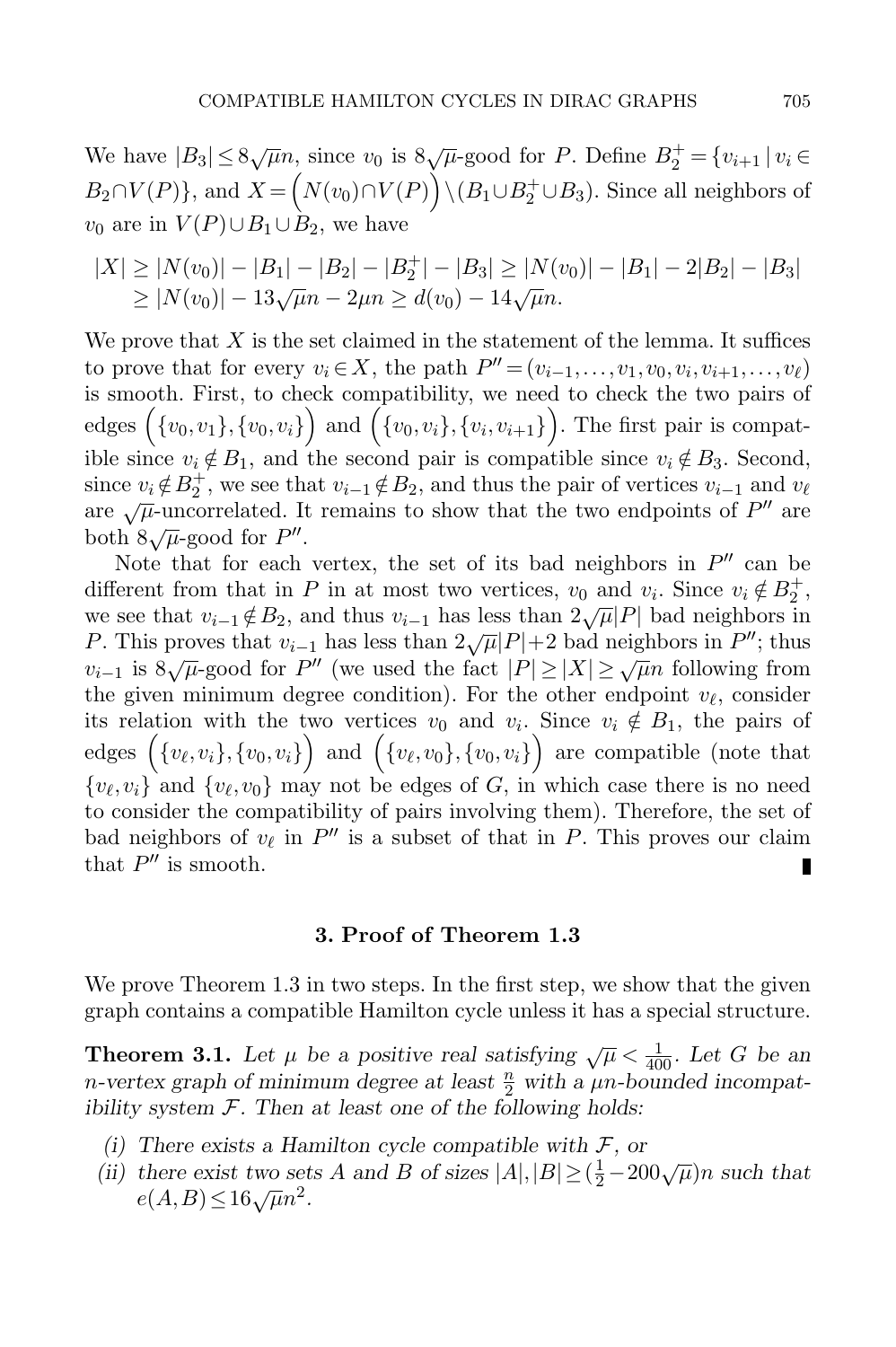In the second step, we show that there exists a compatible Hamilton cycle even in the case when the graph has a special structure.

<span id="page-9-1"></span>**Theorem 3.2.** Let  $\mu, \nu$  and  $\eta$  be reals satisfying  $110\nu + 250\eta + 10\sqrt{\mu} < \frac{1}{2000}$ . Let G be an n-vertex graph of minimum degree at least  $\frac{n}{2}$  with a  $\mu$ n-bounded incompatibility system  $\mathcal F$ , and suppose that there are two sets  $A, B$  of sizes  $|A|,|B| \geq (\frac{1}{2} - \nu)n$  such that  $e(A, B) \leq \eta n^2$ . Then G contains a Hamilton cycle compatible with F.

The two theorems imply Theorem [1.3](#page-2-1) with  $\mu = 10^{-16}$ .

# 3.1. Step I: Theorem [3.1](#page-8-1)

In the following lemma, we prove, by utilizing Lemma [2.5,](#page-7-0) that every smooth path can be closed into a compatible cycle, after several rounds of rotations and extensions. We consider graphs that have minimum degree close to  $\frac{n}{2}$ , but not necessarily at least  $\frac{n}{2}$ . This extra flexibility will be useful for our later application.

<span id="page-9-0"></span>**Lemma 3.3.** Let  $\alpha$  and  $\mu$  be non-negative reals satisfying  $\alpha \leq \sqrt{\mu} \leq \frac{1}{400}$ . Let G be an n-vertex graph of minimum degree at least  $(\frac{1}{2} - \alpha)n$  with a  $\mu$ n-bounded incompatibility system  $\mathcal F$ . Then at least one of the following holds:

- (i) For every smooth path P, there exists a compatible cycle C of length  $|C| \geq (\frac{1}{2}+20\sqrt{\mu})n$  for which  $V(P) \subseteq V(C)$ , and  $|E(C)\setminus E(P)| \leq 3|V(C)\setminus$  $V(P)|+4.$
- (ii) There exist two sets A and B of sizes  $|A|, |B| \ge (\frac{1}{2} 200\sqrt{\mu})n$  such that  $e(A,B) \leq 15\sqrt{\mu}n^2$ .

**Proof.** Let G be a given graph for which (ii) does not hold. Given an arbitrary smooth path  $P = (v_0, v_1, \ldots, v_\ell)$  in G, we will either extend P in at most two rotations, or show that  $|P| \ge (\frac{1}{2} + 20\sqrt{\mu})n$  and close P into a cycle in at most three rotations. If the former event happens, then repeat the above until the latter event happens. Since we use at most three new edges in the former case, and four new edges in the latter case, the final cycle C that we obtain will satisfy

$$
|E(C) \setminus E(P)| \le 3|V(C) \setminus V(P)| + 4.
$$

This implies (i). To prove our claim, it suffices to assume that  $P$  cannot be extended in at most two rotations, and show that under this assumption, it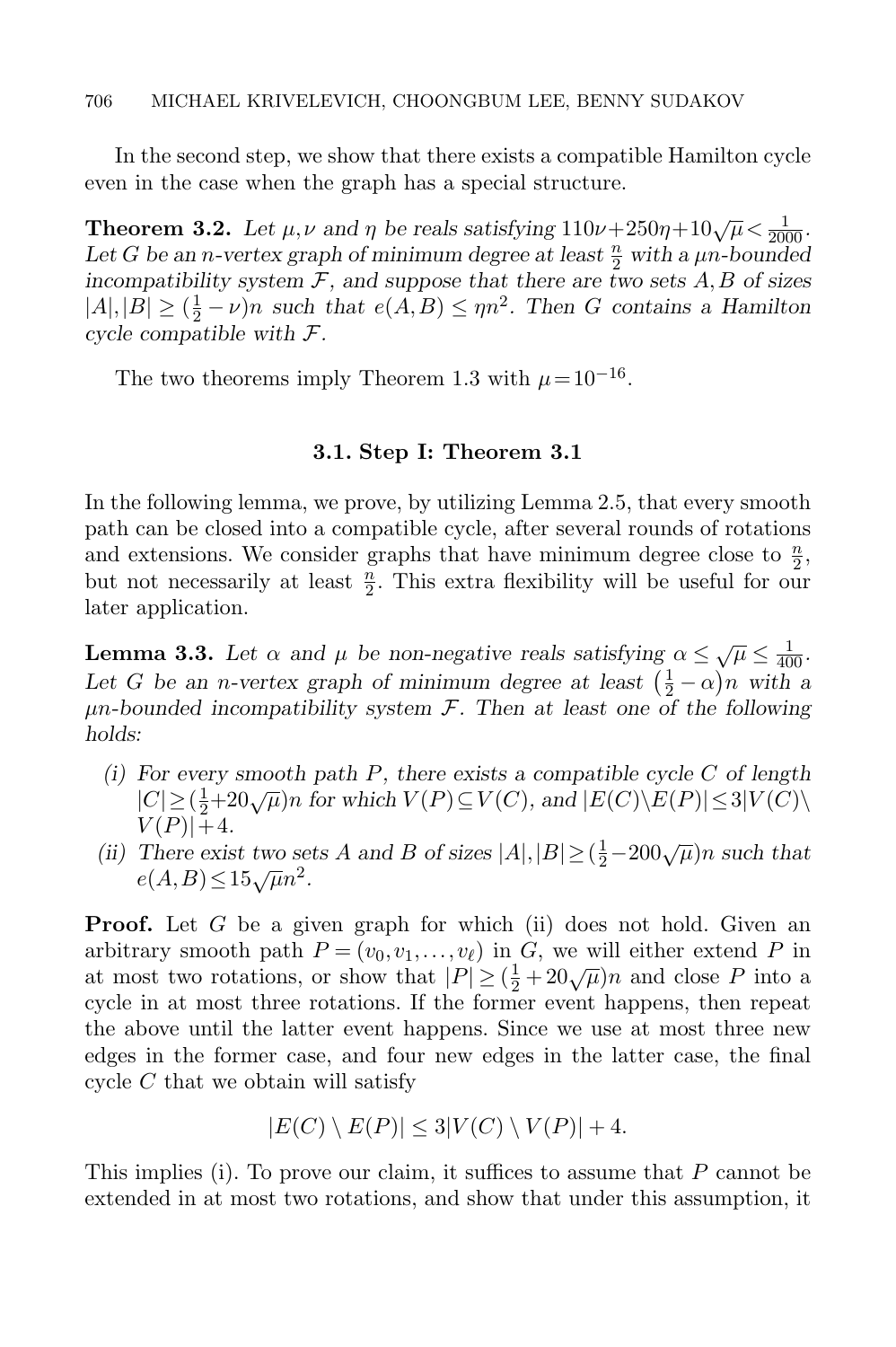can be closed into a cycle in at most three rotations. For a set  $X \subseteq V(P)$ , define  $X^+ = \{v_{i+1} | v_i \in X, i \leq \ell-1\}$  and  $X^- = \{v_{i-1} | v_i \in X, i \geq 1\}.$ 

Let S be the subset of  $V(P)$  having the following property: for every  $v_i \in S$ , there exists a smooth path  $P'$  of length  $\ell$  between  $v_i$  and  $v_\ell$ , which is obtained from P in at most three rounds of rotations having  $v_\ell$  as a fixed endpoint and starts with edge  $\{v_i, v_{i-1}\}$  or  $\{v_i, v_{i+1}\}$ . Note that if  $v_{\ell-1} \in S$ , then  $v_\ell$  must have been used as a pivot point. However, since  $v_\ell$  is a fixed endpoint of the path, this implies the existence of a cycle of length  $|V(P)|$ obtained from  $P$  by adding at most four edges. Thus we may assume that  $v_{\ell-1} \notin S$ , which in particular implies that for all paths P' as above, the edge incident to  $v_{\ell}$  is still  $\{v_{\ell-1},v_{\ell}\}.$ 

We prove the lemma by proving that  $|S| \geq (\frac{1}{2} + 20\sqrt{\mu})n$ . Assume for the moment that this bound holds. By Lemma [2.5,](#page-7-0) there exists a subset of the set of good neighbors of  $v_\ell$  in P, of size at least  $\left(\frac{1}{2} - \alpha\right)n - 14\sqrt{\mu}n$ . Since

$$
\left(\frac{1}{2} + 20\sqrt{\mu}\right)n + \left(\frac{1}{2} - \alpha - 14\sqrt{\mu}\right)n > n,
$$

we can find a vertex  $v_i \in S$  that is a good neighbor of  $v_\ell$ , and is connected to  $v_{\ell}$  by an edge compatible with  $\{v_{\ell}, v_{\ell-1}\}\)$ . Since  $v_i \in S$ , by definition, there exists a smooth path  $P_i$  from  $v_i$  to  $v_\ell$  obtained from P whose edge incident to  $v_i$  is  $\{v_i, v_{i+1}\}$  or  $\{v_i, v_{i-1}\}$ . This shows that we may use the edge  $\{v_\ell, v_i\}$  to close  $P_i$  into a cycle C compatible with F. Note that  $|C| \ge |S| \ge (\frac{1}{2} + 20\sqrt{\mu})n$ .

Hence, it suffices to prove  $|S| \geq (\frac{1}{2} + 20\sqrt{\mu})n$ . Assume to the contrary that  $|S| < (\frac{1}{2} + 20\sqrt{\mu})n$ . We show that S must have some specific structure under this assumption.

**Claim.** Suppose that  $P$  cannot be extended in at most two rotations. If  $|S| < (\frac{1}{2} + 20\sqrt{\mu})n$ , then  $|S^- \cup S^+| \le (\frac{1}{2} + 200\sqrt{\mu})n$ .

The proof of this claim will be given later. By Lemma [2.5](#page-7-0) and our assumption on P not being extendable, there exists a set  $X \subseteq N(v_0) \cap V(P)$ of size at least  $d(v_0) - 14\sqrt{\mu}n$  such that for every vertex  $v_i \in X$ , the path  $(v_{i-1},\ldots,v_0,v_i,v_{i+1},\ldots,v_\ell)$  is a smooth path. For each vertex  $v_i \in X$ , we sim- $\lim_{(v_i-1,\dots,v_i)} \log \lim_{i\to \infty} \log \lim_{i\to \infty} \log \lim_{i\to \infty} \log \lim_{i\to \infty} \log \lim_{i\to \infty} \log \lim_{i\to \infty} \log \lim_{i\to \infty} \log \lim_{i\to \infty} \log \lim_{i\to \infty} \log \lim_{i\to \infty} \log \lim_{i\to \infty} \log \lim_{i\to \infty} \log \lim_{i\to \infty} \log \lim_{i\to \infty} \log \lim_{i\to \infty} \log \lim_{i\to \infty} \log \lim_{i\to \infty} \log \$ vertex  $v_j \in X_i \setminus \{v_i, v_{i+1}\}\)$  can be used as a pivot point to give either  $v_{j-1}$ or  $v_{j+1}$  as another endpoint in S. Hence, the definition of S implies that  $X_i \setminus \{v_i, v_{i+1}\} \subseteq S^- \cup S^+$ . Since  $X_i \subseteq N(v_{i-1})$ , this implies that the number of edges between  $X^-$  and  $S^- \cup S^+$  satisfies

$$
e(X^-, S^- \cup S^+) \ge \sum_{x \in X^-} (d(x) - 14\sqrt{\mu}n - 2) \ge e(X^-, V) - 14\sqrt{\mu}n \cdot |X| - 2n,
$$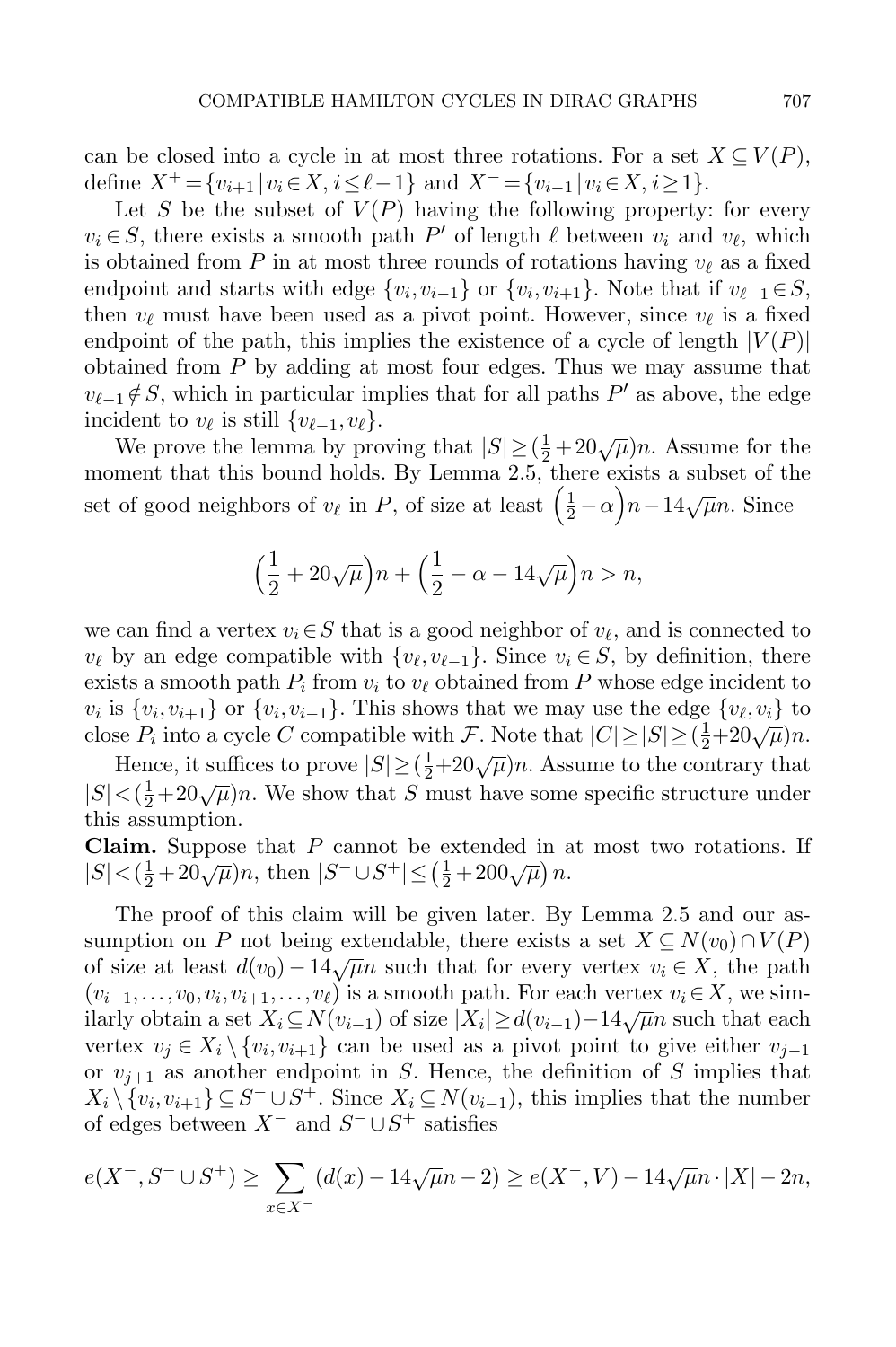and thus

$$
e\Big(X^-, V\setminus (S^-\cup S^+)\Big)\le 15\sqrt{\mu}n^2.
$$

However, this gives sets  $A = X^-$  and  $B = V \setminus (S^- \cup S^+)$  satisfying (ii), thus contradicting our assumption.

It remains to prove the claim. The intuition behind this somewhat peculiar looking claim comes from the following examples of graphs that have minimum degree close to  $\frac{n}{2}$  but are not Hamiltonian. First is the graph G on  $2k+1$  vertices consisting of two complete graphs  $K_{k+1}$  sharing a single vertex. There exists a Hamilton path  $P$  in this graph, but it cannot be closed into a Hamilton cycle; note that the set S as in the proof of the lemma above consists of the first half of the path, and we have  $|S^+ \cup S^-| \approx \frac{n}{2}$ . Second is the complete bipartite graph  $K_{k,k+1}$ . Again, there exists a Hamilton path P that cannot be closed into a Hamilton cycle.; the set S consists of every other vertex along the path, and we have  $|S^+ \cup S^-| \approx \frac{n}{2}$ . Thus informally, our claim asserts that the given graph resembles such graphs when  $|S| \approx \frac{n}{2}$ .

**Proof of Claim.** Recall that  $P = (v_0, \ldots, v_\ell)$  is a smooth path that cannot be extended in at most two rotations. We defined  $S$  as the subset of vertices of  $V(P)$  having the following property: for every  $v_i \in S$ , there exists a smooth path  $P'$  of length  $\ell$  between  $v_i$  and  $v_\ell$ , which is obtained from  $P$  in at most three rounds of rotations having  $v_{\ell}$  as a fixed endpoint and starts with edge  ${v_i, v_{i-1}}$  or  ${v_i, v_{i+1}}$ . Moreover, we assumed that  $|S| \leq (\frac{1}{2} + 20\sqrt{\mu})n$ . Recall that for a set  $X \subseteq V(P)$ , we defined  $X^+ = \{v_{i+1} \mid v_i \in X, i \leq \ell - 1\}$  and  $X^- = \{v_{i-1} \mid v_i \in X, i \geq 1\}.$  An *interval* is a set of vertices  $I \subseteq V(P)$  of the form  $\{v_j \mid j \in [a, b]\}\$  for some  $0 \le a < b \le \ell$ . Throughout the proof, we sometimes add constants to inequalities, such as in  $|I \cap X| \leq |I \cap X^{-}|+1$  for an interval I and a set  $X \subseteq V(P)$ , in order to account for potential boundary effects.



<span id="page-11-0"></span>Figure 2. Obtaining the same endpoint in two different ways.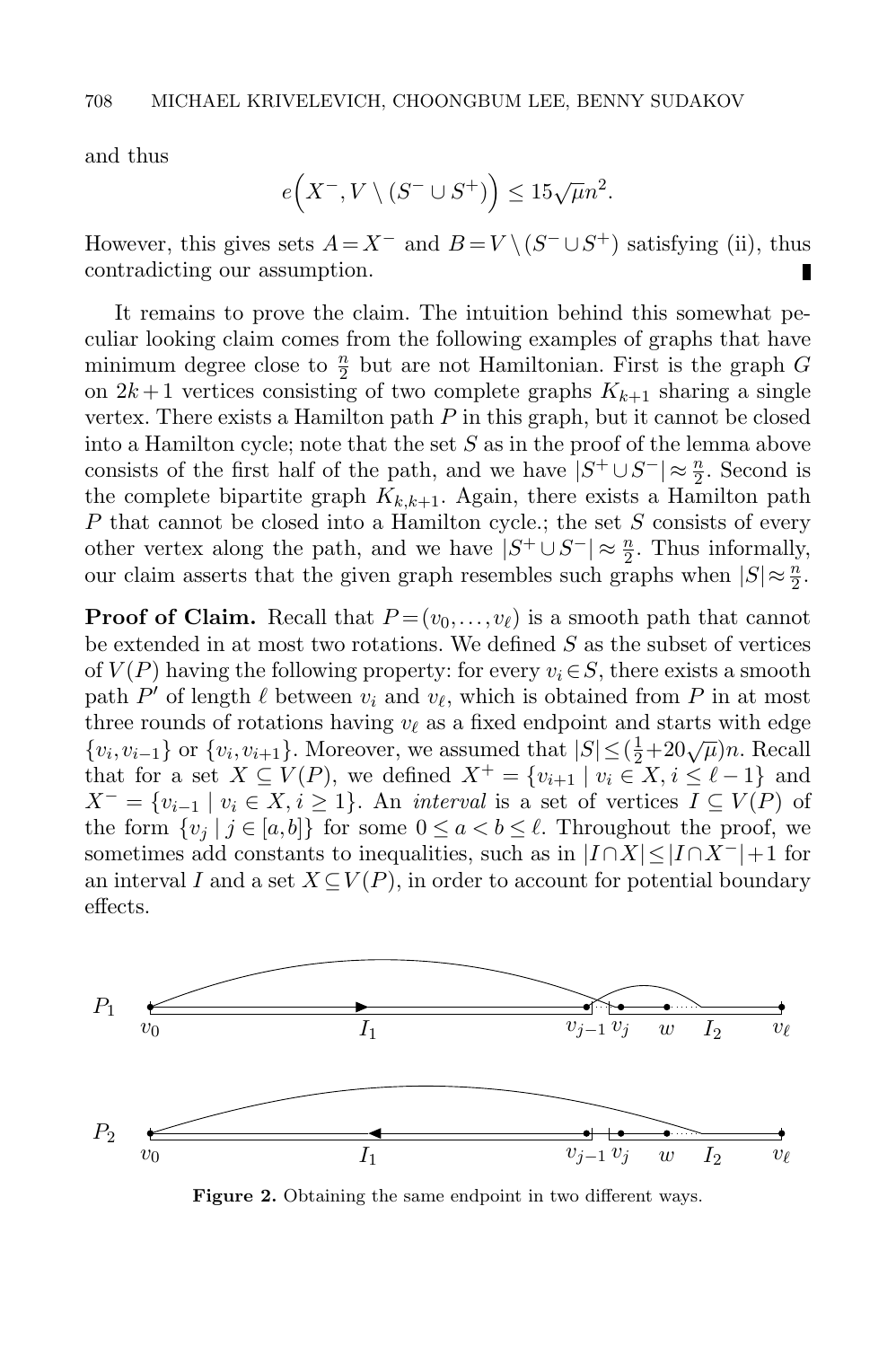We first prove the existence of a vertex  $w \in V(P)$ , a 'large' interval  $I \subseteq V(P)$ , and two smooth paths  $P_1$  and  $P_2$  of length  $\ell$  between w and  $v_{\ell}$ , where  $P_1$  traverses the interval I positively and  $P_2$  traverses it negatively (see Figure [2\)](#page-11-0). By Lemma [2.5](#page-7-0) and our assumption on P not being extendable, there exists a set  $X \subseteq N(v_0) \cap V(P)$  of size at least  $d(v_0) - 14\sqrt{\mu}n$  such that for every vertex  $v_i \in X$ , the path  $(v_{i-1},...,v_0,v_i,v_{i+1},...,v_\ell)$  is smooth. By definition of S, we thus have  $X^- \subseteq S$ . Let  $\beta = 70\sqrt{\mu} + 3\alpha$ , and take the vertex  $v_j \in X$  whose index j is  $\beta n$ -th largest among those in X. Such index exists since  $|X| \geq \delta(G) - 14\sqrt{\mu}n \geq \beta n$ , by the given condition on parameters.

Let  $I_1 = \{v_0, v_1, \ldots, v_{j-1}\}\$  and  $I_2 = \{v_j, \ldots, v_\ell\}$ . Note that

<span id="page-12-0"></span>
$$
(1) \quad |I_1 \cap S| = |S| - |I_2 \cap S| \le |S| - |I_2 \cap X^-| \le \left(\frac{1}{2} + 20\sqrt{\mu} - \beta\right)n + 1.
$$

Let  $P' = (v_{j-1}, v_{j-2}, \ldots, v_1, v_0, v_j, v_{j+1}, \ldots, v_\ell)$ . Note that P' cannot be extended since  $P$  cannot be extended in at most two rotations. Thus by applying Lemma [2.5](#page-7-0) to  $P'$ , we see, as above, that there exists a set  $Y \subseteq N(v_{j-1}) \setminus \{v_j, v_{j+1}\}\$  of size  $|Y| \geq d(v_{j-1})-14\sqrt{\mu}n-2$  such that  $I_1 \cap Y^+ \subseteq S$ and  $I_2 \cap Y^- \subseteq S$ . If there exists a vertex  $w \in I_2 \cap X^- \cap Y^-$ , then there exist two paths  $P_+$ ,  $P_-$  and an interval  $I = I_1$  as claimed (see Figure [2\)](#page-11-0). Assume for the contrary that  $I_2 \cap X^- \cap Y^- = \emptyset$ . Then since  $I_2 \cap X^-$  and  $I_2 \cap Y^-$  are both subsets of  $I_2 \cap S$ , we see that

$$
|X| + |Y| = |I_1 \cap X| + |I_2 \cap X| + |I_1 \cap Y| + |I_2 \cap Y|
$$
  
\n
$$
\leq |I_1 \cap X^-| + |I_2 \cap X^-| + |I_1 \cap Y^+| + |I_2 \cap Y^-| + 4
$$
  
\n
$$
\leq 2 \cdot |I_1 \cap S| + |I_2 \cap S| + 4,
$$

where we used the fact that  $I_1 \cap X^-$ ,  $I_1 \cap Y^+$ ,  $I_2 \cap X^-$ , and  $I_2 \cap Y^-$  are all subsets of S, and that  $I_2 \cap X^-$  and  $I_2 \cap Y^-$  are disjoint. Since  $|I_1 \cap S| + |I_2 \cap S| = |S|$ , we see by [\(1\)](#page-12-0) that

$$
|X| + |Y| \le |I_1 \cap S| + |S| + 4 \le (1 + 40\sqrt{\mu} - \beta)n + 5.
$$

which is a contradiction, since

$$
\min\{|X|, |Y|\} \ge \delta(G) - 14\sqrt{\mu}n - 2 \ge \left(\frac{1}{2} - \alpha - 14\sqrt{\mu}\right)n - 2,
$$

and  $\beta = 70\sqrt{\mu} + 3\alpha$ .

Hence we proved the existence of a vertex  $w \in V(P)$ , an interval  $I_1 \subseteq$  $V(P)$ , and two smooth paths  $P_1$  and  $P_2$  of length  $\ell$  between w and  $v_{\ell}$ , where  $P_1$  traverses the interval  $I_1$  positively and  $P_2$  traverses it negatively. Note that if a vertex  $v_i \in N(w) \cap I_1$  for  $0 < i < j-1$  is used as a pivot point in  $P_1$ , then we obtain  $v_{i-1}$  as a new endpoint, and if used in  $P_2$ , then we obtain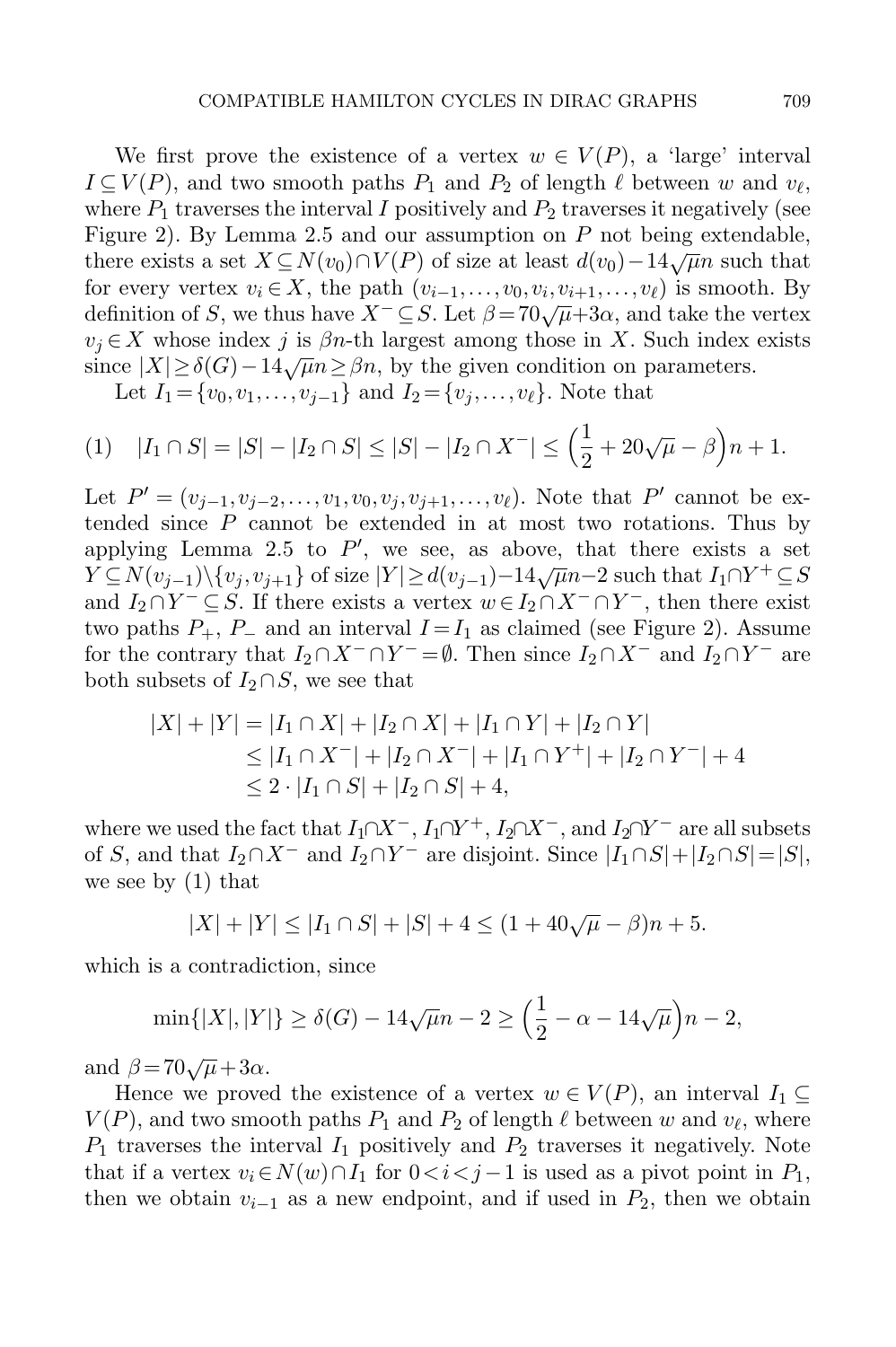$v_{i+1}$  as a new endpoint. Since  $0 < i < j-1$ , then the edge incident to the new endpoint belongs to the original path P for both cases.

Since P cannot be extended in at most two rotations, by Lemma [2.5,](#page-7-0) there exists a set  $Z \subseteq N(w)$  of size at least  $|Z| \geq |N(w)| - 14\sqrt{\mu}n$  that can be used as pivot points of  $P_1$ . Then  $Z_1 = Z \cap I_1$  satisfies

$$
|Z_1| = |Z \cap I_1| \ge |N(w) \cap I_1| - |N(w) \setminus Z| \ge |N(w) \cap I_1| - 14\sqrt{\mu}n.
$$

Note that vertices in  $Z_1$  can be used as pivot points of  $P_1$ . Similarly there exists a set  $Z_2 \subseteq N(w) \cap I_1$  of size at least  $|N(w) \cap I_1| - 14\sqrt{\mu}n$  that can be used as pivot points of  $P_2$ . Therefore, the set  $Z = Z_1 \cap Z_2$  can be used as pivot points for both paths, and has size

$$
|Z| \ge |N(w) \cap I_1| - 28\sqrt{\mu}n.
$$

Moreover, the observation from the previous paragraph shows that  $Z \setminus \{v_0, v_{j-1}\} \subseteq S^- \cap S^+$ . Therefore

$$
|S^- \cap S^+| \ge |Z| - 2 \ge |N(w) \cap I_1| - 28\sqrt{\mu}n - 2.
$$

Let  $Z_w \subseteq N(w) \cap V(P)$  be the set obtained by applying Lemma [2.5](#page-7-0) to the path  $P_2$ . Since  $Z_w \subseteq N(w)$  and  $|Z_w| \geq (\frac{1}{2} - \alpha)n - 14\sqrt{\mu}n$ ,

$$
|S^{-} \cap S^{+}| \ge |Z_{w} \cap I_{1}| - 28\sqrt{\mu}n - 2 = |Z_{w}| - |Z_{w} \cap I_{2}| - 28\sqrt{\mu}n - 2
$$
  
 
$$
\ge \left(\frac{1}{2} - \alpha\right)n - 14\sqrt{\mu}n - |Z_{w} \cap I_{2}| - 28\sqrt{\mu}n - 2.
$$

Since all vertices in  $(Z_w \cap I_2) \setminus \{v_j, w^+, w^{++}\}\)$  can be used as pivot points for path  $P_2$  to give new endpoints in  $I_2 \cap S$ , we see that  $|Z_w \cap I_2| \leq |I_2 \cap S| + 3$ . Therefore,

$$
|S^- \cap S^+| \ge \left(\frac{1}{2} - \alpha\right)n - |I_2 \cap S| - 42\sqrt{\mu}n - 5.
$$

Since

$$
|I_2 \cap S| \le |I_2 \cap X^-| + |S \setminus X^-| = (\beta n - 1) + (|S| - |X^-|)
$$
  
\$\le \left(\frac{1}{2} + 20\sqrt{\mu} + \beta\right)n - \left(\frac{1}{2} - \alpha - 14\sqrt{\mu}\right)n \le (\alpha + \beta + 34\sqrt{\mu})n\$,

we see that

$$
|S^- \cap S^+| \ge \left(\frac{1}{2} - 2\alpha - \beta - 77\sqrt{\mu}\right)n.
$$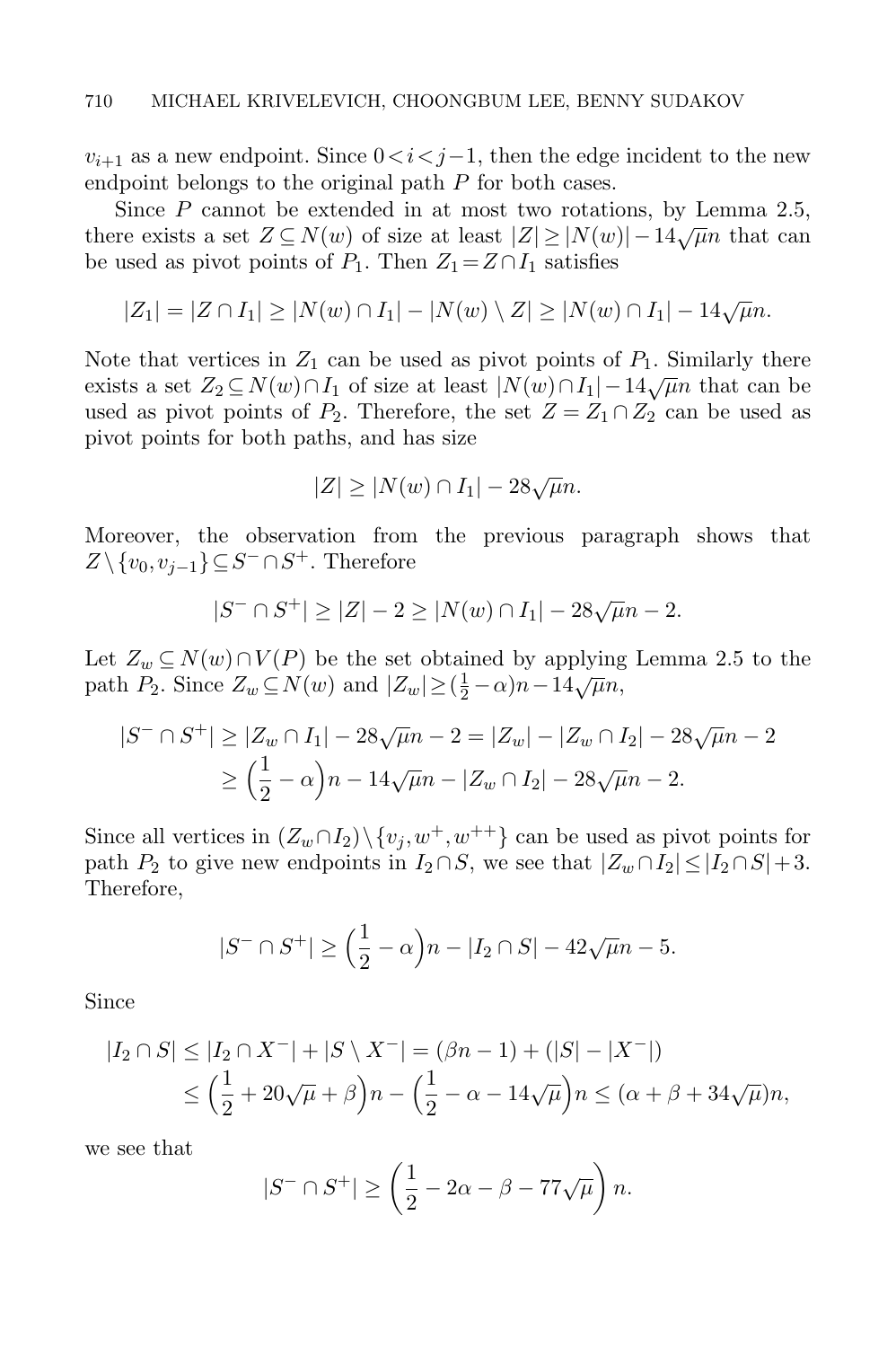From this, since  $\beta = 70\sqrt{\mu} + 3\alpha$ , we obtain

$$
|S^{-} \cup S^{+}| = |S^{-}| + |S^{+}| - |S^{-} \cap S^{+}|
$$
  
\n
$$
\leq 2\left(\frac{1}{2} + 20\sqrt{\mu}\right)n - \left(\frac{1}{2} - 2\alpha - \beta - 77\sqrt{\mu}\right)n
$$
  
\n
$$
= \left(\frac{1}{2} + 5\alpha + 187\sqrt{\mu}\right)n \leq \left(\frac{1}{2} + 200\sqrt{\mu}\right)n.
$$

By using Lemma [3.3,](#page-9-0) we can now prove Theorem [3.1.](#page-8-1)

**Proof of Theorem [3.1.](#page-8-1)** Remove from  $G$  all the edges whose two endpoints are  $\sqrt{\mu}$ -correlated. By Proposition [2.4,](#page-6-0) we know that the resulting graph  $G'$ has minimum degree at least  $\left(\frac{1}{2} - \sqrt{\mu}\right)n$ . If there exist two sets A and B of sizes  $|A|, |B| \geq (\frac{1}{3} - 200\sqrt{\mu})n$  such that  $e_{G'}(A, B) \leq 15\sqrt{\mu}n^2$ , then we have  $e_G(A,B) \leq 16\sqrt{\mu}n^2$ , and thus alternative (ii) holds. Hence we may assume that there are no such two sets  $A$  and  $B$ . From now on, we will only consider the graph  $G'$ . Thus by abusing notation, we let G be the graph  $G'$ . Note that Lemma [3.3](#page-9-0) (i) applies to our graph for all  $\mu$ n-bounded incompatibility systems.

Let  $C = (v_0, \ldots, v_\ell, v_0)$  be a maximum length compatible cycle in G. Throughout the proof, for a set  $X \subset V$ , define  $X^+ = \{v_{i+1} : v_i \in X \cap V(C)\},$ and  $X^-$  = { $v_{i-1}: v_i \in X \cap V(C)$ } (where index addition and subtraction are modulo  $\ell+1$ ). By Lemma [3.3,](#page-9-0) we have  $|C| \geq (\frac{1}{2}+20\sqrt{\mu})n$ . If C is a Hamilton cycle, then we are done. Otherwise, there exists a vertex z not in the cycle.

Define  $B_0$  as the set of vertices that are  $2\sqrt{\mu}$ -bad for C. By Proposition [2.4,](#page-6-0) we know that  $|B_0| \le \sqrt{\mu}n$ . Hence if  $|C| < (1 - \sqrt{\mu})n$ , then we may take z to be a vertex not in  $B_0$ . In this case, define  $B_1$  as the set of bad neighbors of z in C. By definition, we have  $|B_1| \le 2\sqrt{\mu}|C|$ . Otherwise if  $|C| \ge (1-\sqrt{\mu})n$ , then let z be an arbitrary vertex not in C, and define  $B_1 = \emptyset$ . Since

$$
|N(z) \cap V(C)| \ge d(z) + |V(C)| - n \ge \left(\frac{1}{2} - \sqrt{\mu}\right)n + \left(\frac{1}{2} + 20\sqrt{\mu}\right)n - n \ge 7\sqrt{\mu}n
$$

and

$$
3|B_0|+|B_1|\leq 5\sqrt{\mu}n,
$$

the set  $T = \{v_i \in V(C) | v_i \in N(z), v_{i-1}, v_{i+1} \notin B_0, v_i \notin B_0 \cup B_1\}$  has cardinality

 $|T| \geq 2\sqrt{\mu}n$ .

Take a vertex  $v_i \in T$ . Since F is  $\mu n$ -bounded, there are at most  $\mu n$ vertices  $x \in T$  for which the edges  $\{z, v_i\}$  and  $\{z, x\}$  are incompatible. Also,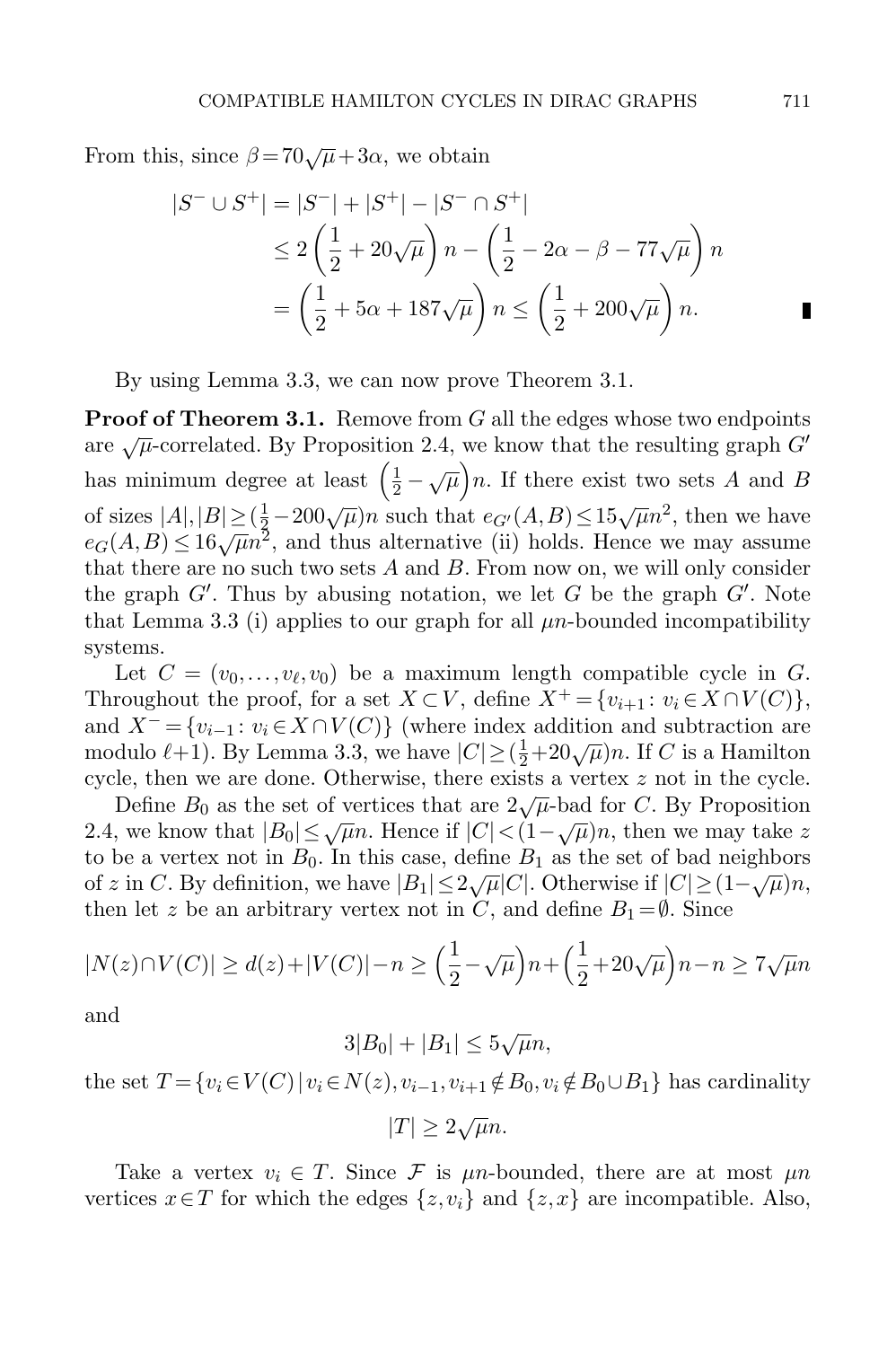by Proposition [2.4,](#page-6-0) there are at most  $\sqrt{\mu}n$  vertices  $x \in T$  for which  $x^+$  is  $\sqrt{\mu}$ uncorrelated with  $v_{i+1}$ . Therefore, since  $|T| \ge 2\sqrt{\mu}n$ , we can find a vertex  $v_i \in T$  for which the edges  $\{z, v_i\}$  and  $\{z, v_j\}$  are compatible, the pair of vertices  $v_{i+1}$  and  $v_{j+1}$  is  $\sqrt{\mu}$ -uncorrelated, and  $v_j \neq v_i, v_{i-1}, v_{i+1}$ . Consider the path  $P = (v_{i+1}, \ldots, v_j, z, v_i, v_{i-1}, \ldots, v_{j+1})$ . First, the two endpoints of P are  $\sqrt{\mu}$ -uncorrelated by the choice of  $v_i$  and  $v_j$ , and second, both  $v_{i+1}$  and  $v_{i+1}$  have at most  $2\sqrt{\mu}|C|+3$  bad neighbors in P, since  $v_{i+1}, v_{i+1} \notin B_0$  and the set of bad neighbors in  $P$  and in  $C$  can differ only in at most three vertices  $v_j, z$ , and  $v_i$ .

To check whether  $P$  is compatible, it suffices to check the compatibility of the three pairs  $(\{v_{j-1}, v_j\}, \{v_j, z\})$ ,  $(\{v_j, z\}, \{z, v_i\})$ , and  $(x, v_i), \{v_i, v_{i-1}\}\right)$ . The pair of edges  $\{v_j, z\}$  and  $\{z, v_i\}$  is compatible by our choice of  $v_i$  and  $v_j$ . If  $|C| < (1 - \sqrt{\mu})n$ , then by the choice of z and the set  $B_1$ , since  $v_i, v_j \notin B_1$  (this follows from  $v_i, v_j \in T$ ), we further see that the two other pairs are both compatible. Hence  $P$  is compatible, and there-fore smooth. By Lemma [3.3,](#page-9-0) this gives a compatible cycle longer than  $C$ , contradicting the maximality of C.

Therefore, we must have  $|C| \ge (1 - \sqrt{\mu})n$ . In this case, P is 'almost' smoothly compatible with  $\mathcal{F}$ , in the sense that it satisfies all the conditions except for possibly the compatibility of two pairs of edges. Define  $\mathcal{F}_1$  as the incompatibility system obtained from  $\mathcal F$  by making the pairs of edges  $(\{v_{j-1}, v_j\}, \{v_j, z\})$  and  $(\{z, v_i\}, \{v_i, v_{i-1}\})$  to be compatible. Note that P is smoothly compatible with  $\mathcal{F}_1$ . Hence by Lemma [3.3,](#page-9-0) we can find a cycle  $C_1$  compatible with  $\mathcal{F}_1$ , with  $V(C_1) \supseteq V(P) \supseteq V(C)$  and

$$
|E(C_1) \setminus E(C)| \le |E(C_1) \setminus E(P)| + 2 \le 3|V(C_1) \setminus V(C)| + 6.
$$

Let  $P_1$  be the path obtained from  $C_1$  by removing the edge  $\{v_{i-1}, v_i\}$  if it is in  $C_1$  (if it is not in  $P_1$ , then skip the rest of this paragraph). We claim that  $P_1$  is smoothly compatible with  $\mathcal{F}_1$ . First, it is compatible with  $\mathcal{F}_1$ , since  $C_1$  is. Second, the two endpoints are  $\sqrt{\mu}$ -uncorrelated, since we started by removing all edges whose two endpoints are  $\sqrt{\mu}$ -correlated. Third, since  $v_j \notin B_0$ , we know that  $v_j$  is  $2\sqrt{\mu}$ -good for C. Since  $V(C_1) \supseteq V(C)$ , it follows that  $v_i$  has at most

$$
2\sqrt{\mu}|C| + 2|E(C_1)\setminus E(C)| \le 2\sqrt{\mu}|C| + 6(|C_1| - |C|) + 12 \le 8\sqrt{\mu}|C_1| = 8\sqrt{\mu}|P_1|
$$

bad neighbors in  $P_1$ , where the final inequality follows from  $|C| \geq (1 - \sqrt{\mu})n$ . A similar estimate holds for the other endpoint  $v_{j-1}$ . Let  $\mathcal{F}_2$  be the incompatibility system obtained from  $\mathcal F$  by making only the pair  $\Big(\{z, v_i\}, \{v_i, v_{i-1}\}\Big)$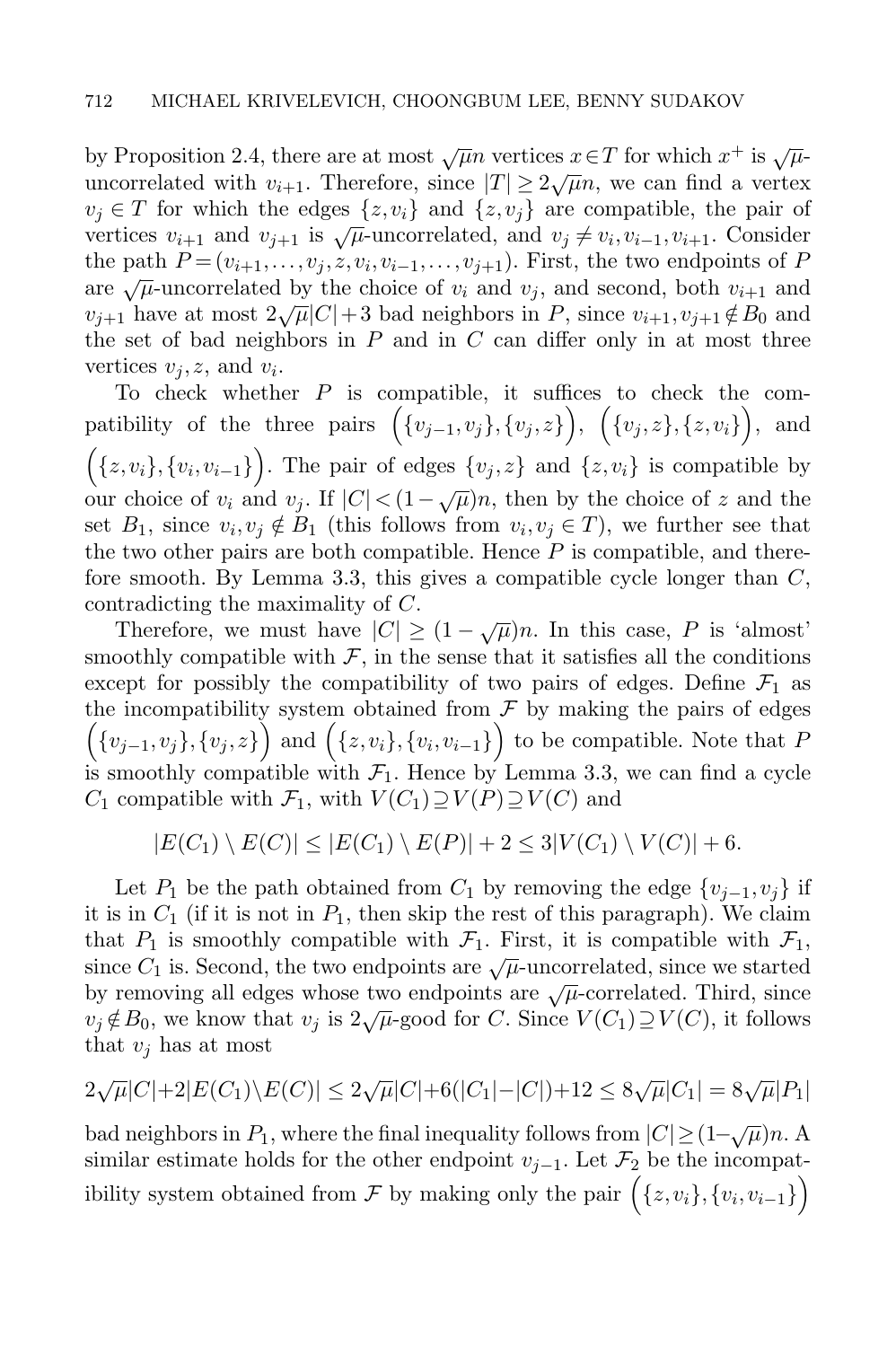to be compatible. Note that  $P_1$  is smoothly compatible with  $\mathcal{F}_2$  as well, since it does not contain the edge  $\{v_{j-1}, v_j\}$ . Hence we can find, by Lemma [3.3,](#page-9-0) a cycle  $C_2$  compatible with  $\mathcal{F}_2$ .

Repeat the argument above for  $C_2$  and  $\mathcal{F}_2$ , to find a path  $P_2$  that is smoothly compatible with  $\mathcal{F}_2$ , not containing the edge  $\{v_i, v_{i-1}\}$ . This path is smoothly compatible with  $F$ , and thus by Lemma [3.3,](#page-9-0) we can find a cycle compatible with F whose vertex set contains  $V(C) \cup \{z\}$ , contradicting the maximality of C. Therefore, the given graph contains a Hamilton cycle compatible with  $\mathcal{F}$ .

#### 3.2. Step II: Theorem [3.2](#page-9-1)

In this subsection, we consider the case when  $G$  contains two large subsets A and B with few edges between them. We first show that in this case A and B are either almost disjoint, or almost identical. Afterwards, for each case, we further process the graph to convert the problem into a problem of establishing 'compatible Hamilton connectivity' of almost complete graphs, and a problem of establishing 'compatible Hamiltonicity' of almost bipartite graphs. The proof of these final pieces are very similar in structure to the proof of Theorem [3.1,](#page-8-1) but are different in detail, and will be given in the following section.

Suppose that G is an *n*-vertex graph of minimum degree at least  $\frac{n}{2}$ , and let  $V = V(G)$ . Suppose that there exist two sets A and B of sizes  $|A|, |B| \geq (\frac{1}{2} - \nu)n$  such that  $e(A, B) \leq \eta n^2$ . We have

$$
e(A, B) \ge e(A \cap B, A \cup B)
$$
  
\n
$$
\ge |A \cap B| \cdot (\delta(G) - (n - |A \cup B|))
$$
  
\n
$$
= |A \cap B| \cdot (\delta(G) + |A| + |B| - |A \cap B| - n).
$$

The cardinalities of A, B, the bound  $e(A, B) \leq \eta n^2$ , and the bound  $\delta(G) \geq \frac{n}{2}$ 2 imply that

$$
|A \cap B| \cdot \left(\frac{n}{2} - 2\nu n - |A \cap B|\right) \le \eta n^2.
$$

If  $3\eta n \leq |A \cap B| \leq (\frac{1}{2} - 2\nu - 3\eta)n$ , then the left-hand-side above is greater than  $\eta n^2$ , since  $3\eta \cdot (\frac{1}{2} - 2\nu - 3\eta) > \eta$ . Hence, we must have

$$
|A \cap B| < 3\eta n \quad \text{or} \quad |A \cap B| > \Big(\frac{1}{2} - 2\nu - 3\eta\Big)n.
$$

We consider the two cases separately.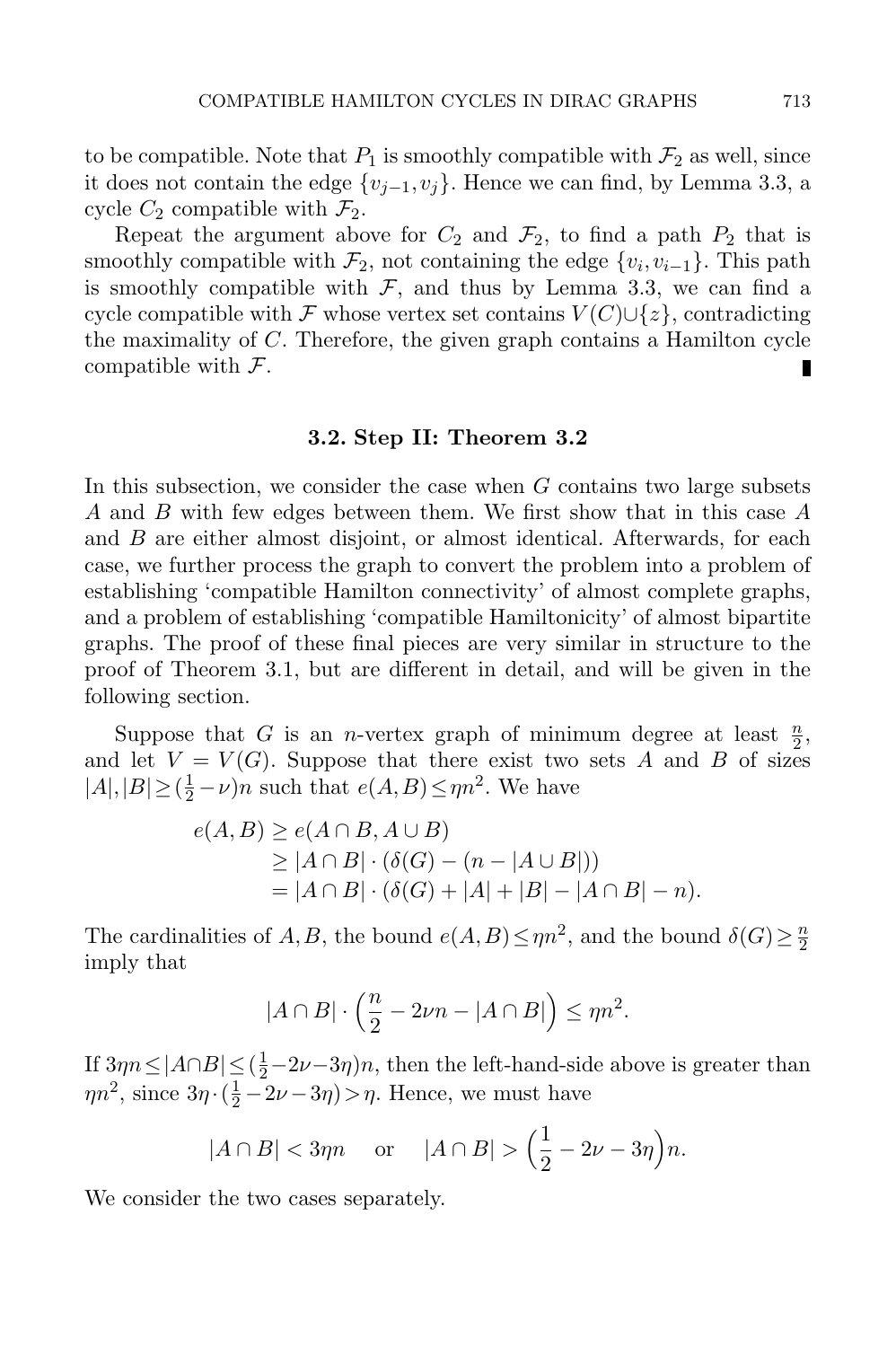**Case 1** .  $|A \cap B| < 3\eta n$ .

If  $|A \cap B| < 3\eta n$ , then there exist disjoint sets  $A' \subseteq A$  and  $B' \subseteq B$  satisfying

$$
|A'|, |B'| \ge \left(\frac{1}{2} - \nu\right)n - \frac{|A \cap B|}{2} \ge \left(\frac{1}{2} - \nu - \frac{3}{2}\eta\right)n,
$$

and  $e(A', B') \le e(A, B) \le \eta n^2$ . Let  $A'' \cup B''$  be a random partition obtained by adding the vertices not in  $A' \cup B'$  either to  $A'$  or to  $B'$  uniformly and independently at random. Then by linearity of expectation,

$$
\mathbb{E}[e(A'',B'')] \le e(A',B') + \frac{1}{2}e(V \setminus (A' \cup B'), V)
$$
  

$$
\le \eta n^2 + \frac{1}{2} \cdot (2\nu + 3\eta)n \cdot n = \left(\nu + \frac{5}{2}\eta\right)n^2.
$$

Hence there exists a particular choice of partition  $A'' \cup B''$  of V for which  $e(A'',B'') \le ( \nu + \frac{5}{2})$  $(\frac{5}{2}\eta) n^2$  holds. Starting from the partition  $A'' \cup B''$ , repeatedly move vertices that have at most  $\frac{n}{6}$  neighbors in their own part to the other part. Since G has minimum degree at least  $\frac{n}{2}$ , such vertex has at least  $\frac{n}{3}$ neighbors in the other part prior to moving, and thus each time we move a vertex, the number of edges across the partition decreases by at least  $\frac{n}{6}$ . Hence the process ends in at most  $(6\nu+15\eta)n$  steps, producing a partition  $W \cup W^c$ . In this partition, both parts have size between  $(\frac{1}{2} - 7\nu - \frac{33}{2})$  $\frac{33}{2}\eta\big)n \geq \frac{n}{3}$  $\frac{3}{2}$ and  $(\frac{1}{2} + 7\nu + \frac{33}{2})$  $\frac{33}{2}\eta$ ) $n \leq \frac{2n}{3}$  $\frac{2n}{3}$ , and we have  $e(W, W^c) \leq e(A'', B'') \leq (\nu + \frac{5}{2})$  $(\frac{5}{2}\eta)n^2$ . Moreover, the minimum degrees of  $G[W]$  and  $G[W<sup>c</sup>]$  are both at least  $\frac{n}{6} \ge$  $\frac{1}{5} \max\{|W|, |W^c|\},\$  since  $\max\{|W|, |W^c|\} \leq \frac{2}{3}n$ .

Without loss of generality, assume that  $|W| \leq \frac{n}{2}$ . Note that  $e(W)$  is at least

$$
\frac{1}{2}(|W|\cdot\frac{n}{2}-e(W,W^c)|) \geq {\binom{|W|}{2}} - {\binom{1}{2}\nu+\frac{5}{4}\eta}n^2 \geq {\binom{|W|}{2}} - {\binom{9}{2}\nu+\frac{45}{4}\eta} |W|^2,
$$

where the last inequality follows from the bound  $|W| \geq \frac{n}{3}$ . Also,  $e(W^c)$  is at least

$$
\frac{1}{2} \Big( |W^c| \cdot \frac{n}{2} - e(W, W^c) \Big) \ge \binom{|W^c|}{2} - \frac{1}{2} |W^c| \Big( |W^c| - \frac{n}{2} \Big) - \Big( \frac{1}{2} \nu + \frac{5}{4} \eta \Big) n^2
$$
  
\n
$$
\ge \binom{|W^c|}{2} - \Big( \frac{7}{2} \nu + \frac{33}{4} \eta \Big) n |W^c| - \Big( \frac{1}{2} \nu + \frac{5}{4} \eta \Big) n^2
$$
  
\n
$$
\ge \binom{|W^c|}{2} - \Big( 9\nu + 22\eta \Big) |W^c|^2,
$$

where the last inequality follows from the bound  $|W^c| \geq \frac{n}{2}$ . Therefore, in the end, we obtain a partition  $W\cup W^c$  with the following properties: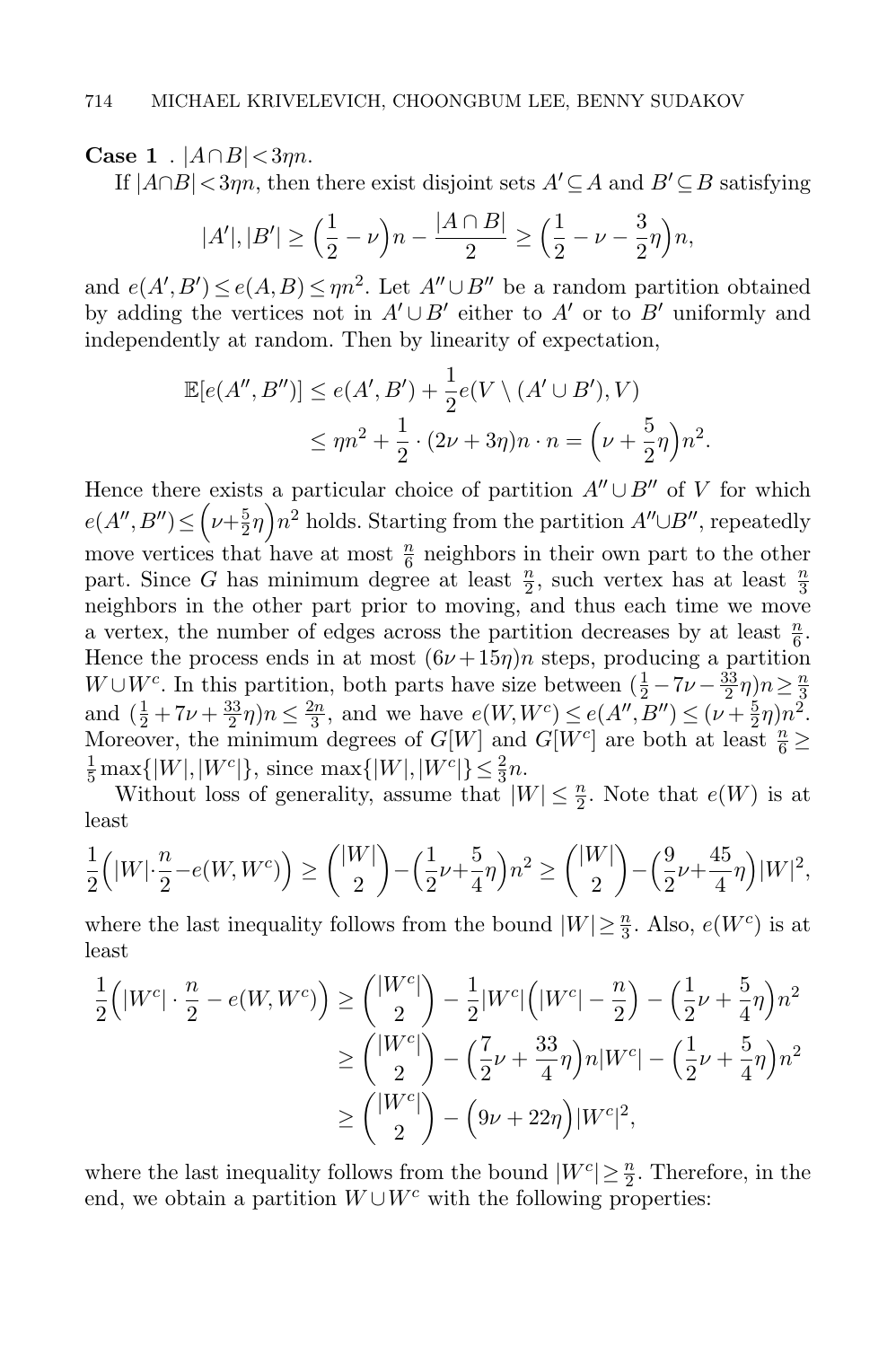- $\frac{n}{3} \leq |W| \leq \frac{n}{2}$ ,
- For  $X = W$  and  $W^c$ , the graph  $G[X]$  has minimum degree at least  $\frac{|X|}{5}$ , and
- For  $X = W$  and  $W^c$ , we have  $e(X) \geq {\binom{|X|}{2}} \left(9\nu + 22\eta\right)|X|^2$ .

We find a Hamilton cycle compatible with  $\mathcal F$  by first finding two vertex disjoint edges  $e_1 = \{x_1, y_1\}$  and  $e_2 = \{x_2, y_2\}$  such that  $x_1, x_2 \in W$  and  $y_1, y_2 \in W^c$ , and then finding a Hamilton path in  $G[W]$  whose two endpoints are  $x_1$  and  $x_2$ , and a Hamilton path in  $G[W<sup>c</sup>]$  whose two endpoints are  $y_1$ and  $y_2$ ; of course we need to ensure the compatibility of the so obtained cycle.

To find two vertex disjoint edges, if  $|W| < \frac{n}{2}$  $\frac{n}{2}$ , the minimum degree condition of G implies that each vertex in W has at least  $\lceil \frac{n}{2} \rceil$  $\frac{n}{2}$ ] – (|W| – 1)  $\geq 2$ neighbors in  $W<sup>c</sup>$ . Thus in this case, we can easily find two vertex disjoint edges. Otherwise, if  $|W| = |W^c| = \frac{n}{2}$  $\frac{n}{2}$ , then the bipartite graph induced by the partition  $W \cup W^c$  has minimum degree at least 1, which for  $|W| \geq 2$ implies that the minimum vertex cover is of size at least 2. Therefore, we can find two vertex disjoint edges in this case as well. Let  $e_1 = \{x_1, y_1\}$ and  $e_2 = \{x_2, y_2\}$  be the vertex disjoint edges that we have found, where  $x_1, x_2 \in W$  and  $y_1, y_2 \in W^c$ .

Let  $G_1 = G[W]$ , and add the edge  $\{x_1, x_2\}$  if it is not already in  $G_1$ . Define an incompatibility system  $\mathcal{F}_1$  over  $G_1$  as follows. For two edges  $e_1, e_2 \in E(G_1)$ both different from  $\{x_1, x_2\}$ , let  $e_1$  and  $e_2$  be incompatible in  $\mathcal{F}_1$  if and only if they are incompatible in F. For an edge  $e \neq \{x_1, x_2\}$  containing  $x_1$ , the edges  $\{x_1, x_2\}$  and e are incompatible in  $\mathcal{F}_1$  if and only if  $\{x_1, y_1\}$  and e are incompatible in F. For an edge  $e \neq \{x_1,x_2\}$  containing  $x_2$ , the edges  $\{x_1,x_2\}$ and e are incompatible in  $\mathcal{F}_1$  if and only if  $\{x_2,y_2\}$  and e are incompatible in F. One can easily check that  $\mathcal{F}_1$  is a  $\mu$ n-bounded incompatibility system. Similarly let  $G_2 = G[W^c]$  (with the edge  $\{y_1, y_2\}$  added) and define a  $\mu n$ bounded incompatibility system  $\mathcal{F}_2$  over  $G_2$ .

<span id="page-18-0"></span>Suppose that we find a Hamilton cycle  $C_1$  in  $G_1$  containing  $\{x_1, x_2\}$  and compatible with  $\mathcal{F}_1$ , and  $C_2$  in  $G_2$  containing  $\{y_1,y_2\}$  and compatible with  $\mathcal{F}_2$ . The two cycles  $C_1, C_2$  together with the two edges  $e_1$  and  $e_2$  give a Hamilton cycle C in G that is compatible with  $\mathcal{F}$ , due to the way we defined the incompatibility systems  $\mathcal{F}_1$  and  $\mathcal{F}_2$ . Therefore, it suffices to prove the following theorem (we will apply it with  $\beta_{3.4} = 9\nu + 22\eta$  $\beta_{3.4} = 9\nu + 22\eta$  $\beta_{3.4} = 9\nu + 22\eta$  and  $\mu_{3.4} = 3\mu$ , where the subscripts indicate that the constants will be applied to Theorem [3.4.](#page-18-0) The factor of [3](#page-18-0) in  $\mu_{3,4}$  has been introduced since W can be as small as  $\frac{n}{3}$ . Its proof is similar to that of Theorem [3.1](#page-8-1) (and is in fact much simpler), and will be given separately in the following section.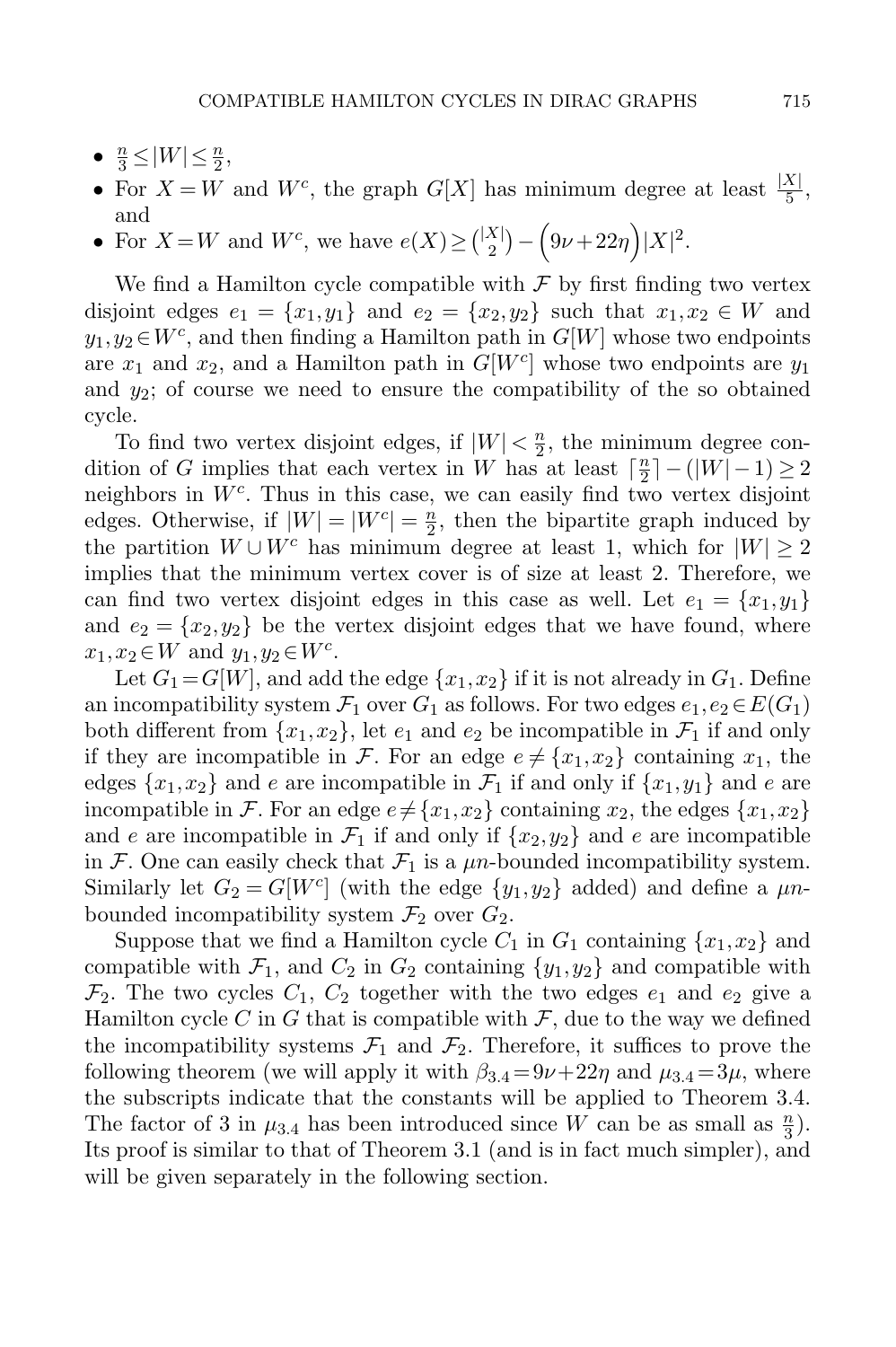**Theorem 3.4.** Let  $\beta$  and  $\mu$  be positive reals satisfying  $\beta + 2\sqrt{\mu} \le \frac{1}{1200}$ . Let G be an *n*-vertex graph with minimum degree at least  $\frac{n}{5}$  and at least  $\binom{n}{2}$  $\binom{n}{2} - \beta n^2$  edges, and F be a  $\mu$ n-bounded incompatibility system over G. Then for every edge  $e$  of  $G$ , there exists a Hamilton cycle containing  $e$  that is compatible with  $\mathcal{F}.$ 

**Case 2** .  $|A \cap B| \geq \left(\frac{1}{2} - 2\nu - 3\eta\right)n$ .

Let  $A' = A \cap B$  and  $B' = V \setminus A'$ . Note that  $e(A', A') \le e(A, B) \le \eta n^2$ . Therefore,

$$
e(A', B') \ge \delta(G) \cdot |A'| - e(A', A') \ge \frac{n}{2} \cdot \left(\frac{1}{2} - 2\nu - 3\eta\right) n - \eta n^2 = \left(\frac{1}{4} - \nu - \frac{5}{2}\eta\right) n^2.
$$

Repeatedly move vertices having at most  $\frac{n}{6}$  neighbors across the partition to the other part. Since G has minimum degree at least  $\frac{n}{2}$ , such vertex has at least  $\frac{n}{3}$  neighbors in its own part prior to moving. Hence, each time we move a vertex, the number of edges across the partition increases by at least  $\overline{\mathbf{n}}$  $\frac{n}{6}$ . Since the maximum possible number of edges across a partition is  $\frac{1}{4}n^2$ , the process ends in at most  $(6\nu+15\eta)n$  steps, producing a partition  $W\cup \bar{W}^c$ . Both parts have size between  $|A \cap B| - (6\nu + 15\eta)n \ge (\frac{1}{2} - 8\nu - 18\eta)n$  and  $\left(\frac{1}{2} + 8\nu + 18\eta\right)n$ , and satisfy  $e(W, W^c) \ge e(A', B') \ge \left(\frac{1}{4} - \nu - \frac{5}{2}\right)$  $(\frac{5}{2}\eta\right) n^2$ . Moreover, each vertex has at least  $\frac{n}{6}$  neighbors across the partition. Without loss of generality, assume that  $|\tilde{W}| \geq \frac{n}{2}$ . Then, while the bound  $|W| > \left[\frac{n}{2}\right]$  $\frac{n}{2}$  holds, repeatedly move vertices  $w \in W$  having at least  $\frac{n}{16}$  neighbors in  $\bar{W}$ , to the other part. Note that we move at most  $(8\nu + 18\eta)n$  vertices during this process. In the end, we obtain a partition with the following properties.

• the bipartite graph induced by G on  $W \cup W^c$  has minimum degree at least  $\left(\frac{1}{16} - 8\nu - 18\eta\right)n$ ,

• 
$$
e(W, W^c) \geq \left(\frac{1}{4} - \nu - \frac{5}{2}\eta\right)n^2 - \left(8\nu + 18\eta\right)n^2 \geq \left(\frac{1}{4} - 9\nu - 21\eta\right)n^2
$$

• 
$$
\lceil \frac{n}{2} \rceil \le |W| \le \left(\frac{1}{2} + 8\nu + 18\eta\right)n
$$
, and

• if  $|W| > \lceil \frac{n}{2} \rceil$  $\frac{n}{2}$ , then  $G[W]$  has maximum degree less than  $\frac{n}{16}$ .

Let  $|W| = \frac{n+t}{2}$  $\frac{+t}{2}$  and  $|W^c| = \frac{n-t}{2}$ , for a non-negative integer  $t \leq (16\nu + 36\eta)n$ . The Hamilton cycle that we find will make use of exactly  $t$  edges within the set  $W$ , and all other edges will be between  $W$  and  $W<sup>c</sup>$ . We thus must first find a set  $E_0$  of t edges within W. If  $t=0$ , then let  $E_0 = \emptyset$ . Otherwise, since G has minimum degree at least  $\frac{n}{2}$ , we see that each vertex  $w \in W$  has at least  $\frac{t}{2}$  neighbors in W. Therefore,  $e(W) \geq \frac{1}{2}$  $rac{1}{2} \cdot \frac{t}{2}$  $\frac{t}{2}|W| \geq \frac{nt}{8}$ . If  $t = 1$ , then let  $e_1$  be an arbitrary edge whose both endpoints are in W. Otherwise, if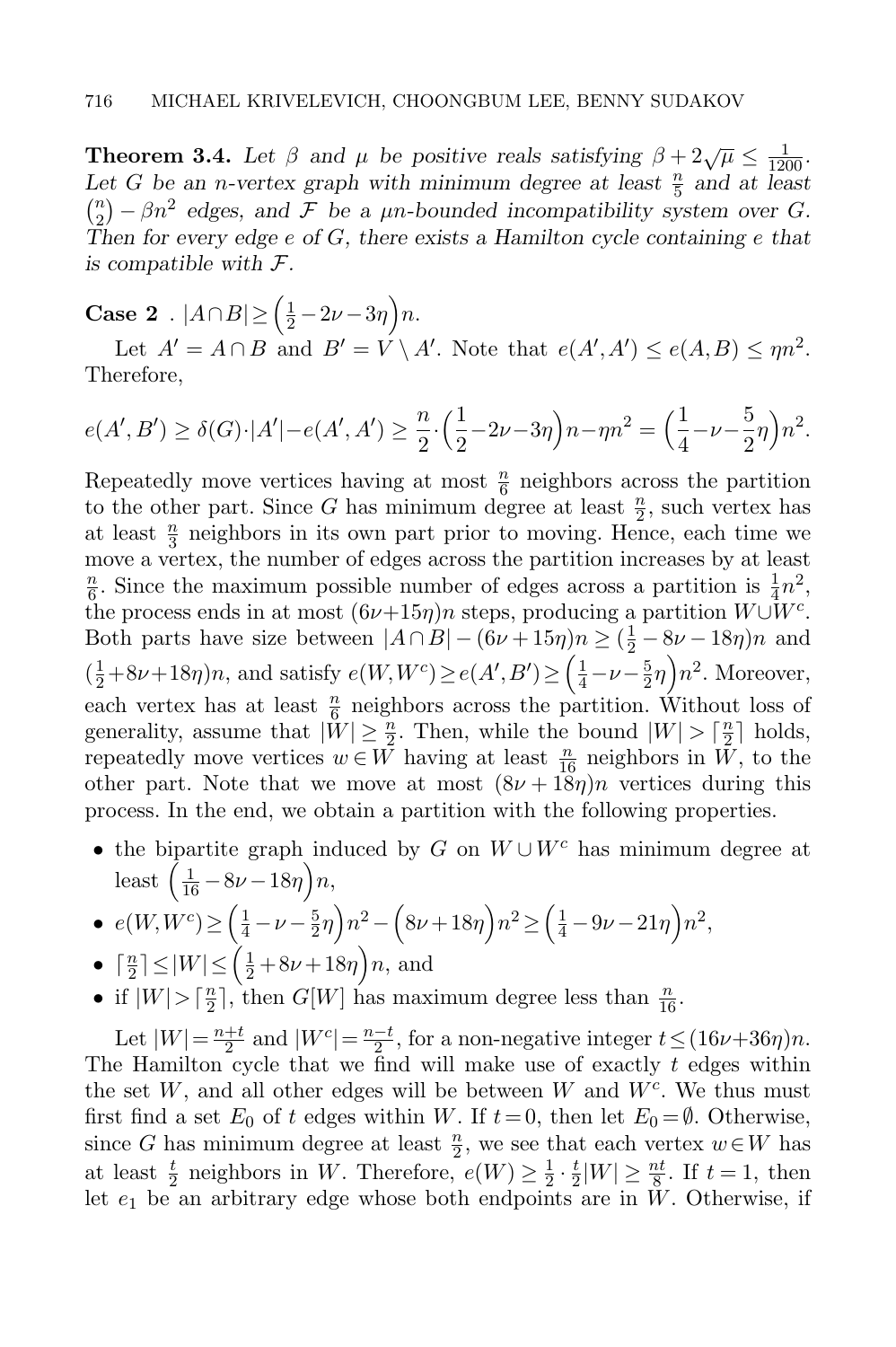$t > 1$ , then since  $G[W]$  has maximum degree less than  $\frac{n}{16}$ , it has covering number greater than 2t, and therefore contains t disjoint edges  $e_1, \ldots, e_t$ . Let  $E_0 = \{e_1, \ldots, e_t\}.$ 

Let  $W_1 \subseteq W$  be a set of size  $|W_1| = \frac{n-t}{2}$  that intersects each edge  $e_i \in E_0$  in exactly one vertex, and let  $W_2 = W^c$ . Note that  $|W_1| = |W_2|$ . Our next step towards establishing Hamiltonicity is to find a perfect matching between  $W_1$ and  $W_2$ . This perfect matching will later play an important role in finding a Hamilton cycle. Consider a bipartite subgraph  $H$  of  $G$  obtained by the following process. First, take only the edges between the two sets  $W_1$  and  $W_2$ . Then, for each  $e_i \in E_0$  and its endpoint  $v_i \in W_1$ , remove all edges incident to  $v_i$  that are incompatible with  $e_i$ . We claim that H satisfies Hall's condition. Note that  $H$  has minimum degree at least

$$
\delta(H) \ge \left(\frac{1}{16} - 8\nu - 18\eta\right)n - t - \mu n \ge \left(\frac{1}{16} - 24\nu - 54\eta - \mu\right)n \ge \frac{n}{20}.
$$

Furthermore, since the complement of G has at most  $(9\nu + 21\eta)n^2$  edges bewteen  $W$  and  $W<sup>c</sup>$  and  $H$  is obtained from an induced subgraph of  $G$  by removing at most  $\mu n |W_1| \leq \mu n^2$  edges, the complement of H has at most  $(9\nu+21\eta)n^2+\mu n^2$  edges between  $W_1$  and  $W_2$ . Therefore,

<span id="page-20-0"></span>(2) 
$$
e(H) \ge |W_1||W_2| - (9\nu + 21\eta)n^2 - \mu n^2 > |W_1||W_2| - \frac{1}{400}n^2
$$
.

By the minimum degree condition of H, it suffices to prove  $|N(W'_1)| \ge |W'_1|$ for all sets  $W'_1 \subseteq W_1$  of size

$$
\frac{n}{20} \le |W_1'| \le \frac{n-t}{2} - \frac{n}{20}.
$$

If  $|N(W_1')|$   $\lt |W_1'|$  for some set  $W_1'$ , then there exists a set  $W_2'$  of size  $|W_2'|$   $\ge$  $\frac{n-t}{2} - |W_1'|$ , where

$$
e_H(W_1', W_2') = 0.
$$

However, this implies that  $e(H) \leq |W_1||W_2| - \frac{1}{400}n^2$ , contradicting the lower bound [\(2\)](#page-20-0) on  $e(H)$ . Hence, H satisfies Hall's condition, and thus contains a perfect matching.

The perfect matching of H together with the t edges of  $E_0$  gives t paths  $(x_i, v_i, w_i)$  of length 2, and  $\frac{n-3t}{2}$  edges  $(v_j, w_j)$ , all vertex-disjoint, thus covering all vertices of the graph  $G$  exactly once. Moreover, each path of length 2 consists of a pair of edges that are compatible. Consider the graph  $H'$  and incompatibility system  $\mathcal{F}'$  obtained from G and F by the following process. First, consider only the edges between  $W$  and  $W<sup>c</sup>$ . Then, for each index i with  $1 \leq i \leq t$ , remove the vertex  $v_i$ , add the edge  $\{x_i, w_i\}$  (if it was not an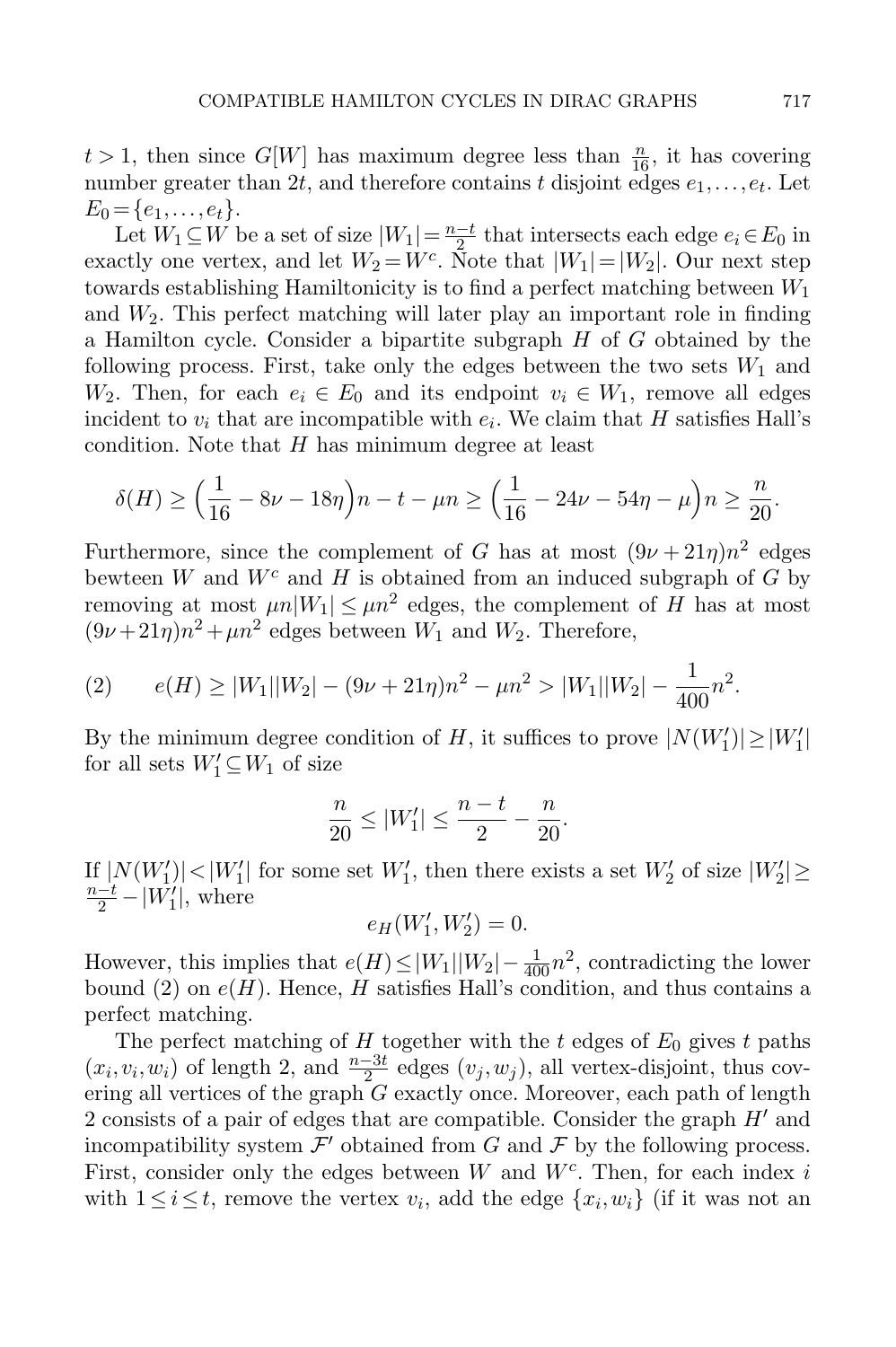edge in  $G$ ), and make  $\{x_i, w_i\}$  incompatible with the edges in  $G$  that are incident to  $x_i$  and incompatible with  $\{x_i, v_i\}$ , and are incident to  $w_i$  and incompatible with  $\{v_i, w_i\}$ . One can easily check that  $H'$  is a balanced bipartite graph with bipartition  $\{x_1, \ldots, x_t, v_{t+1}, \ldots, v_m\} \cup \{w_1, \ldots, w_m\}$ , where  $m = \frac{n-t}{2}$ , and that  $\mathcal{F}'$  is a  $\mu$ n-bounded incompatibility system. Moreover,  $H'$  has minimum degree at least

$$
\delta(H') \ge \left(\frac{1}{16} - 8\nu - 18\eta\right)n - t \ge \frac{n}{20},
$$

and its number of edges is at least

$$
e(H') \ge \left(\frac{n-t}{2}\right)^2 - \left(9\nu + 21\eta\right)n^2 \ge \left(1 - (45\nu + 105\eta)\right)\left(\frac{n-t}{2}\right)^2.
$$

Suppose that we find a Hamilton cycle  $C'$  in  $H'$  containing the edges  ${x_1, w_1}, \ldots, {x_t, w_t}$ , that is compatible with  $\mathcal{F}'$ . Consider the cycle C obtained from C' by replacing each edge  $\{x_i, w_i\}$  with the path  $(x_i, v_i, w_i)$ . Note that C is a Hamilton cycle in G, and is compatible with  $\mathcal F$  by our definition of  $\mathcal{F}'$ . Therefore, this case can be settled through the following theorem, whose proof will be given in the following section (we will apply it with  $\gamma_{3.5} = 64\nu + 144\eta$  $\gamma_{3.5} = 64\nu + 144\eta$  $\gamma_{3.5} = 64\nu + 144\eta$ ,  $\beta_{3.5} = 45\nu + 105\eta$ , and  $\mu_{3.5} = 3\mu$ , where the subscripts indicate that the constants are being applied to Theorem [3.5.](#page-21-1) The value of  $\mu_{3.5}$  $\mu_{3.5}$  $\mu_{3.5}$  is chosen as above to ensure that  $\mu_{3.5} m = \mu_{3.5} \frac{n-t}{2} \ge \mu n$ .

<span id="page-21-1"></span>**Theorem 3.5.** Let  $\mu, \beta, \gamma$  be positive reals satisfying  $\gamma + \beta + \sqrt{\mu} < \frac{1}{2000}$ . Let G be a bipartite graph with bipartition  $A \cup B$  and minimum degree at least  $\frac{m}{10}$ , where  $|A| = |B| = m$  and  $e(A, B) \ge (1 - \beta)m^2$ . Let F be a  $\mu$ m-incompatibility system over G. Further suppose that there is a perfect matching consisting of edges  $e_1, \ldots, e_m$ . Then there exists a Hamilton cycle containing the edges  $e_1,\ldots,e_{\gamma m}$ , that is compatible with  $\mathcal{F}.$ 

#### 4. Extremal cases

<span id="page-21-0"></span>In this section, we prove Theorems [3.4](#page-18-0) and [3.5,](#page-21-1) thereby completing the proof of Theorem [3.2,](#page-9-1) and thus Theorem [1.3.](#page-2-1) Both proofs are very similar to the proof of Theorem [3.1](#page-8-1) in structure.

#### 4.1. Almost complete graph

<span id="page-21-2"></span>In this subsection, we prove Theorem [3.4.](#page-18-0) The first step is to prove the following lemma, which can be seen as an alternative version of Lemma [3.3.](#page-9-0) We intentionally impose a slightly weaker minimum degree condition of  $\frac{n}{6}$ compared to that of Theorem [3.4](#page-18-0) with later usage in mind.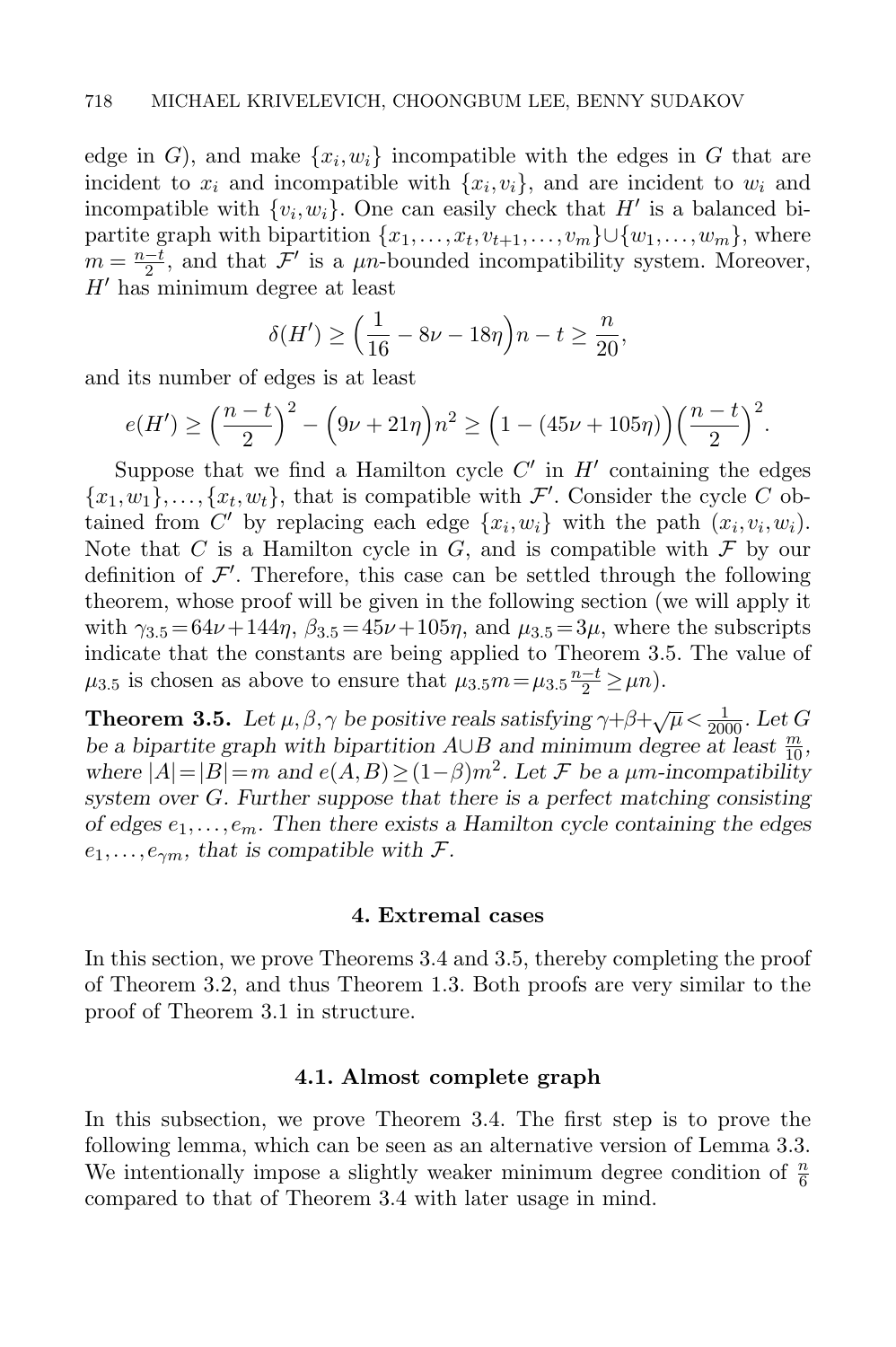**Lemma 4.1.** Suppose that  $\beta$  and  $\mu$  are reals satisfying  $\beta + \sqrt{\mu} < \frac{1}{1200}$ . Let G be an n-vertex graph with minimum degree at least  $\frac{n}{6}$  and at least  $\left(\frac{n}{2}\right)$  $\binom{n}{2}$  –  $\beta n^2$ edges, and  $\mathcal F$  be a  $\mu$ n-bounded incompatibility system over G. Then for every edge e of G and smooth path P that contains e, there exists a cycle C compatible with  $\mathcal F$  with the following properties:

- $\bullet$  C contains  $e$ ,
- C contains c,<br>• C has length  $|C| \geq (\frac{6}{7} 14\sqrt{\mu})n$ ,
- $V(C) \supseteq V(P)$ , and
- $|E(C)\setminus E(P)| \leq 2|V(C)\setminus V(P)|+3.$

**Proof.** Let G be a given graph, and e be an edge of G. Let P be a smooth path in G that contains e. It suffices to prove that either there exists a smooth path P' containing e with  $|P'| \geq |P|+1$  and  $|E(P') \setminus E(P)| \leq 2$ , or a smooth path 1 containing e with  $|P| \geq |P| + 1$  and  $|P(P| \geq R) \geq 2$ , or a<br>compatible cycle C containing e with  $|C| \geq (\frac{6}{7}-14\sqrt{\mu})n$  and  $|E(C)|\geq 2$ . Since then, we can repeatedly find a longer path to eventually find a cycle with the claimed properties. Assume that the former event does not occur.

Let L be the set of vertices that have degree at least  $\frac{6}{7}n$  in G, and note that

$$
\frac{1}{2} \cdot \frac{1}{7} n \cdot |V \setminus L| \le e(G^c) \le \beta n^2.
$$

Hence  $|L| \ge (1-14\beta)n$ . By Lemma [2.5,](#page-7-0) there exists a set  $X \subset N(v_0) \cap V(P)$ of size

$$
|X| \ge d(v_0) - 14\sqrt{\mu}n \ge \frac{n}{6} - 14\sqrt{\mu}n > 14\beta n + 1
$$

such that for every vertex  $v_i \in X$ , the path  $(v_{i-1},...,v_0,v_i,v_{i+1},...,v_\ell)$ is smooth. Thus in particular, we may choose  $v_i$  so that  $v_{i-1} \in L$  and  $\{v_{i-1}, v_i\} \neq e$ . Let  $P' = (w_0, \ldots, w_\ell)$  be the path obtained in this way. By our assumption on  $P$ , the path  $P'$  contains  $e$  and cannot be extended by adding one edge.

By Lemma [2.5,](#page-7-0) there exists a set  $Y \subset N(w_0) \cap V(P')$  of size  $|Y| \ge \frac{6}{7}n - 14\sqrt{\mu}n$  such that for every vertex  $w_i \in Y$ , the path  $(w_{i-1},...,w_0,w_i,w_{i+1},...,w_\ell)$  is smooth. Similarly, there exists a set  $Z \subset$  $N(w_{\ell}) \cap V(P')$  of size  $|Z| \ge \delta(G) - 14\sqrt{\mu}n$  such that for every vertex  $w_j \in Z$ , the path  $(w_0, w_1, \ldots, w_j, w_{\ell}, w_{\ell-1}, \ldots, w_{j+1})$  is smooth. In particular, for each vertex  $w_j \in Z$ , we see that  $\{w_\ell, w_j\}$  is compatible with both  $\{w_j, w_{j-1}\}$  and  $\{w_{\ell}, w_{\ell-1}\}.$  Since

$$
|Y| + |Z| \ge \left(\frac{6}{7}n - 14\sqrt{\mu}n\right) + \left(\delta(G) - 14\sqrt{\mu}n\right) \ge \frac{43}{42}n - 28\sqrt{\mu}n > n + 2,
$$

there exists an index i such that  $w_{i-1} \in Z$ ,  $w_i \in Y$ , and both vertices  $w_{i-1}, w_i$  are not incident to e. For this index, the cycle  $C =$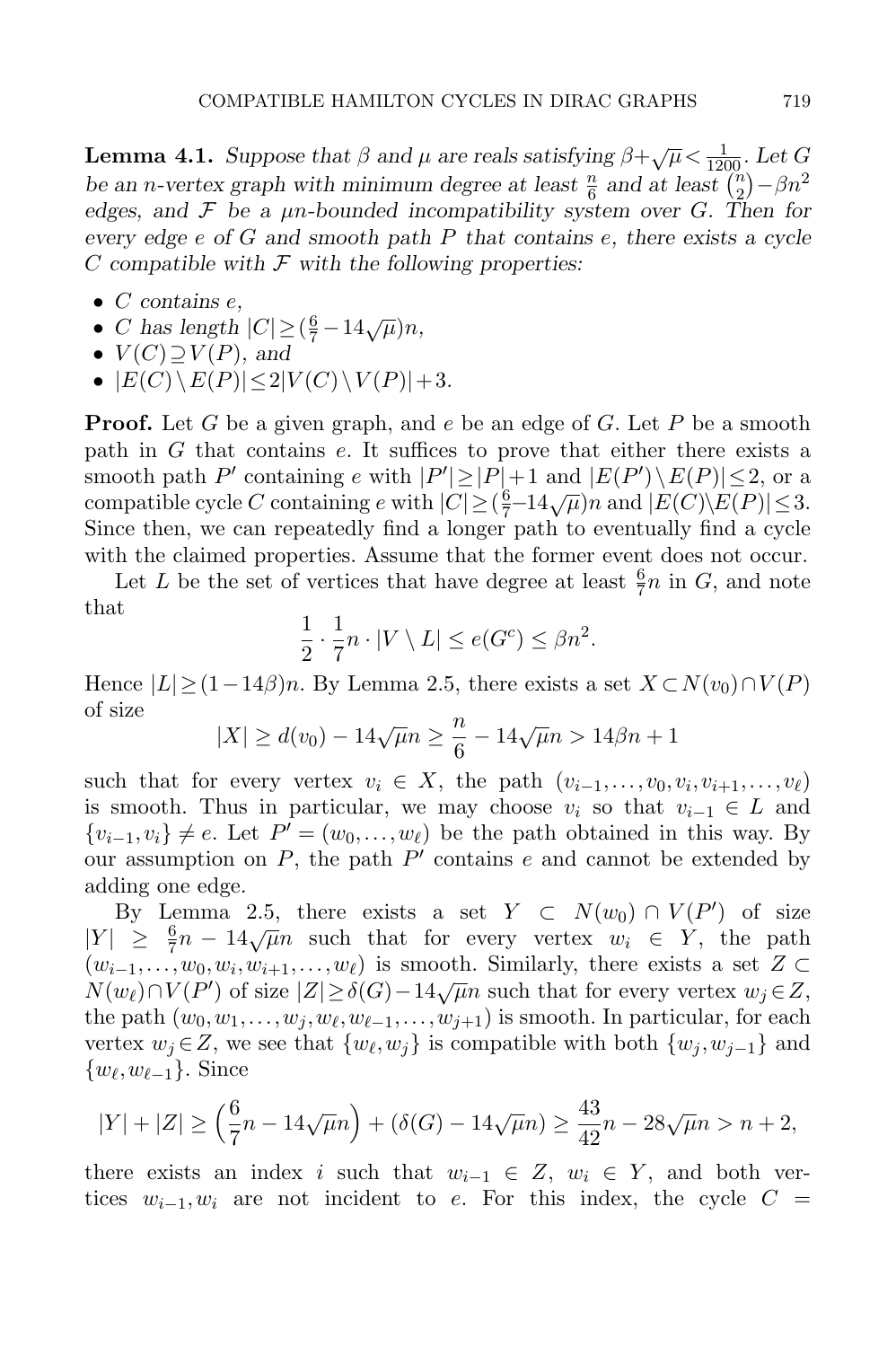$(w_{i-1},...,w_0,w_i,w_{i+1},...,w_{\ell},w_{i-1})$  is compatible with F and contains e. Also,  $|C| \ge |Y| \ge \frac{6}{7}n - 14\sqrt{\mu}n$ . Moreover, C is obtained from P by adding at most three extra edges. П

We now present the proof of Theorem [3.4,](#page-18-0) which we restate here for reader's convenience.

**Theorem.** Let  $\beta$  and  $\mu$  be positive reals satisfying  $\beta + 2\sqrt{\mu} \le \frac{1}{1200}$ . Let G be an n-vertex graph with minimum degree at least  $\frac{n}{5}$  and at least  $\left(\frac{n}{2}\right)$  $\binom{n}{2}$  –  $\beta n^2$ edges, and  $\mathcal F$  be a  $\mu$ n-bounded incompatibility system over G. Then for every edge  $e$  of  $G$ , there exists a Hamilton cycle containing  $e$  that is compatible with F.

**Proof.** Let G be a given graph, and e be an edge of G. Consider the graph obtained from G by removing all edges whose two endpoints are  $\sqrt{\mu}$ -correlated (except  $e$ ). By Proposition [2.4,](#page-6-0) the resulting graph has minimum degree at least  $\left(\frac{1}{5}-\sqrt{\mu}\right)n\geq \frac{n}{6}$  $\frac{n}{6}$ , and has at least  $\binom{n}{2}$  $\binom{n}{2} - (\beta + \sqrt{\mu})n^2$  edges. By abusing notation, we use  $G$  to denote this graph. Note that Lemma [4.1](#page-21-2) can be applied to this graph since  $(\beta + \sqrt{\mu}) + \sqrt{\mu} \le \frac{1}{1200}$ .

Let  $C = (v_0, v_1, \ldots, v_\ell)$  be a cycle in  $\widetilde{G}$  containing e and compatible with  $\mathcal{F}$ , of maximum length. By Lemma [4.1,](#page-21-2) we have  $|C| \geq (\frac{6}{7} - 14\sqrt{\mu})n$ . Throughout the proof, for a set  $X \subset V$ , define  $X^+ = \{v_{i+1} : v_i \in X \cap V(C)\}$ , and  $X^- =$  ${v_{i-1}: v_i \in X \cap V(C)}$  (where index addition and subtraction are modulo  $\ell + 1$ ). If C is a Hamilton cycle, then we are done. Otherwise, there exists a vertex z not in the cycle.

Define  $B_0$  as the set of vertices that are  $2\sqrt{\mu}$ -bad for C. By Proposition [2.4,](#page-6-0) we know that  $|B_0| \le \sqrt{\mu}n$ . Hence if  $|C| < (1 - \sqrt{\mu})n$ , then we may take z to be a vertex not in  $B_0$ . In this case, define  $B_1$  as the set of bad neighbors of z in C. By definition, we have  $|B_1| \le 2\sqrt{\mu}|C|$ . Otherwise if  $|C| \ge (1-\sqrt{\mu})n$ , then let z be an arbitrary vertex not in C, and define  $B_1 = \emptyset$ .

Since

$$
|N(z)\cap V(C)| \ge d(z) + |V(C)| - n \ge \left(\frac{n}{5} - \sqrt{\mu}n\right) + \left(\frac{6}{7}n - 14\sqrt{\mu}n\right) - n \ge 7\sqrt{\mu}n
$$

and

$$
|B_0| + |B_0^+| + |B_0^-| + |B_1| \le 5\sqrt{\mu}n,
$$

the set  $T = \{v_i \in V(C) | v_i \in N(z), v_{i-1}, v_{i+1} \notin B_0, v_i \notin B_0 \cup B_1\}$  has cardinality

$$
|T| \ge |N(z) \cap V(C)| - (|B_0| + |B_0^+| + |B_0^-| + |B_1|) \ge 2\sqrt{\mu}n.
$$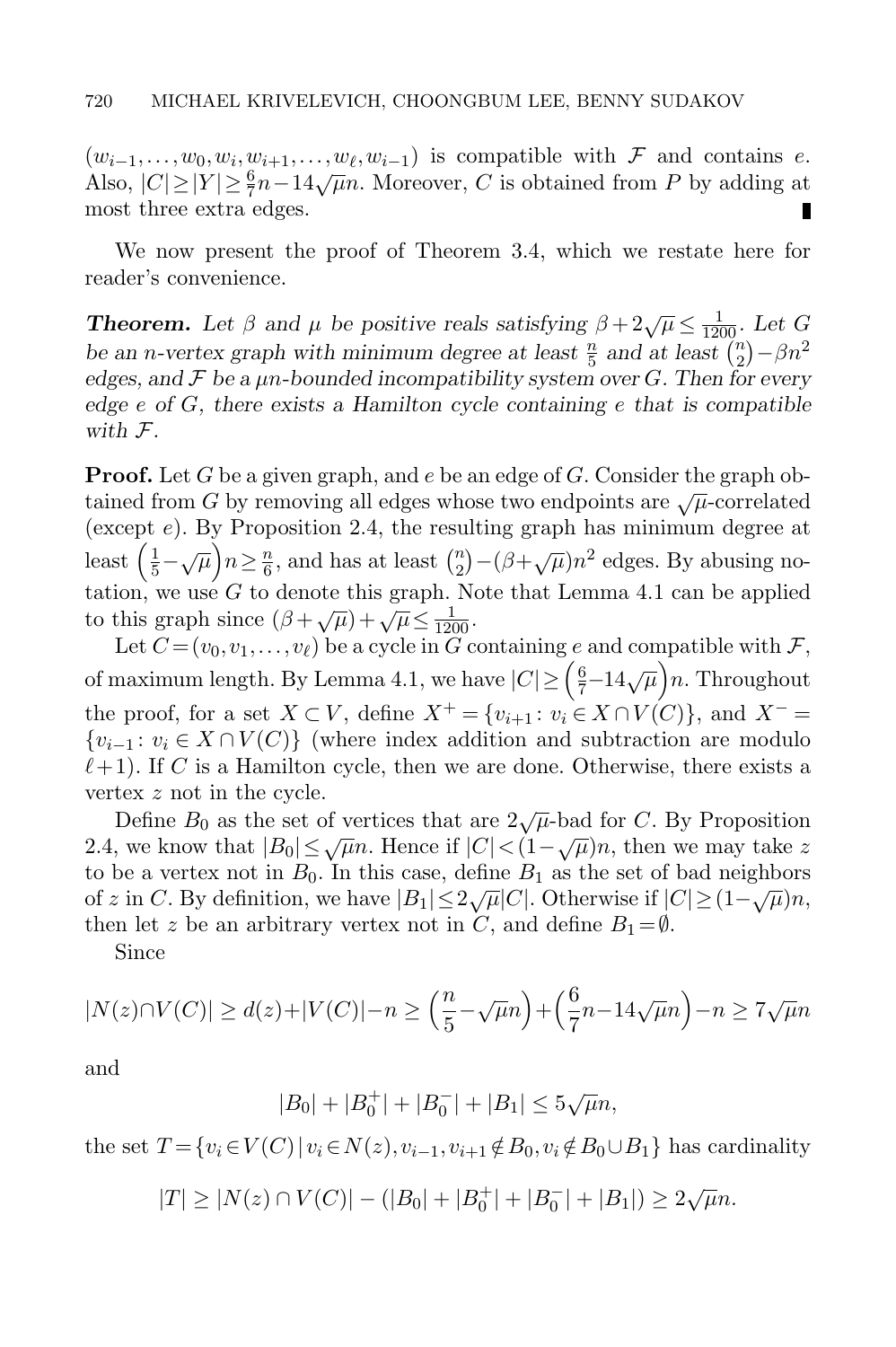Take a vertex  $v_i \in T$  not incident to e. Since F is  $\mu$ n-bounded, there are at most  $\mu n$  vertices  $x \in T$  for which the pair of edges  $\{z, v_i\}$  and  $\{z, x\}$  is incom-patible. Also, by Proposition [2.4,](#page-6-0) there are at most  $\sqrt{\mu}n$  vertices that are  $\sqrt{\mu}$ patrior. This, by I reposition 2.4, there are at most  $\sqrt{\mu n}$  vertices that are  $\sqrt{\mu}$  correlated with  $v_{i+1}$ . Therefore, since  $|T| \ge 2\sqrt{\mu n} > \mu n + \sqrt{\mu} n + 5$ , we can find a vertex  $v_j \in T$  not incident to e and not  $v_i, v_{i+1}$ , or  $v_{i-1}$  for which the pair of edges  $\{z,v_i\}$  and  $\{z,v_j\}$  is compatible, and the pair of vertices  $v_{i+1}$  and  $v_{j+1}$ is  $\sqrt{\mu}$ -uncorrelated. Consider the path  $P = (v_{i+1},...,v_j,z,v_i,v_{i-1},...,v_{j+1})$ . First, the two endpoints of P are  $\sqrt{\mu}$ -uncorrelated by the choice of  $v_i$  and  $v_j$ . Second, both  $v_{i+1}$  and  $v_{j+1}$  have at most  $2\sqrt{\mu}|C|+3$  bad neighbors in P, since  $v_{i+1}, v_{i+1} \notin B_0$ , and the set of bad neighbors in P and in C can differ only in at most three vertices  $v_j, z$ , and  $v_i$ . Third, P contains e since C does, and  $v_i, v_j$  are not incident to e.

To check whether  $P$  is compatible, it suffices to check the compatibility of three pairs of edges  $(\{v_{j-1}, v_j\}, \{v_j, z\})$ ,  $(\{v_j, z\}, \{z, v_i\})$ , and  $(x, v_i), \{v_i, v_{i-1}\}\right)$ . The pair of edges  $\{v_j, z\}$  and  $\{z, v_i\}$  is compatible by our choice of  $v_i$  and  $v_j$ . If  $|C| < (1 - \sqrt{\mu})n$ , then by the choice of z and the set  $B_1$ , since  $v_i, v_j \notin B_1$  (this follows from  $v_i, v_j \in T$ ), we further see that the other two pairs of edges are both compatible, thus implying that  $P$  is compatible, and therefore smooth. This by Lemma [4.1](#page-21-2) gives a compatible cycle containing e that is longer than  $C$ , and contradicts the maximality of  $C$ .

Therefore, we must have  $|C| \geq (1 - \sqrt{\mu})n$ . In this case, P is 'almost' smoothly compatible with  $\mathcal{F}$ , in the sense that it satisfies all the conditions except for possibly the compatibility of two pairs of edges. Define  $\mathcal{F}_1$  as the incompatibility system obtained from  $\mathcal F$  by making the pairs of edges  $(\{v_{j-1}, v_j\}, \{v_j, z\})$  and  $(\{z, v_i\}, \{v_i, v_{i-1}\})$  to be compatible. Note that P is smoothly compatible with  $\mathcal{F}_1$ . Hence by Lemma [4.1,](#page-21-2) we can find a cycle  $C_1$  containing e, compatible with  $\mathcal{F}_1$ , with  $V(C_1) \supseteq V(P) \supseteq V(C)$  and

$$
|E(C_1) \setminus E(C)| \le |E(C_1) \setminus E(P)| + 2 \le 2|V(C_1) \setminus V(C)| + 5.
$$

Let P<sub>1</sub> be the path obtained from C<sub>1</sub> by removing the edge  $\{v_{i-1}, v_i\}$ if it is in  $C_1$  (if not, then skip the rest of the paragraph). We claim that  $P_1$  is smoothly compatible with  $\mathcal{F}_1$ . First, it is compatible with  $\mathcal{F}_1$ , since  $C_1$  is. Second, the two endpoints are  $\sqrt{\mu}$ -uncorrelated, since we started by removing all edges whose two endpoints are  $\sqrt{\mu}$ -correlated. Third, since  $v_j \notin B_0$ , we know that  $v_j$  is  $2\sqrt{\mu}$ -good for C. Since  $V(C_1) \supseteq V(C)$ , it follows that  $v_i$  has at most

$$
2\sqrt{\mu}|C| + 2|E(C_1)\setminus E(C)| \le 2\sqrt{\mu}|C| + 4(|C_1| - |C|) + 10 \le 6\sqrt{\mu}|C_1| = 6\sqrt{\mu}|P_1|
$$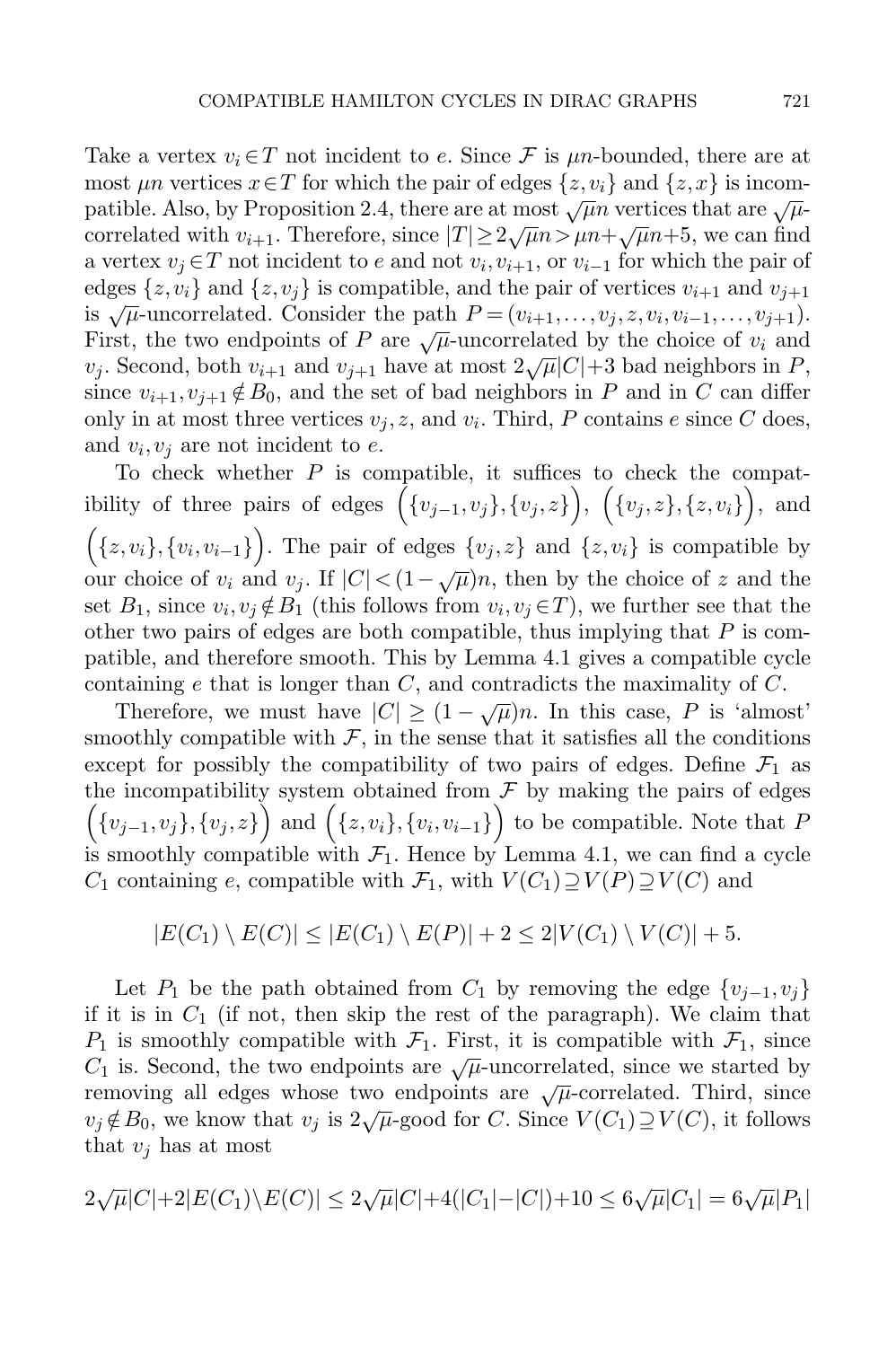bad neighbors in  $P_1$ , where the final inequality follows from  $|C| \geq (1 - \sqrt{\mu})n$ . A similar estimate holds for the other endpoint  $v_{j-1}$ . Let  $\mathcal{F}_2$  be the incompatibility system obtained from  $\mathcal F$  by making the pair  $\Big(\{z, v_i\}, \{v_i, v_{i-1}\}\Big)$  to be compatible. Note that  $P_1$  is smoothly compatible with  $\mathcal{F}_2$  as well, since  $P_1$  is smoothly compatible with  $\mathcal{F}_1$  and does not contain the edge  $\{v_{j-1}, v_j\}.$ Thus by Lemma [4.1,](#page-21-2) we can find a cycle  $C_2$  containing e that is compatible with  $\mathcal{F}_2$ , whose vertex set contains  $V(P_1)$ .

Let  $P_2$  be the path obtained from  $C_2$  by removing the edge  $\{v_i, v_{i-1}\}$  if it is in  $C_2$  (if not, then it contradicts the maximality of  $C$ ). Similarly as before, the path  $P_2$  is smoothly compatible with  $\mathcal{F}$ , and thus by Lemma [4.1,](#page-21-2) we can find a cycle whose vertex set contains  $V(C) \cup \{z\}$ , contradicting the maximality of  $C$ . Therefore, the cycle  $C$  is a Hamilton cycle. п

#### 4.2. Almost complete bipartite graph

Let  $\mu, \beta, \gamma$  be positive reals satisfying

$$
\gamma + \beta + \sqrt{\mu} < \frac{1}{2000}.
$$

Let G be a 2m-vertex bipartite graph with bipartition  $A \cup B$  such that  $|A| = |B| = m$ , with minimum degree at least  $\frac{m}{10}$  and at least  $(1-\beta)m^2$  edges. Let  $\mathcal F$  be a  $\mu$ m-bounded incompatibility system defined over  $G$ . Further suppose that a perfect matching  $e_1 = \{a_1, b_1\}, \ldots, e_m = \{a_m, b_m\}$  satisfying  $a_i \in A$  and  $b_i \in B$  is given. Let f be a bijection between A and B defined by the relation  $f(a_i) = b_i$  and  $f(b_i) = a_i$  for each  $i = 1, \ldots, m$ . We will fix these notations throughout the section. All lemmas and results in this subsection are based on these notations.

**Definition 4.2.** A path or a cycle  $H$  of  $G$  is proper if it contains all edges  $e_1,\ldots,e_{\gamma m}$  and satisfies  $f(V(H)\cap A)=V(H)\cap B$ .

We restrict our attention to proper paths and cycles. The condition  $f(V(H) \cap A) = V(H) \cap B$  ensures that the two endpoints of the path are in A and in B, respectively. We consider proper paths because it is a convenient way of forcing such property while using the rotation-extension technique. For example, if for a proper path  $P = (v_0, v_1, \ldots, v_\ell)$  the vertex  $v_0$  is adjacent to some vertex  $x \notin V(P)$ , then the path  $(f(x), x, v_0, v_1, \ldots, v_\ell)$  forms a proper path that is longer than P. To ensure that the new path is compatible with F, we need the compatibility of the two pairs  $({f(x),x})$ ,  $(x,v_0)$ and  $({x,v_0},\{v_0,v_1\})$ , but it might be the case that there are no neighbors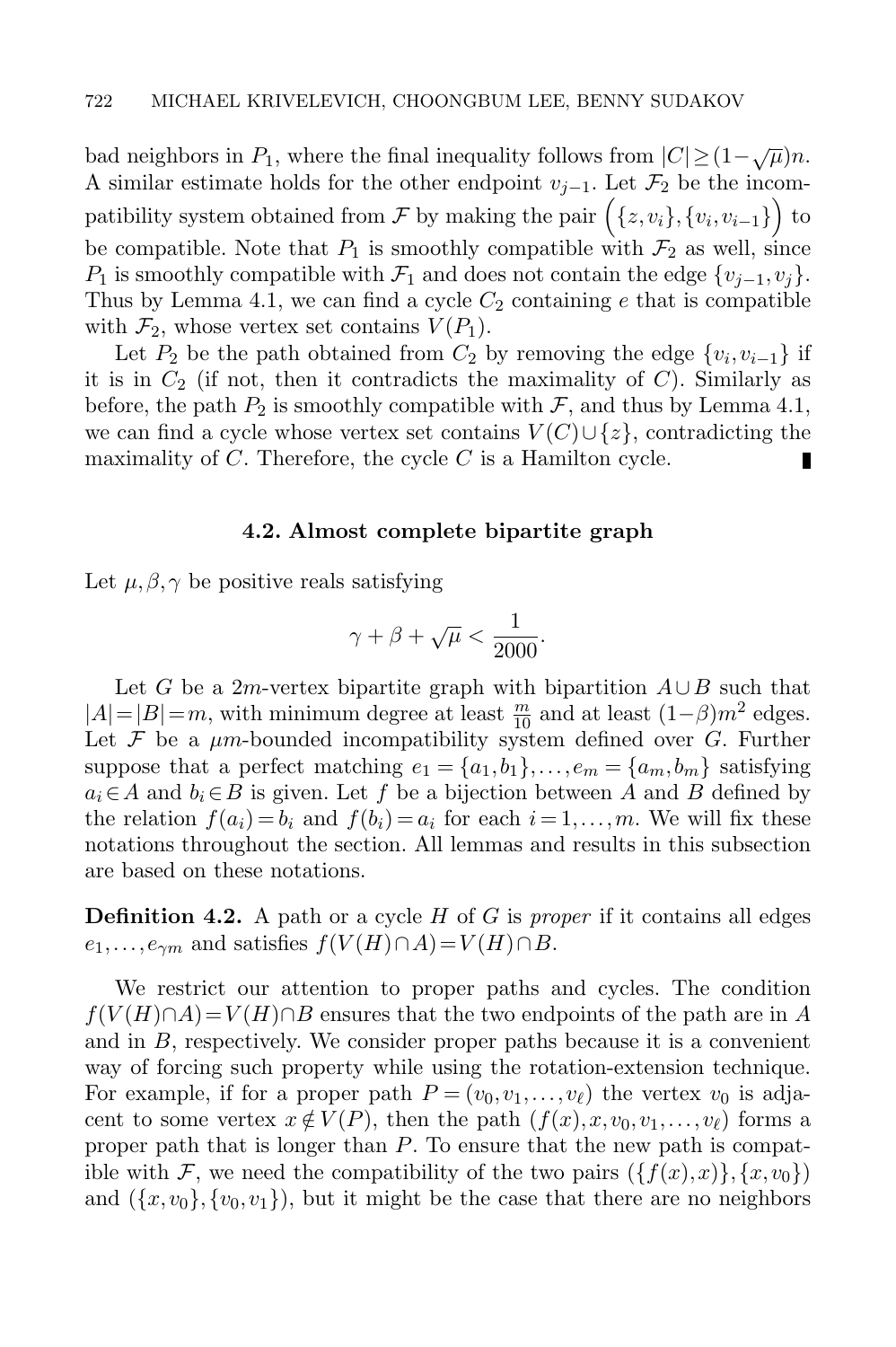of  $v_0$  giving the compatibility of these pairs. Thus we slightly modify the definition of smooth paths. Define  $X_A$  as the set of vertices  $x \in A$  for which there are at least  $\sqrt{\mu}m$  indices i such that the pair of edges  $e_i = \{a_i, b_i\}$  and  ${x, b_i}$  is incompatible. By counting the number of pairs of edges  ${x, b_i}$  and  ${a_i, b_i}$  that are incompatible in two ways, we obtain the inequality

<span id="page-26-0"></span>(3) 
$$
|X_A| \cdot \sqrt{\mu} m \le \mu m \cdot m \implies |X_A| \le \sqrt{\mu} m.
$$

Similarly define  $X_B \subseteq B$ , and we get  $|X_B| \leq \sqrt{\mu}m$ . Throughout this section, we will use the following definition of smooth paths.

**Definition 4.3.** A proper path  $P = (v_0, v_1, \ldots, v_\ell)$  with  $v_0 \in A$  and  $v_\ell \in B$ is smoothly compatible with  $\mathcal F$  (or smooth in short if  $\mathcal F$  is clear from the context) if

- (i) P is compatible with  $\mathcal{F}$ ,
- (ii) both endpoints  $v_0$  and  $v_\ell$  are  $8\sqrt{\mu}$ -good for P,
- (iii)  $v_0 \notin X_A$  and  $v_\ell \notin X_B$ .

Note that we no longer impose the two endpoints to be  $\sqrt{\mu}$ -uncorrelated. This is because the pair of vertices  $v_0 \in A$  and  $v_\ell \in B$  always have no common neighbors. Hence, all proper paths automatically satisfy the condition that the two endpoints are  $\sqrt{\mu}$ -uncorrelated.

The following modification of Lemma [2.5](#page-7-0) will be used.

<span id="page-26-1"></span>**Lemma 4.4.** Let G be given as above. Suppose that  $P = (v_0, v_1, \ldots, v_\ell)$  is a proper smooth path in G, where there is no vertex  $x \notin V(P)$  for which  $(f(x),x,v_0,\ldots,v_\ell)$  is a proper smooth path. Then there exists a set  $Z \subseteq$  $N(v_0) \cap V(P)$  of good neighbors of  $v_0$  in P of size at least

$$
|Z| \ge d(v_0) - (25\sqrt{\mu} + 2\gamma)m
$$

such that for every vertex  $v_i \in Z$ , the path  $(v_{i-1},...,v_1,v_0,v_i,v_{i+1},...,v_\ell)$  is a proper smooth path.

## Proof. Define

$$
B_0 = \left\{ b \in B: \{v_0, b\} \text{ and } \{b, f(b)\} \text{ are incompatible} \right\}
$$
  

$$
\cup \left\{ b \in B: \{v_\ell, f(b)\} \text{ and } \{b, f(b)\} \text{ are incompatible} \right\},
$$
  

$$
B_1 = \left\{ b \in B: \{v_0, b\} \text{ is incompatible with } \{v_0, v_1\} \text{ or } \{v_0, v_\ell\} \text{ (if exists) } \right\},
$$

and

$$
B_2 = \left\{ a \in A \colon a \text{ is } 2\sqrt{\mu} \text{-bad for } P \right\} \cup X_A.
$$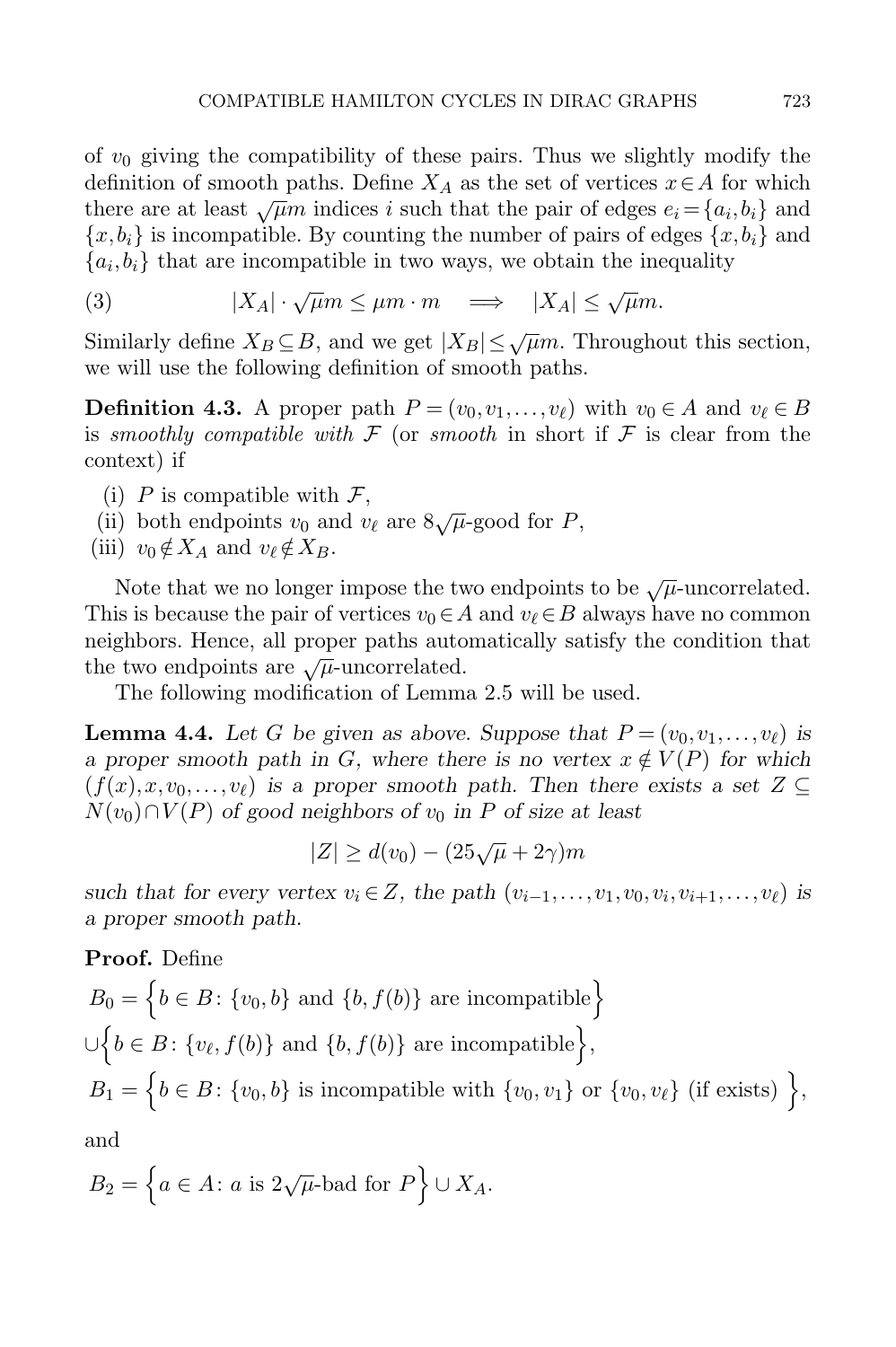We have  $|B_0| \leq 2\sqrt{\mu}m$  since  $v_0 \notin X_A$  and  $v_\ell \notin X_B$ ,  $|B_1| \leq 2\mu m$  since  $\mathcal F$ is  $\mu$ m-bounded, and  $|B_2| \leq 3\sqrt{\mu}m$  by Proposition [2.4](#page-6-0) (with  $n = 2m$ ) and [\(3\)](#page-26-0). Suppose that there exists a neighbor b of  $v_0$  such that  $b \notin V(P) \cup$  $B_0 \cup B_1 \cup f(B_2)$ , and consider the path  $P' = (f(b), b, v_0, v_1, \ldots, v_\ell)$  (note that  $f(b) \notin V(P)$  since P is proper). Note that P' is a proper path. We claim that it in fact is a proper smooth path. It is compatible since  $b \notin B_0 \cup B_1$ . The set of bad neighbors of  $f(b)$  in  $P'$  is identical to the set of bad neighbors of  $f(b)$ in P since  $f(b)$  and  $v_0$  are not adjacent. Similarly, the set of bad neighbors of  $v_{\ell}$  in P' is identical to that in P since  $b \notin B_0 \cup B_1$ , and  $v_{\ell}$  is not adjacent to b. Therefore, we see that the two endpoints of P' are  $8\sqrt{\mu}$ -good. Finally  $v_{\ell} \notin X_B$  since P is a smooth path, and  $f(b) \notin X_A$  since  $b \notin f(B_2)$ . Therefore,  $P'$  in fact is a proper smooth path, contradicting our assumption.

Hence, all neighbors of  $v_0$  are in  $V(P) \cup B_0 \cup B_1 \cup f(B_2)$ . Further define

$$
B_3 = \begin{cases} w \in V(P) : w \text{ is a bad neighbor of } v_0 \text{ in } P, \\ \text{or intersects some edge } e_1, e_2, \dots, e_{\gamma m} \end{cases}.
$$

We have  $|B_3| \leq 8\sqrt{\mu} |P| + 2\gamma m$ , since  $v_0$  is  $8\sqrt{\mu}$ -good for P. Define  $B_2^+$  =  $\{v_{i+1} | v_i \in B_2 \cap V(P)\}\$ , and  $Z = \left(N(v_0) \cap V(P)\right) \setminus (B_1 \cup B_2^+ \cup B_3)$ . Since all neighbors of  $v_0$  are in  $V(P) \cup B_0 \cup B_1 \cup f(B_2)$ ,

$$
|Z| \ge |N(v_0)| - |B_0| - |B_1| - 2|B_2| - |B_3|
$$
  
\n
$$
\ge |N(v_0)| - 2\sqrt{\mu}m - 2\mu m - 6\sqrt{\mu}m - (8\sqrt{\mu} \cdot 2m + 2\gamma m)
$$
  
\n
$$
\ge d(v_0) - 25\sqrt{\mu}m - 2\gamma m.
$$

One can check as in the proof of Lemma [2.5](#page-7-0) that Z satisfies our claim.

П

We start by showing that the class of proper smooth paths is non-empty. This will be achieved in two steps: first proving the existence of a proper path, and then of a proper smooth path.

<span id="page-27-0"></span>**Proposition 4.5.** Let  $G$  be a graph given as above.

- (i) There exists a proper compatible path P with  $|V(P)| \leq 10\gamma m 9$ .
- (ii) There exists a proper smooth path P' with  $|V(P')| \leq 10\gamma m$ .

**Proof.** Let  $Y_A \subseteq A$  be the set of vertices in A of degree less than  $\frac{3}{4}m$ . Since

$$
\frac{m}{4} \cdot |Y_A| \le e_{G^c}(A, B) \le \beta m^2,
$$

we see that  $|Y_A| \leq 4\beta m$ . Similarly define  $Y_B \subseteq B$ , and we get  $|Y_B| \leq 4\beta m$ .

(i) We prove the following statement for  $t = 1, \ldots, \gamma m$  using induction on t: there exists a compatible path  $P_t$  of length at most  $10t-9$  containing the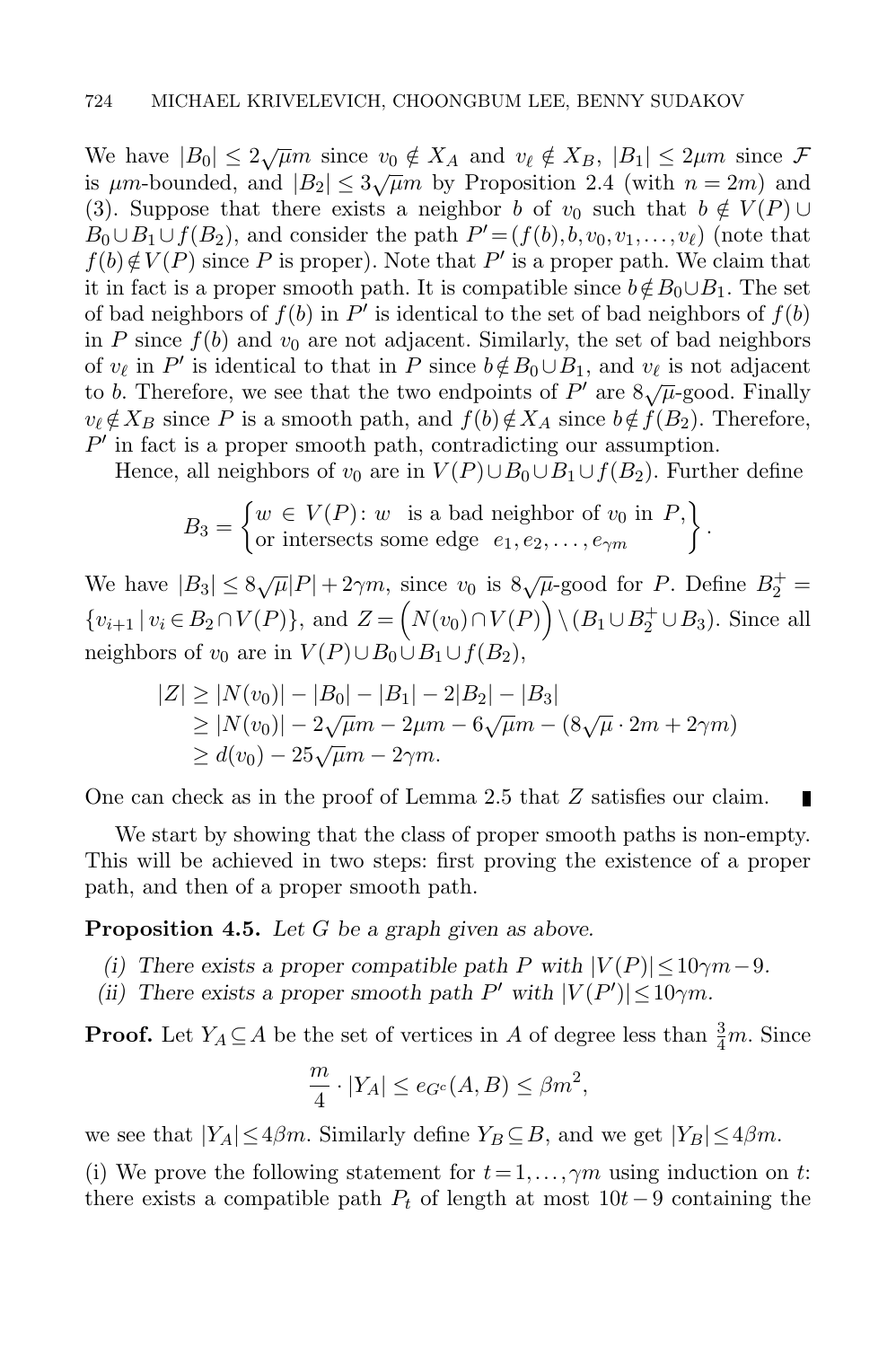edges  $e_1, \ldots, e_t$  but not intersecting  $e_{t+1}, \cdots, e_{\gamma m}$  and satisfying  $f(V(P_t) \cap$  $A$ ) =  $V(P_t) \cap B$ . The statement is trivially true for  $t = 1$ . Suppose that we are given a compatible path  $P_t$  as above.

Let  $b \in B$  be an endpoint of  $P_t$ , and let  $\{a, b\}$  be an edge of  $P_t$  incident to b. Let  $A_1 \subseteq A$  be the neighbors  $a_i$  of b with the following properties: (i)  ${b, a_i}$  is compatible with  ${a, b}$ , (ii)  $a_i \notin X_A \cup Y_A$  and  $b_i = f(a_i) \notin X_B \cup Y_B$ , and (iii)  $a_i, b_i \notin V(P_t) \cup \bigcup_{\ell=t+1}^{\gamma m} \{a_\ell, b_\ell\}$ . Note that

$$
|A_1| \ge |N(b)| - \mu m - (|X_A| + |X_B|) - (|Y_A| + |Y_B|) - (|V(P_t)| + 2\gamma m)
$$
  

$$
\ge \frac{1}{10}m - \mu m - 2\sqrt{\mu}m - 8\beta m - 12\gamma m > \frac{1}{11}m.
$$

Let  $B_1 \subseteq B$  be the neighbors  $b_j$  of  $a_{t+1}$  with the following properties: (i)  ${a_{t+1}, b_j}$  is compatible with  $e_{t+1}$ , (ii)  $a_j \notin X_A \cup Y_A$  and  $b_j \notin X_B \cup Y_B$ , an (iii)  $a_j, b_j \notin V(P_t) \cup \bigcup_{\ell=t+1}^{\gamma m} \{a_\ell, b_\ell\}.$  A computation similar to above shows that  $|B_1| > \frac{1}{11}m.$ 

Since  $e(A,B) \ge m^2 - \beta m^2 > m^2 - (|A_1||B_1| - m)$ , there exists an edge  $\{b_i, a_j\}$  such that  $b_i \in f(A_1), a_j \in f(B_1)$  and  $i \neq j$ . Our goal is to find two indices k and  $\ell$  for which the path

$$
P_{t+1} = (P, b, a_i, b_k, a_k, b_i, a_j, b_\ell, a_\ell, b_j, a_{t+1}, b_{t+1})
$$

is compatible. By the definitions of  $b_i$  and  $a_j$ , it suffices to show the existence of distinct indices k and  $\ell$  for which the path  $(b, a_i, b_k, a_k, b_i, a_j)$  and the path  $(b_i, a_j, b_\ell, a_\ell, b_j, a_{t+1})$  are both compatible.

The compatibility of the path  $(b, a_i, b_k, a_k, b_i, a_j)$  depends only on the index k. We must first have  $a_i$  adjacent to  $b_k$  and  $b_i$  adjacent to  $a_k$ , and avoid having  $a_k, b_k$  in the set  $V(P_t)$  or in  $\{a_i, b_i, a_j, b_j\} \cup \bigcup_{\ell=t+1}^{j m} \{a_\ell, b_\ell\}$ . Since  $a_i \notin Y_A$  and  $b_i \notin Y_B$ , the number of possible indices satisfying the restriction is at least

$$
\frac{3}{4}m + \frac{3}{4}m - m - (|V(P_t)| + 2 + 2\gamma m) \ge \frac{1}{2}m - 12\gamma m - 2.
$$

Moreover, since  $a_i \notin X_A$  and  $b_i \notin X_B$ , the compatibility of the pairs of edges further forbid  $2\sqrt{\mu}m+2\mu m$  indices k. Thus we can find an index k for which the path  $(b, a_i, b_k, a_k, b_i, a_j)$  is compatible. Similarly, we can find an index  $\ell \neq k$  for which the path  $(b_i, a_j, b_\ell, a_\ell, b_j, a_{t+1})$  is compatible. Note that for this choice of k and  $\ell$ , the path  $P_{t+1}$  satisfies  $|P_{t+1}| = |P_t| + 10$ ,  $P_{t+1}$  does not intersect  $e_{t+1},\dots,e_{\gamma m}$ , and  $f(V(P_{t+1})\cap A)=V(P_{t+1})\cap B$ . This completes the proof of the inductive step.

(ii) By part (i), there exists a proper compatible path P with  $|V(P)| \leq$ 10γm−9. Let a and b be the two endpoints of P, where  $a \in A$  and  $b \in B$ . Let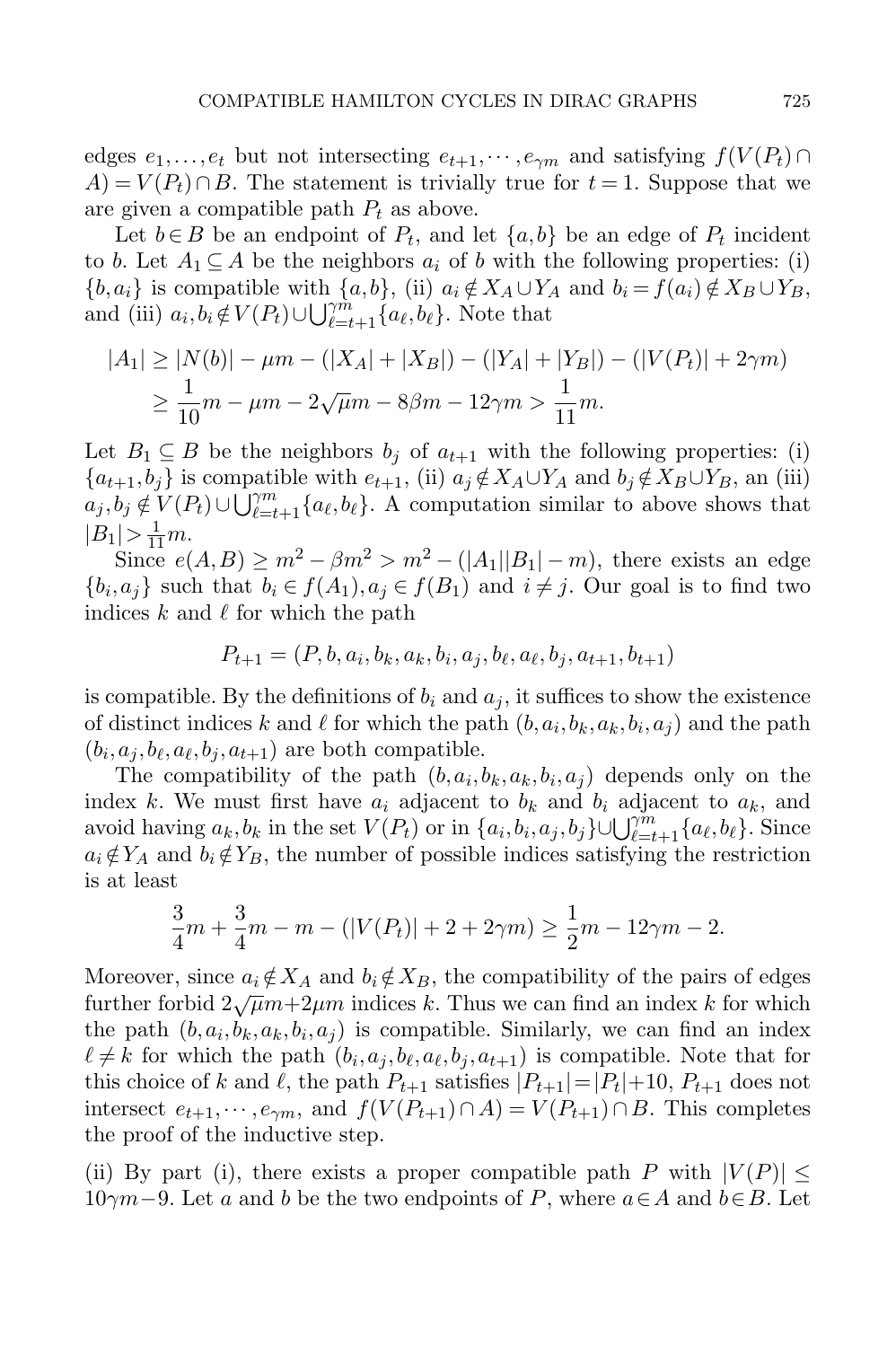B' be the set of vertices  $x \in N(a) \setminus (V(P) \cup X_B \cup Y_B)$  that are (i) connected to  $a$  by an edge compatible with the edge incident to  $a$  in  $P$ , for which (ii)  $f(x)\notin X_A\cup Y_A$ , and (iii)  $f(x)$  is  $2\sqrt{\mu}$ -good for P. By Proposition [2.4](#page-6-0) (with  $n = 2m$ ,

$$
|B'| \ge |N(a)| - (|V(P)| + |X_B| + |Y_B|) - \mu m - (|X_A| + |Y_A|) - 2\sqrt{\mu}m
$$
  
\n
$$
\ge \frac{m}{10} - (10\gamma m + \sqrt{\mu}m + 4\beta m) - \mu m - (4\beta m + \sqrt{\mu}m) - 2\sqrt{\mu}m > 0.
$$

Let b' be a vertex in B', and let  $a' = f(b')$ . Let I be the set of indices i such that  $(b, P, a, b', a_i, b_i, a')$  is a compatible path. Since  $b' \notin X_B \cup Y_B$  and  $a' \notin X_A \cup Y_A$ , we have

$$
|I| \ge \frac{3}{4}m + \frac{3}{4}m - m - 2\sqrt{\mu}m - \mu m - |V(P)| > 0.
$$

Fix an arbitrary index  $i \in I$ . Similarly as above, let A' be the set of vertices  $y \in N(b) \setminus (V(P) \cup X_A \cup Y_A \cup \{a', a_i\})$  that are (i) connected to b by an edge compatible with the edge incident to b in P and for which (ii)  $f(y) \notin X_B \cup Y_B$ , and (iii)  $f(y)$  is  $2\sqrt{\mu}$ -good for P. By Proposition [2.4](#page-6-0) (with  $n=2m$ ), we have

$$
|A'| \ge |N(b)| - (|V(P)| + |X_A| + |Y_A| + 2) - \mu m - (|X_B| + |Y_B|) - 2\sqrt{\mu}m > 0.
$$

Let  $a''$  be a vertex in A', and let  $b'' = f(a'')$ . Similarly as above, we can find an index  $j \neq i$  such that the path  $P' = (b'', a_j, b_j, a'', b, P, a, b', a_i, b_i, a')$  is compatible and proper. To show that  $P'$  is smooth, it suffices to show that the two endpoints are  $8\sqrt{\mu}$ -good for P'. This easily follows from the fact that a' and b'' are  $2\sqrt{\mu}$ -good for P and that  $|V(P') \setminus V(P)| = 8$  (note that  $|V(P)| \geq \gamma m$ ). I

The following lemma is a variant of Lemmas [3.3](#page-9-0) and [4.1.](#page-21-2)

<span id="page-29-0"></span>**Lemma 4.6.** Let G be given as above. For every proper smooth path  $P$ , there exists a proper compatible cycle  $C$  satisfying the following properties:

- C has length  $|C| \geq (\frac{19}{10} 50\sqrt{\mu} 4\gamma)m$ ,
- $V(C) \supseteq V(P)$ , and
- $|E(C) \setminus E(P)| \leq \frac{3}{2}|V(C) \setminus V(P)| + 3.$

**Proof.** Let G be a given graph. Let  $P = (v_0, \ldots, v_\ell)$  be a proper smooth path in G, where  $v_0 \in A$  and  $v_\ell \in B$ . It suffices to prove that either there exists a proper smooth path  $P'$  with  $|P'| \geq |P|+2$  and  $|E(P')\backslash E(P)| \leq 3$ , or a proper proper smooth path  $T$  with  $|T| \ge |T| + 2$  and  $|E(T)| \ge 0$ , or a proper<br>compatible cycle C with  $|C| \ge (\frac{19}{10} - 50\sqrt{\mu} - 4\gamma)m$  and  $|E(C) \setminus E(P)| \le 3$ . Since then, we can repeatedly find a longer path to eventually find a cycle with the claimed properties. Assume that the former event does not occur.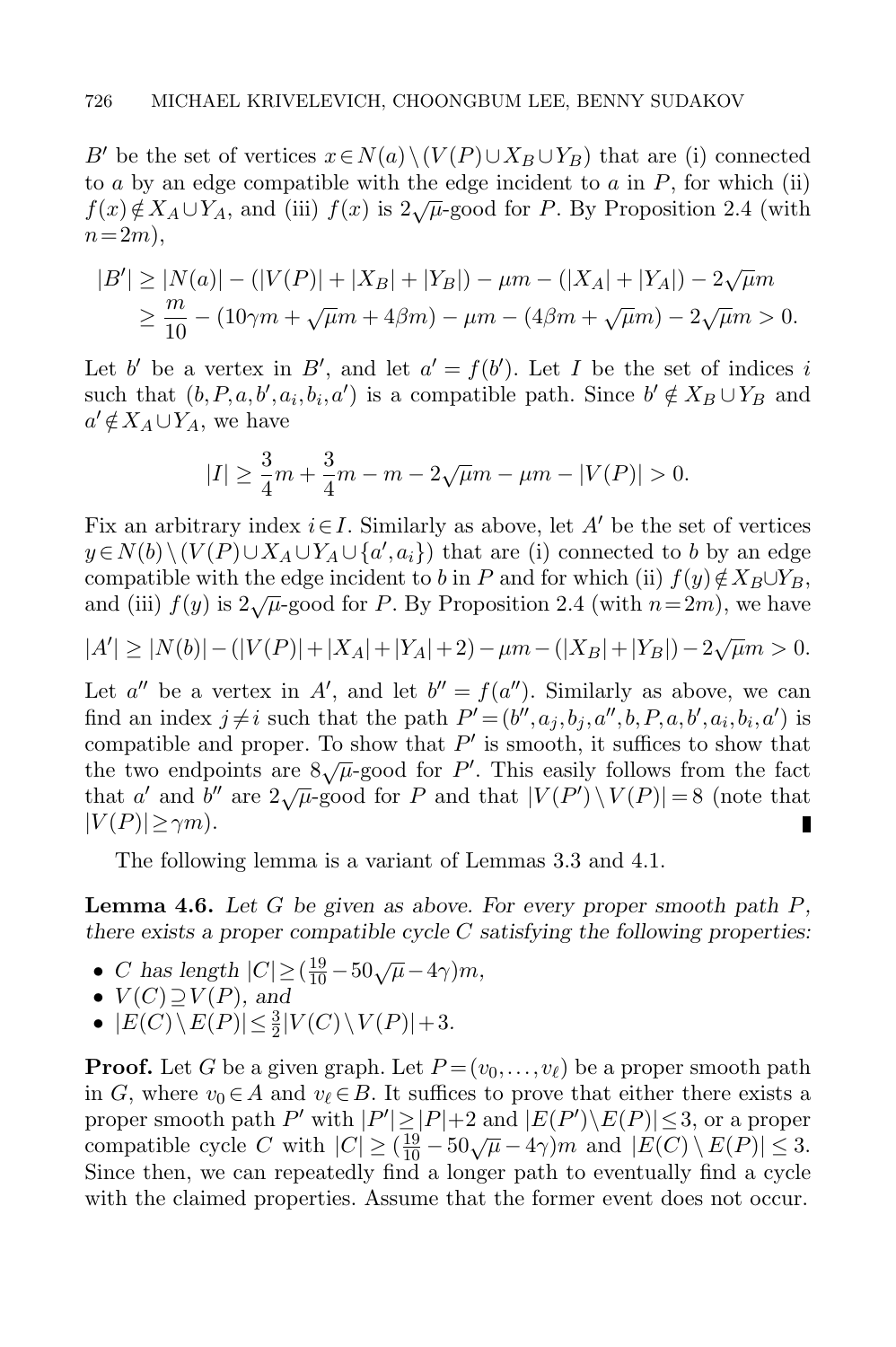Let  $L_A \subseteq A$  be the set of vertices in A that have degree at least  $\frac{19}{20}m$  in G, and note that

$$
\frac{1}{20}m \cdot |V \setminus L_A| \le e_{G^c}(A, B) \le \beta m^2.
$$

Hence  $|L_A|\geq m-20\beta m$ . By Lemma [4.4,](#page-26-1) there exists a set  $X\subset N(v_0)\cap V(P)$ of size

 $|X| \ge d(v_0) - 25\sqrt{\mu}m - 2\gamma m > 20\beta m$ 

such that for all vertices  $v_i \in X$ , the path  $(v_{i-1},...,v_0,v_i,v_{i+1},...,v_\ell)$  is proper and smooth. Since  $|X| > m - |L_A|$ , there exists a vertex  $v_i \in X$ for which  $v_{i-1} \in L_A$ . Let  $P' = (w_0, w_1, \ldots, w_\ell)$  be the proper smooth path obtained by taking  $v_i$  as a pivot point (where  $w_0 \in L_A$  and  $w_\ell \in B$ ).

By our assumption on  $P$ , we know that  $P'$  cannot be extended into a longer proper smooth path by adding at most two edges. Hence by Lemma [4.4,](#page-26-1) since  $w_0 \in L_A$ , there exists a set  $Y \subset N(w_0) \cap V(P')$  of size  $|Y| \geq$  $\frac{19}{20}m - (25\sqrt{\mu} + 2\gamma)m$  consisting of good neighbors of  $w_0$  such that for all vertices  $w_i \in Y$ , the path  $(w_{i-1}, \ldots, w_0, w_i, w_{i+1}, \ldots, w_\ell)$  is proper and smooth. If  $w_\ell \in Y$ , then we immediately find a cycle with the claimed properties, and hence we may assume that  $w_{\ell} \notin Y$ . Then for each vertex  $w_i \in Y$ , we see that the edge  $\{w_0, w_i\}$  is compatible with both  $\{w_0, w_1\}$  and  $\{w_i, w_{i+1}\}$ , and that  $\{w_{i-1}, w_i\}$  is not one of the edges  $e_1, \ldots, e_{\gamma m}$ . Similarly, there exists a set  $Z \subset N(w_\ell) \cap V(P)$  of size  $|Z| \geq \delta(G) - (25\sqrt{\mu} + 2\gamma)m$  such that for all vertices  $w_j \in Z$ , the path  $(w_0, w_1, \ldots, w_j, w_{\ell}, w_{\ell-1}, \ldots, w_{j+1})$  is proper and smooth. In particular, for each vertex  $w_i \in Z$ , we see that the edge  $\{w_i, w_\ell\}$ is compatible with both  $\{w_{\ell}, w_{\ell-1}\}\$  and  $\{w_j, w_{j-1}\}.$ 

Since G is a bipartite graph,  $w_0$  is adjacent only to vertices  $w_i$  with odd index *i*, and  $w_{\ell}$  is adjacent only to vertices  $w_i$  with even index *i*. Therefore, since

$$
|Y| + |Z| \ge \left(\frac{19}{20}m - (25\sqrt{\mu} + 2\gamma)m\right) + \left(\frac{m}{10} - (25\sqrt{\mu} + 2\gamma)m\right) > m,
$$

there exists an index i such that  $w_{i-1} \in Z$  and  $w_i \in Y$ . For this index i, the cycle  $C = (w_{i-1}, \ldots, w_0, w_i, w_{i+1}, \ldots, w_\ell, w_{i-1})$  is a proper cycle compatible with  $F$ . Also,

$$
|C|\ge 2|Y|\ge 2\cdot\Big(\frac{19}{20}m-(25\sqrt{\mu}+2\gamma)m\Big).
$$

Moreover,  $C$  is obtained from  $P$  by adding at most three extra edges.

We now present the proof of Theorem [3.5,](#page-21-1) which asserts the existence of a proper Hamilton cycle compatible with  $\mathcal{F}$ .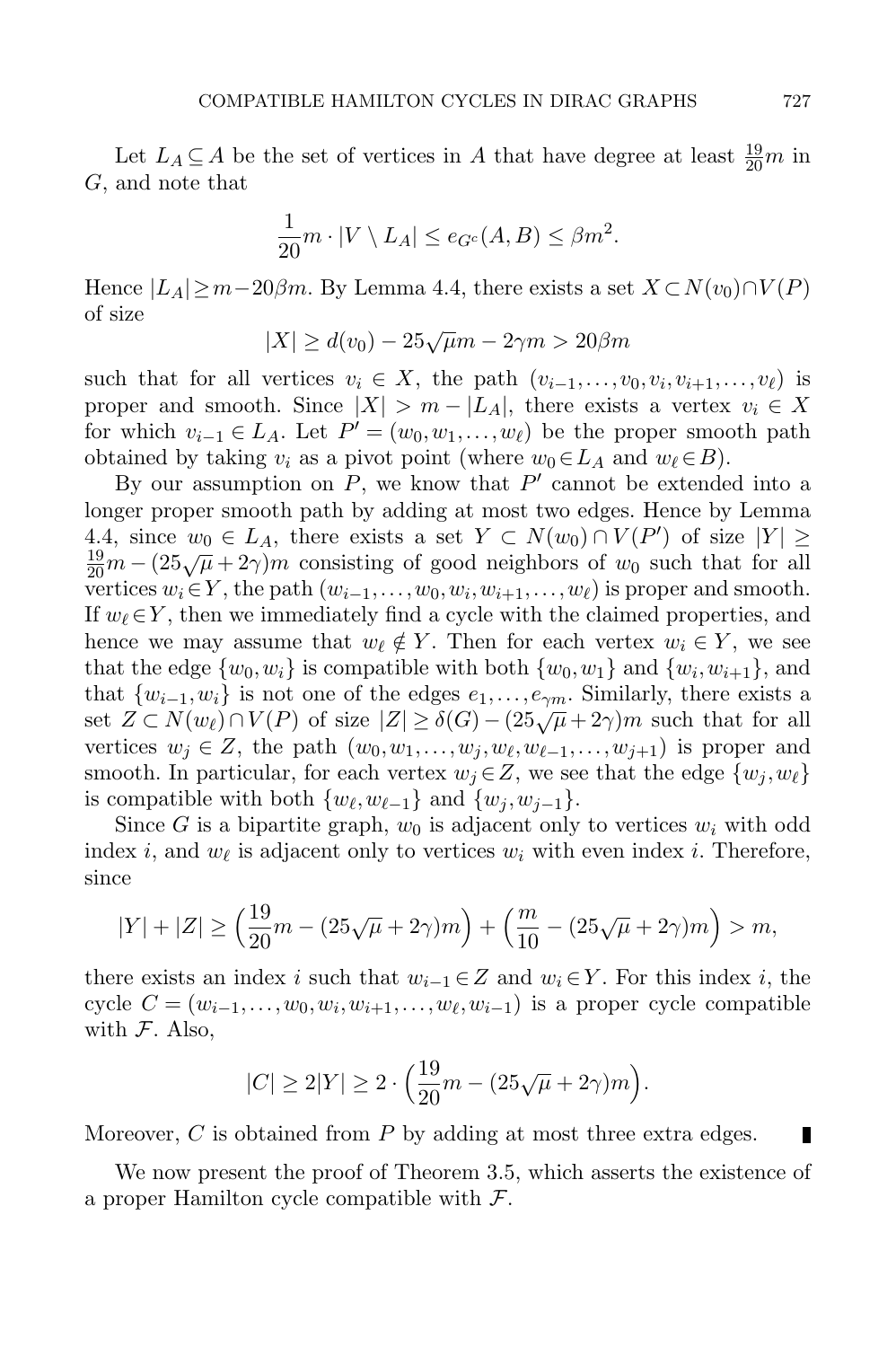**Proof of Theorem [3.5.](#page-21-1)** Let G be a graph satisfying the conditions given in Theorem [3.5.](#page-21-1) Let  $C = (v_0, v_1, \ldots, v_\ell)$  be a proper cycle in G compatible with  $F$ , of maximum length. The existence of such a cycle follows from Proposition [4.5](#page-27-0) and Lemma [4.6.](#page-29-0) Moreover, Lemma [4.6](#page-29-0) shows that  $|C| \geq$  $(\frac{19}{10} - (50\sqrt{\mu} + 4\gamma))m$ . Throughout the proof, for a set  $X \subset V$ , define  $X^+ =$  ${v_{i+1} : v_i \in X \cap V(C)}$ , and  $X^- = {v_{i-1} : v_i \in X \cap V(C)}$  (where index addition and subtraction are modulo  $\ell+1$ ). If C is a Hamilton cycle, then we are done. Otherwise, there exists an edge  $e$  in the matching, not intersecting the cycle.

Define  $B_0$  as the set of vertices that are  $2\sqrt{\mu}$ -bad for C. By Proposition [2.4](#page-6-0) (with  $n = 2m$ ), we know that  $|B_0| \le 2\sqrt{\mu}m$ . Hence if  $|C| < (2-4\sqrt{\mu})m$ , then we may take an edge  $e = \{a, b\}$  in the matching so that  $a, b \notin B_0$ . In this case, define  $B_a$  as the set of bad neighbors of a, and  $B_b$  as the set of bad neighbors of b. By definition, we have  $|B_a|, |B_b| \leq 2\sqrt{\mu}|C|$ . Otherwise if  $|C| \geq (2-4\sqrt{\mu})m$ , then let  $e = \{a,b\}$  be an arbitrary edge of the matching not intersecting C, and define  $B_a = B_b = \emptyset$  (in both cases, we assume that  $a \in A$  and  $b \in B$ ).

Since G is a balanced bipartite graph, we have

$$
|N(a) \cap V(C)| \ge d(a) + \frac{1}{2}|V(C)| - m
$$
  
 
$$
\ge \frac{1}{10}m + \frac{1}{2}\left(\frac{19}{10} - (50\sqrt{\mu} + 4\gamma)\right)m - m \ge (3\gamma + 14\sqrt{\mu})m.
$$

Define  $T_a = \{v_i \in N(a) \cap V(C): v_{i-1}, v_{i+1} \notin X_A \cup B_0, v_i \notin X_B \cup B_0 \cup B_a\}$ , and note that since

 $2(|X_A|+|B_0|)+|X_B|+|B_0|+|B_a|\leq 13\sqrt{\mu}m,$ 

we have  $|T_a| \geq (3\gamma + \sqrt{\mu})m$ . We can similarly define a set  $T_b \subseteq N(b) \cap V(C)$ of size  $|T_b| \geq (3\gamma + \sqrt{\mu})m$ .

Take a vertex  $v_i \in T_a$  not incident to  $e_1, \ldots, e_{\gamma m}$ , for which the pair of edges fake a vertex  $v_i \,\epsilon T_a$  not incident to  $\epsilon_1, \ldots, \epsilon_{\gamma m}$ , for which the pair of edges  $\{a, v_i\}$  and  $\{a, b\}$  is compatible (such vertex exists since  $|T_a| \ge (3\gamma + \sqrt{\mu})m$ and F is  $\mu$ m-bounded). Then similarly take a vertex  $v_i \in T_b$  not incident to  $e_1,\ldots,e_{\gamma m}$ , for which the pair of edges  $\{a,b\}$  and  $\{b,v_i\}$  is compatible and  $v_j \neq v_{i-1}, v_{i+1}$ . Consider the path  $P = (v_{i+1}, v_{i+2}, \ldots, v_j, b, a, v_i, v_{i-1}, \ldots, v_{j+1})$ . First, P is a proper path since  $v_i$  and  $v_j$  are not incident to  $e_1, \ldots, e_{\gamma m}$ . Second,  $v_{i+1} \notin X_A$  and  $v_{i+1} \notin X_B$  by the definitions of  $T_a$  and  $T_b$ , and third, both  $v_{i+1}$  and  $v_{j+1}$  have at most  $2\sqrt{\mu}|C|+4$  bad neighbors in P, since  $v_{i+1}, v_{j+1} \notin B_0$ , and the set of bad neighbors in P and in C can differ only in at most four vertices  $v_j, a, b$ , and  $v_i$ .

To check if  $P$  is compatible, it suffices to check the compatibil- $\text{ity} \;\; \text{of} \;\; \text{four} \;\; \text{pairs} \;\; \Big( \{v_{j-1}, v_j\}, \{v_j, b\} \Big), \;\; \Big( \{v_j, b\}, \{b, a\} \Big), \;\; \Big( \{b, a\}, \{a, v_i\} \Big),$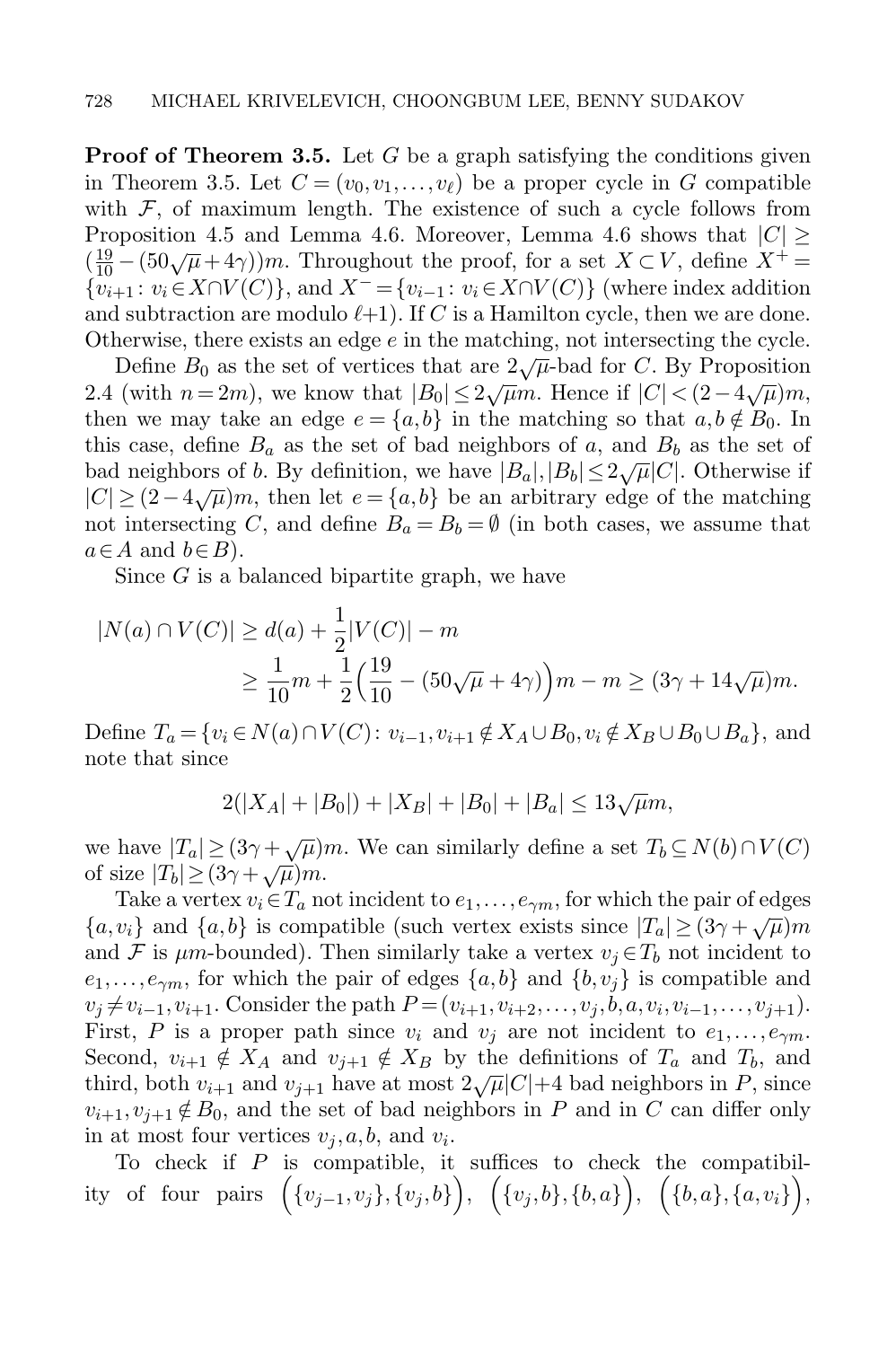$\quad \text{ and } \ \Big(\{a, v_i\}, \{v_i, v_{i-1}\}\Big). \ \ \text{ The two pairs of edges } \ \Big(\{v_j, b\}, \{b, a\}\Big)$ and  $({b,a}, {a,v_i})$  are both compatible by our choice of  $v_i$  and  $v_j$ . If  $|C|$  $(2-4\sqrt{\mu})m$ , then by the choice of e and of the sets  $B_a, B_b$ , since  $v_i \notin B_a$ and  $v_j \notin B_b$ , we further see that the other pairs of edges are both compatible, thus implying that  $P$  is compatible, and is therefore smooth. This by Lemma [4.6](#page-29-0) gives a proper compatible cycle longer than C and contradicts the maximality of C. Therefore, we must have  $|C| \geq (2-4\sqrt{\mu})m$ .

In this case,  $P$  is 'almost' smoothly compatible with  $\mathcal{F}$ , in the sense that it satisfies all the conditions except for possibly the compatibility of two pairs of edges. Define  $\mathcal{F}_1$  as the incompatibility system obtained from  $\mathcal F$  by making the pairs of edges  $\Big(\{v_{j-1},v_j\},\{v_j,b\}\Big)$  and  $\Big(\{a,v_i\},\{v_i,v_{i-1}\}\Big)$  to be compatible. Note that P is smoothly compatible with  $\mathcal{F}_1$ . Hence by Lemma [4.6,](#page-29-0) we can find a proper cycle  $C_1$  compatible with  $\mathcal{F}_1$ , with  $V(C_1) \supseteq V(P) \supseteq$  $V(C)$  and

$$
|E(C_1) \setminus E(C)| \le |E(C_1) \setminus E(P)| + 3 \le \frac{3}{2}|V(C_1) \setminus V(C)| + 6.
$$

Let P<sub>1</sub> be the path obtained from  $C_1$  by removing the edge  $\{v_{i-1}, v_i\}$  if it is in  $C_1$  (if not, then skip this paragraph). Note that  $P_1$  is a proper path. We claim that  $P_1$  is smoothly compatible with  $\mathcal{F}_1$ . First, it is compatible with  $\mathcal{F}_1$ , since  $C_1$  is. Second,  $v_{i-1} \notin X_A$  and  $v_i \notin X_B$  since  $v_i \in T_a$ . Third, with  $\mathcal{F}_1$ , since  $\mathcal{C}_1$  is. Second,  $v_{i-1} \nsubseteq X_A$  and  $v_i \nsubseteq X_B$  since  $v_i \nsubseteq I_a$ . Thind, since  $v_i \notin B_0$ , we know that  $v_i$  is  $2\sqrt{\mu}$ -good for C. Since  $V(C_1) \supseteq V(C)$  and  $G$  is bipartite, it follows that  $v_i$  has at most

$$
2\sqrt{\mu}|C| + |E(C_1)\setminus E(C)| \le 2\sqrt{\mu}|C| + \frac{3}{2}(|C_1| - |C|) + 6 \le 8\sqrt{\mu}|C_1| = 8\sqrt{\mu}|P_1|
$$

bad neighbors in  $P_1$ , where the second inequality follows from  $|C| \geq$  $(2-4\sqrt{\mu})m$ . A similar estimate holds for the other endpoint  $v_{i-1}$ . Let  $\mathcal{F}_2$  be the incompatibility system obtained from  $\mathcal F$  by making the pair  $(\lbrace a, v_j \rbrace, \lbrace v_j, v_{j-1} \rbrace)$  to be compatible. Note that  $P_1$  is compatible with  $\mathcal{F}_2$ , since  $P_1$  is compatible with  $\mathcal{F}_1$  and does not contain the edge  $\{v_{i-1}, v_i\}$ . By Lemma [4.6,](#page-29-0) there exists a proper cycle  $C_2$  compatible with  $\mathcal{F}_2$  whose vertex set contains  $V(C) \cup \{a, b\}.$ 

Let  $P_2$  be the path obtained from  $C_2$  by removing the edge  $\{v_j, v_{j-1}\}$  if it is in  $C_2$ . An argument similar to above shows that  $P_2$  is a proper path smoothly compatible with  $F$ . By Lemma [4.6,](#page-29-0) we can find a proper cycle compatible with F whose vertex set contains  $V(C) \cup \{a, b\}$ , contradicting the maximality of  $C$ . Therefore, the cycle  $C$  is a Hamilton cycle. П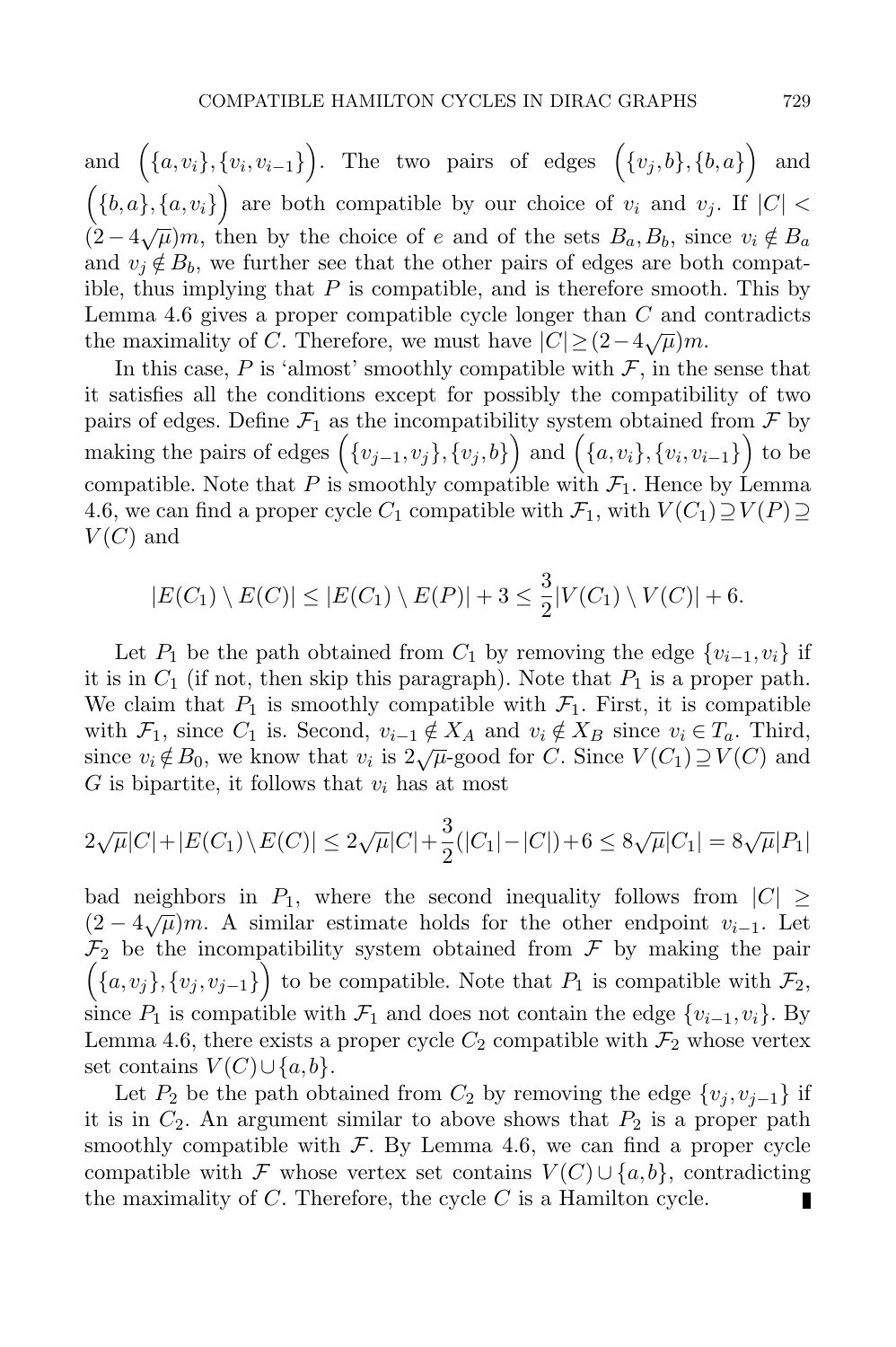#### 5. Concluding remarks

<span id="page-33-0"></span>• We have proven the existence of a constant  $\mu > 0$  such that the following holds for large enough n: for every n-vertex Dirac graph  $G$  with a given  $\mu$ n-bounded incompatibility system  $\mathcal{F}$ , there exists a Hamilton cycle in G compatible with F. The value of  $\mu$  that we obtain is quite small  $(\mu = 10^{-16})$ , and determining the best possible value of  $\mu$  is an interesting open problem remaining to be solved. It is not clear what this value should be. The fol-lowing variant of a construction of Bollobás and Erdős [\[2\]](#page-34-10) shows that  $\mu$  is at most  $\frac{1}{4}$ . Let *n* be an integer of the form  $4k-1$ , and let *G* be an edge-disjoint union of two  $\frac{n+1}{4}$ -regular graphs  $G_1$  and  $G_2$  on the same *n*-vertex set. Color the edges of  $G_1$  in red, and of  $G_2$  in blue. Note that G does not contain a properly colored Hamilton cycle since a Hamilton cycle of G is of odd length. Let  $\mathcal F$  be an incompatibility system defined over  $G$ , where incident edges of the same color are incompatible. Then there exists a Hamilton cycle compatible with  $\mathcal F$  if and only if there exists a properly colored Hamilton cycle. Since there is no properly colored Hamilton cycle, we see that there is no Hamilton cycle compatible with  $\mathcal{F}$ .

• As mentioned in the introduction, the motivation for our work came from a conjecture of Häggkvist (Conjecture [1.2\)](#page-2-0). We note that the conjecture can be answered using a result in [\[14\]](#page-34-4) that studied Hamiltonicity Maker-Breaker game played on Dirac graphs. The theorem proven there asserts the existence of a positive constant  $\beta$  such that Maker has a winning strategy in a  $(1:\beta n/\log n)$  Hamiltonicity Maker-Breaker game played on Dirac graphs. To see how this implies the conjecture, given a graph G and a 1-bounded incompatibility system  $\mathcal{F}$ , consider a Breaker's strategy claiming at each turn the edges that are incompatible with the edge that Maker claimed in the previous turn; this strategy forces Maker's graph to be compatible with  $\mathcal F$  at all stages. Since Maker has a winning strategy for a  $(1:2)$  game, we see that there exists a Hamilton cycle compatible with  $\mathcal F$ . This analysis gives a weaker version of our main theorem asserting the existence of a compatible Hamilton cycle for every  $\frac{1}{2}\beta n/\log n$ -bounded incompatibility system.

• The concept of incompatibility systems appears to provide a new and interesting take on robustness of graph properties. Further study of how various extremal results can be strengthened using this notion appears to be a promising direction of research. For example, in the forthcoming paper [\[15\]](#page-34-15), we show that there exists a constant  $\mu > 0$  such that with high probability over the choice of a random graph  $G = G(n,p)$  with  $p \gg \frac{\log n}{n}$ , for any  $\mu np$ -bounded system  $\mathcal F$  over  $G$ , there is a compatible Hamilton cycle. This extends classical Hamiltonicity results for random graphs.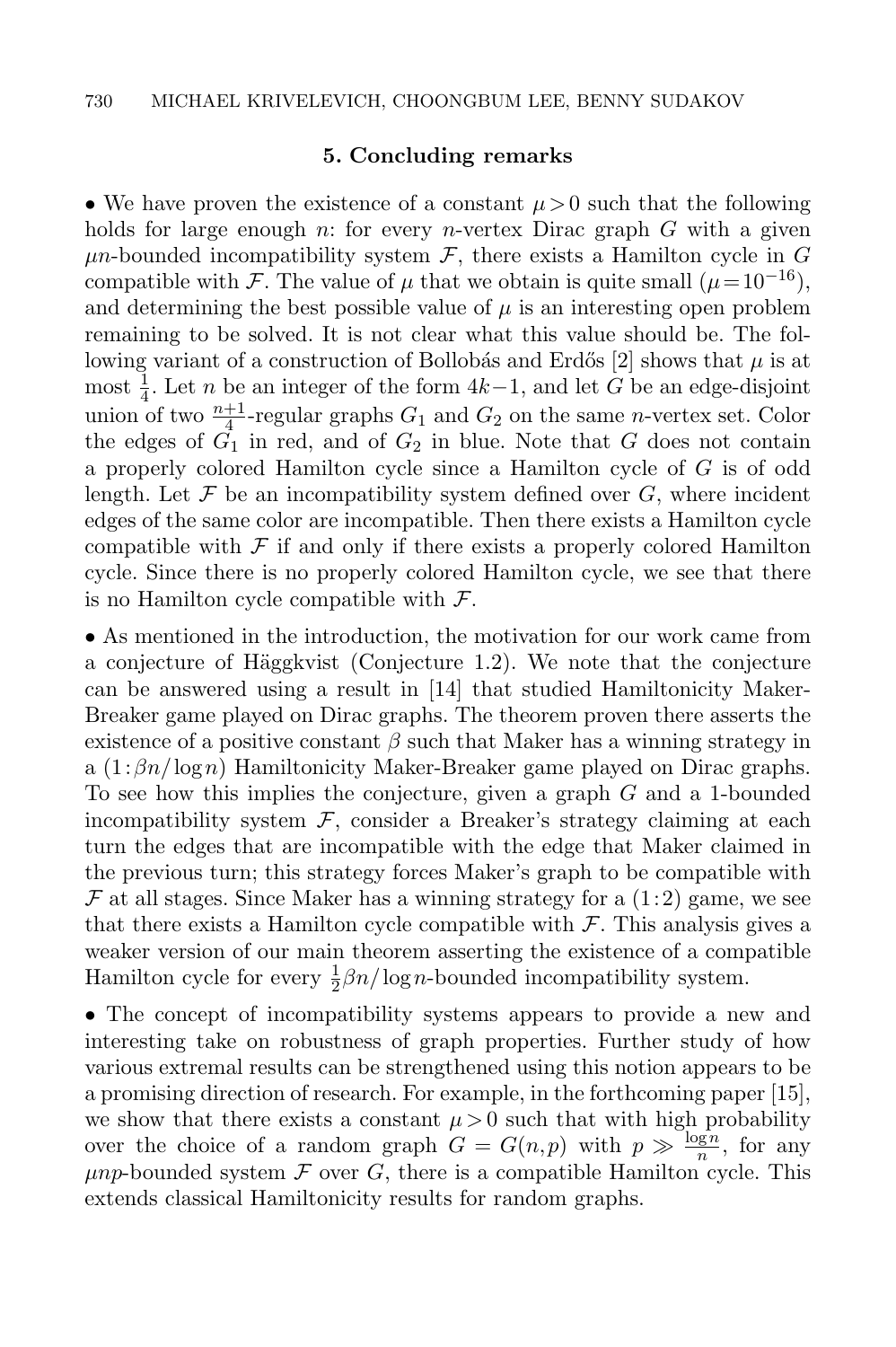Acknowledgement. We would like to thank the two anonymous referees for their valuable comments. A major part of this work was carried out when Benny Sudakov was visiting Tel Aviv University, Israel. He would like to thank the School of Mathematical Sciences of Tel Aviv University for hospitality and for creating a stimulating research environment.

#### References

- <span id="page-34-12"></span>[1] N. Alon and G. Gutin: Properly colored Hamilton cycles in edge-colored complete graphs, Random Struct. Algor. 11 (1997), 179–186.
- <span id="page-34-10"></span>[2] B. BOLLOBÁS and P. ERDŐS: Alternating hamiltonian cycles, Israel J. Math.  $23$ (1976), 126–131.
- <span id="page-34-8"></span>[3] J. BONDY: Paths and cycles, in: Handbook of Combinatorics, Vol. 1 (edited by R. Graham, M. Grotschel, and L. Lovász), Elsevier, Amsterdam (1995), 5–110.
- [4] J. BÖTTCHER, M. SCHACHT and A. TARAZ: Proof of the bandwidth conjecture of Bollobás and Komlós, Mathematische Annalen 343 (2009), 175–205.
- <span id="page-34-11"></span>[5] C. Chen and D. Daykin: Graphs with Hamiltonian cycles having adjacent lines different colors, *J. Combin. Theory B* 21 (1976), 135-139.
- <span id="page-34-1"></span>[6] D. CHRISTOFIDES, D. KÜHN and D. OSTHUS: Edge-disjoint Hamilton cycles in graphs, *J. Combin. Theory B*  $102$  (2012), 1035–1060.
- <span id="page-34-5"></span>[7] B. CSABA, D. KÜHN, A. LO, D. OSTHUS and A. TREGLOWN: Proof of the 1factorization and Hamilton decomposition conjectures, Mem. Amer. Math. Soc., to appear.
- <span id="page-34-0"></span>[8] B. Cuckler and J. Kahn: Hamiltonian cycles in Dirac graphs, Combinatorica 29 (2009), 299–326.
- <span id="page-34-9"></span>[9] D. E. Daykin: Graphs with cycles having adjacent lines different colors, J. Combin. Theory B 20 (1976), 149–152.
- <span id="page-34-2"></span>[10] A. Ferber, M. Krivelevich and B. Sudakov: Counting and packing Hamilton cycles in dense graphs and oriented graph, J. Combin. Theory B, to appear.
- <span id="page-34-3"></span>[11] P. HEINIG: On prisms, Möbius ladders and the cycle space of dense graphs, *European* J. Combin. 36 (2014), 503–530.
- [12] J. KOMLÓS, G. SÁRKÖZY and E. SZEMERÉDI: On the Pósa-Seymour conjecture, J. Graph Theory 29 (1998), 167–176.
- <span id="page-34-7"></span>[13] A. KOTZIG: Moves without forbidden transitions in a graph, *Matematick* $\hat{y}$  *časopis* 18 (1968), 76–80.
- <span id="page-34-4"></span>[14] M. KRIVELEVICH, C. LEE and B. SUDAKOV: Robust Hamiltonicity of Dirac graphs, Trans. Amer. Math. Soc. 366 (2014), 3095–3130.
- <span id="page-34-15"></span>[15] M. Krivelevich, C. Lee and B. Sudakov: Compatible Hamilton cycles in random graphs, Random Struct. Algor., to appear.
- <span id="page-34-6"></span>[16] D. KÜHN and D. OSTHUS: Hamilton decompositions of regular expanders: a proof of Kelly's conjecture for large tournaments,  $Adv. Math. 237 (2013), 62-146.$
- <span id="page-34-13"></span>[17] A. Lo: Properly coloured Hamiltonian cycles in edge-coloured complete graphs, Combinatorica, to appear.
- <span id="page-34-14"></span>[18] L. Lovász: *Combinatorial problems and exercises*, 2nd ed., American Mathematical Soc., Providence (2007).